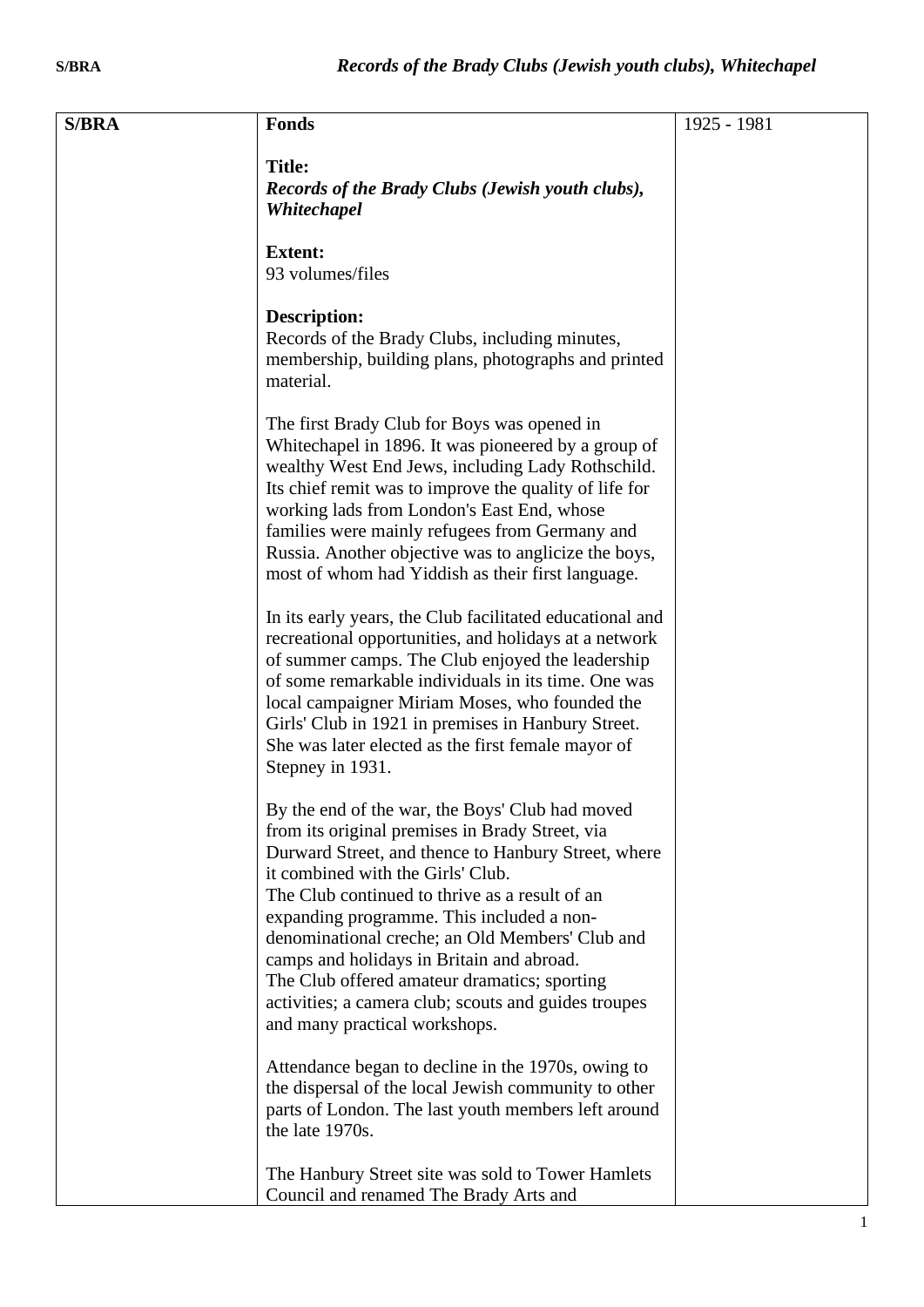| S/BRA/1 | <b>Series</b>                                                                                                                                                                                                                                                                                                                                                                                                                                                                                                                                                                                                                   | 1934 - 1981 |
|---------|---------------------------------------------------------------------------------------------------------------------------------------------------------------------------------------------------------------------------------------------------------------------------------------------------------------------------------------------------------------------------------------------------------------------------------------------------------------------------------------------------------------------------------------------------------------------------------------------------------------------------------|-------------|
|         | NO - This does not represent a physical document.<br>Please click on the reference number and view list of<br>records to find material available to order at file or<br>item level.                                                                                                                                                                                                                                                                                                                                                                                                                                             |             |
|         | The Brady Photographic Archive began as several<br>hundred photographs which had lain undiscovered in<br>a Clerkenwell loft for many years. The collection's<br>previous home had been the Museum of Labour in<br>Limehouse. The rediscovered photographs became<br>the subject of an exhibition in 2018, and<br>subsequently the Brady Archive. This is not held by<br>Tower Hamlets Local History Library and Archives.<br>For online digital copies see Bradyarchive.co.uk<br>For details on the archive see also<br>celebratingjewisharchives.org/archives_locations/the-<br>brady-photographic-archive/<br><b>Request:</b> |             |
|         | <b>Related Material:</b><br>In the Local History Library there is a sizable<br>collection of images, pamphlets and cuttings relating<br>to the Brady Clubs.                                                                                                                                                                                                                                                                                                                                                                                                                                                                     |             |
|         | <b>Access Restrictions:</b><br>Material within this collection has been closed under<br>current Data Protection legislation as the records<br>concerned contain sensitive personal data. Please<br>check specific item level descriptions for details, and<br>refer any queries to the Heritage Officer (Archives).                                                                                                                                                                                                                                                                                                             |             |
|         | Sources consulted include:<br>eastendarchive.org/COLLECTIONS/The Brady<br>Club.aspx<br>spitalfields.com/2018/05/03at-the-brady-clubs<br>" Whitechapel's Brady Club Secrets uncovered in an<br>old loft after 50 years"<br>(East London Advertiser: 4th April, 2018)<br>Bradyarchive.co.uk (Photographic Archive)                                                                                                                                                                                                                                                                                                                |             |
|         | The momentum of the original clubs continues, via<br>reunions of past members, and its photographic<br>archive.                                                                                                                                                                                                                                                                                                                                                                                                                                                                                                                 |             |
|         | Community Centre. In the 1990s the original Brady<br>Club moved to premises in North London. Old<br>members continued to organise similar events and<br>activities.                                                                                                                                                                                                                                                                                                                                                                                                                                                             |             |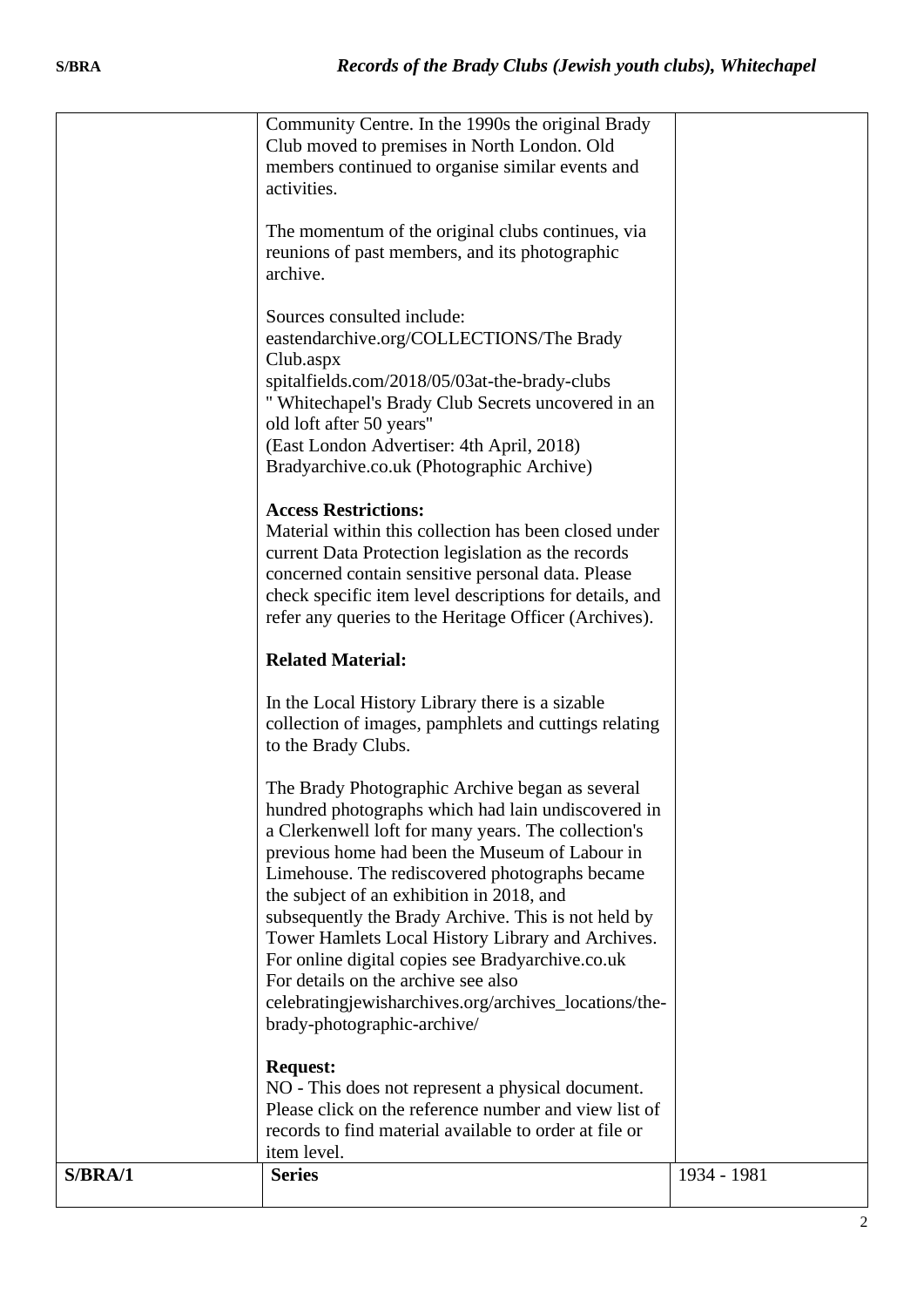|                  | <b>Title:</b><br><b>Administrative Records of the Brady Clubs,</b><br>Whitechapel                                                                                                                      |             |
|------------------|--------------------------------------------------------------------------------------------------------------------------------------------------------------------------------------------------------|-------------|
|                  | <b>Extent:</b><br>9 files/volumes                                                                                                                                                                      |             |
|                  | <b>Description:</b><br>Minutes and other administrative records                                                                                                                                        |             |
|                  | <b>Request:</b><br>NO - This does not represent a physical document.<br>Please click on the reference number and view list<br>of records to find material available to order at file<br>or item level. |             |
| <b>S/BRA/1/1</b> | <b>SubSeries</b>                                                                                                                                                                                       | 1934 - 1981 |
|                  | <b>Title:</b><br><b>Minutes of Meetings of Committees</b>                                                                                                                                              |             |
|                  | <b>Extent:</b><br>2 volumes, 2 files                                                                                                                                                                   |             |
|                  | <b>Request:</b><br>NO - This does not represent a physical document.<br>Please click on the reference number and view list<br>of records to find material available to order at file<br>or item level. |             |
| S/BRA/1/1/1      | <b>File</b>                                                                                                                                                                                            | 1935 - 1939 |
|                  | <b>Title:</b><br><b>Minutes of Meetings of the Brady Girls'</b><br><b>Settlement House Committee (later the Settlement</b><br>Committee)                                                               |             |
|                  | <b>Extent:</b><br>1 volume                                                                                                                                                                             |             |
|                  | <b>Description:</b><br>From March 1938, known as the Settlement<br>Committee                                                                                                                           |             |
|                  | <b>Request:</b><br>YES - You can order this material to consult in our<br>Reading Room.                                                                                                                |             |
| S/BRA/1/1/2      | <b>File</b>                                                                                                                                                                                            | 1957 - 1967 |
|                  | <b>Title:</b><br><b>Minutes of Meetings of the General Management</b><br><b>Committee</b>                                                                                                              |             |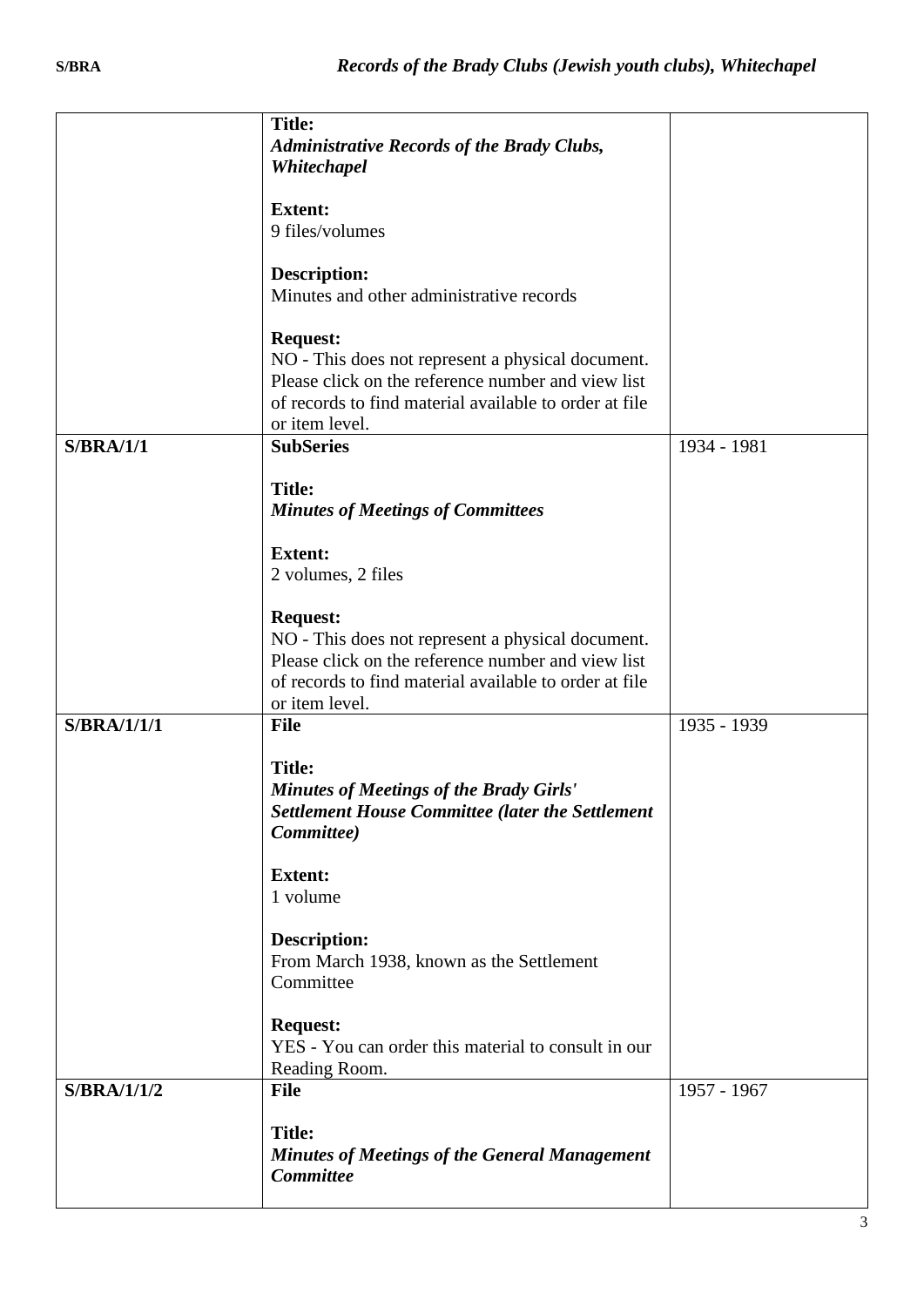|                    | <b>Extent:</b>                                         |                |
|--------------------|--------------------------------------------------------|----------------|
|                    | 1 volume                                               |                |
|                    |                                                        |                |
|                    | <b>Description:</b>                                    |                |
|                    | At the reverse is record of payment for theatre        |                |
|                    | tickets, 1957-1958.                                    |                |
|                    |                                                        |                |
|                    | <b>Request:</b>                                        |                |
|                    | YES - You can order this material to consult in our    |                |
|                    | Reading Room.                                          |                |
| <b>S/BRA/1/1/3</b> | <b>File</b>                                            | March 1934 -   |
|                    |                                                        | September 1934 |
|                    | <b>Title:</b>                                          |                |
|                    | Minutes of Meetings of the Committee for the           |                |
|                    | <b>Brady Associated Clubs Appeal</b>                   |                |
|                    |                                                        |                |
|                    | <b>Extent:</b>                                         |                |
|                    | 1 file                                                 |                |
|                    |                                                        |                |
|                    | <b>Request:</b>                                        |                |
|                    | YES - You can order this material to consult in our    |                |
|                    | Reading Room.                                          |                |
| <b>S/BRA/1/1/4</b> | <b>File</b>                                            | 6 October 1981 |
|                    |                                                        |                |
|                    | <b>Title:</b>                                          |                |
|                    | <b>Minutes of 'The Bradians' Committee</b>             |                |
|                    |                                                        |                |
|                    | <b>Extent:</b>                                         |                |
|                    | 2 pages                                                |                |
|                    |                                                        |                |
|                    | <b>Request:</b>                                        |                |
|                    | YES - You can order this material to consult in our    |                |
|                    | Reading Room.                                          |                |
| S/BRA/1/2          | <b>SubSeries</b>                                       | 1934 - 1954    |
|                    |                                                        |                |
|                    | <b>Title:</b>                                          |                |
|                    | <b>Financial Records of the Brady Clubs,</b>           |                |
|                    | Whitechapel                                            |                |
|                    |                                                        |                |
|                    | <b>Extent:</b>                                         |                |
|                    | 1 volumes, 2 items and 3 documents                     |                |
|                    |                                                        |                |
|                    | <b>Description:</b>                                    |                |
|                    | Financial Records of the Brady Clubs.                  |                |
|                    |                                                        |                |
|                    | <b>Request:</b>                                        |                |
|                    | NO - This does not represent a physical document.      |                |
|                    | Please click on the reference number and view list     |                |
|                    | of records to find material available to order at file |                |
|                    | or item level.                                         |                |
|                    |                                                        |                |
| S/BRA/1/2/1        | <b>File</b>                                            | 1935 - 1954    |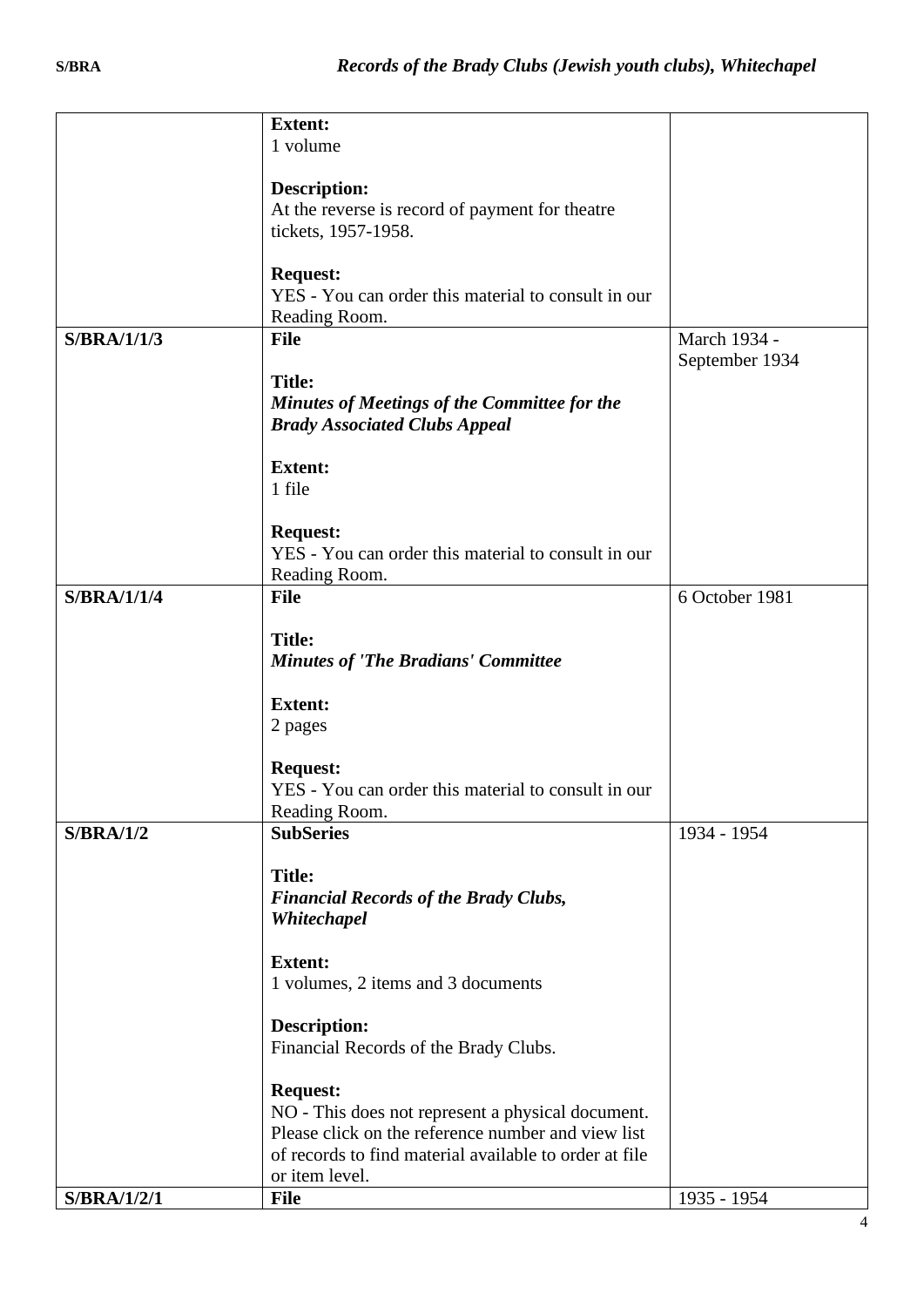|             | <b>Title:</b><br><b>Expenses ledger and private ledger of the Brady</b><br><b>Girls Club and Settlement, Hanbury Street,</b><br>Whitechapel.                             |             |
|-------------|--------------------------------------------------------------------------------------------------------------------------------------------------------------------------|-------------|
|             | <b>Extent:</b><br>1 volume                                                                                                                                               |             |
|             | <b>Request:</b><br>YES - You can order this material to consult in our<br>Reading Room.                                                                                  |             |
| S/BRA/1/2/2 | <b>File</b>                                                                                                                                                              | 1934        |
|             | <b>Title:</b><br><b>Statements of the Brady Associated Clubs' Appeal</b>                                                                                                 |             |
|             | <b>Extent:</b><br>2 items                                                                                                                                                |             |
|             | <b>Description:</b><br>Statements of accounts regarding the Brady<br>Associated Clubs' (Building) Appeal (Fund), to 11<br>Jun 1934 and from 12 Jun - 31 Dec 1934.        |             |
|             | <b>Request:</b><br>YES - You can order this material to consult in our<br>Reading Room.                                                                                  |             |
| S/BRA/1/2/3 | <b>File</b>                                                                                                                                                              | 1938 - 1952 |
|             | <b>Title:</b><br><b>Balance Sheets and Statements of Accounts</b>                                                                                                        |             |
|             | <b>Extent:</b><br>3 documents                                                                                                                                            |             |
|             | <b>Description:</b><br>For the Brady Clubs and Settlements, 1939, 1948,<br>1949, and 1952; with statements of accounts for the<br>Boys Club summer camps, 1938 and 1939. |             |
|             | <b>Request:</b><br>YES - You can order this material to consult in our<br>Reading Room.                                                                                  |             |
| S/BRA/1/3   | <b>Series</b>                                                                                                                                                            | 1958 - 1959 |
|             | <b>Title:</b><br>Log book of the Brady Clubs, Whitechapel                                                                                                                |             |
|             | <b>Extent:</b><br>1 volume                                                                                                                                               |             |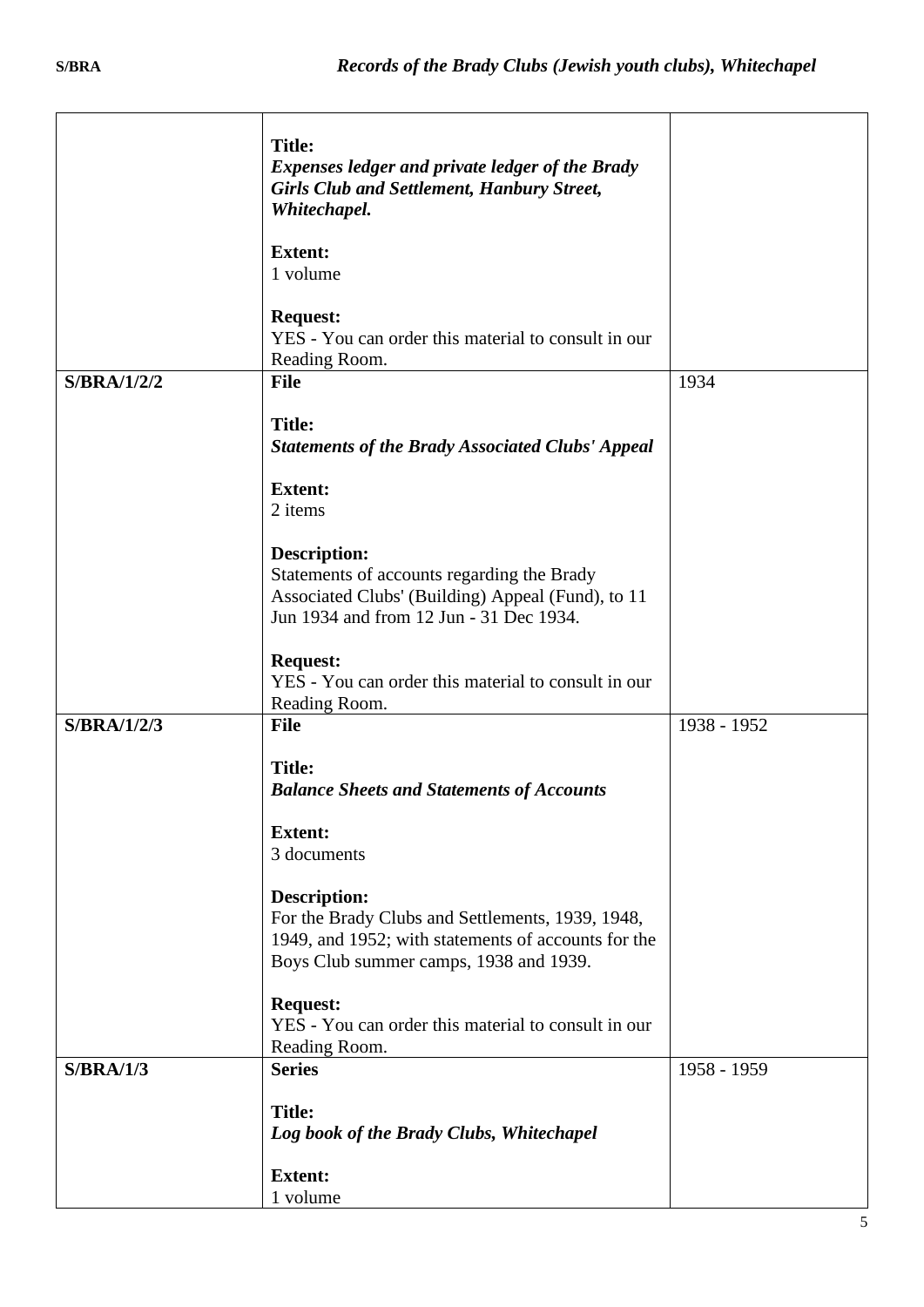|                    | <b>Request:</b>                                        |             |
|--------------------|--------------------------------------------------------|-------------|
|                    | NO - This does not represent a physical document.      |             |
|                    | Please click on the reference number and view list     |             |
|                    | of records to find material available to order at file |             |
|                    | or item level.                                         |             |
| <b>S/BRA/1/3/1</b> | <b>File</b>                                            | 1958 - 1959 |
|                    | <b>Title:</b>                                          |             |
|                    | <b>Brady Boys' Club's Duty Managers' Log Book</b>      |             |
|                    | <b>Extent:</b>                                         |             |
|                    | 1 volume                                               |             |
|                    | <b>Request:</b>                                        |             |
|                    | YES - You can order this material to consult in our    |             |
|                    | Reading Room.                                          |             |
| S/BRA/2            | <b>Series</b>                                          | 1935 - 1967 |
|                    | <b>Title:</b>                                          |             |
|                    | <b>Membership Records of the Brady Clubs,</b>          |             |
|                    | Whitechapel                                            |             |
|                    |                                                        |             |
|                    | <b>Extent:</b>                                         |             |
|                    | 22 items                                               |             |
|                    | <b>Description:</b>                                    |             |
|                    | Membership records for boys' and girls' clubs,         |             |
|                    | attendance records, and Association of Jewish          |             |
|                    | Youth registrations.                                   |             |
|                    | <b>Request:</b>                                        |             |
|                    | NO - This does not represent a physical document.      |             |
|                    | Please click on the reference number and view list     |             |
|                    | of records to find material available to order at file |             |
|                    | or item level.                                         |             |
| S/BRA/2/1          | <b>SubSeries</b>                                       | 1942 - 1967 |
|                    | <b>Title:</b>                                          |             |
|                    | <b>Membership Record Cards of the Brady Boys'</b>      |             |
|                    | Club, Whitechapel                                      |             |
|                    | <b>Extent:</b>                                         |             |
|                    | 17 bundles                                             |             |
|                    |                                                        |             |
|                    | <b>Description:</b>                                    |             |
|                    | Membership record cards for the Brady Boys' Club.      |             |
|                    | <b>Request:</b>                                        |             |
|                    | NO - This does not represent a physical document.      |             |
|                    | Please click on the reference number and view list     |             |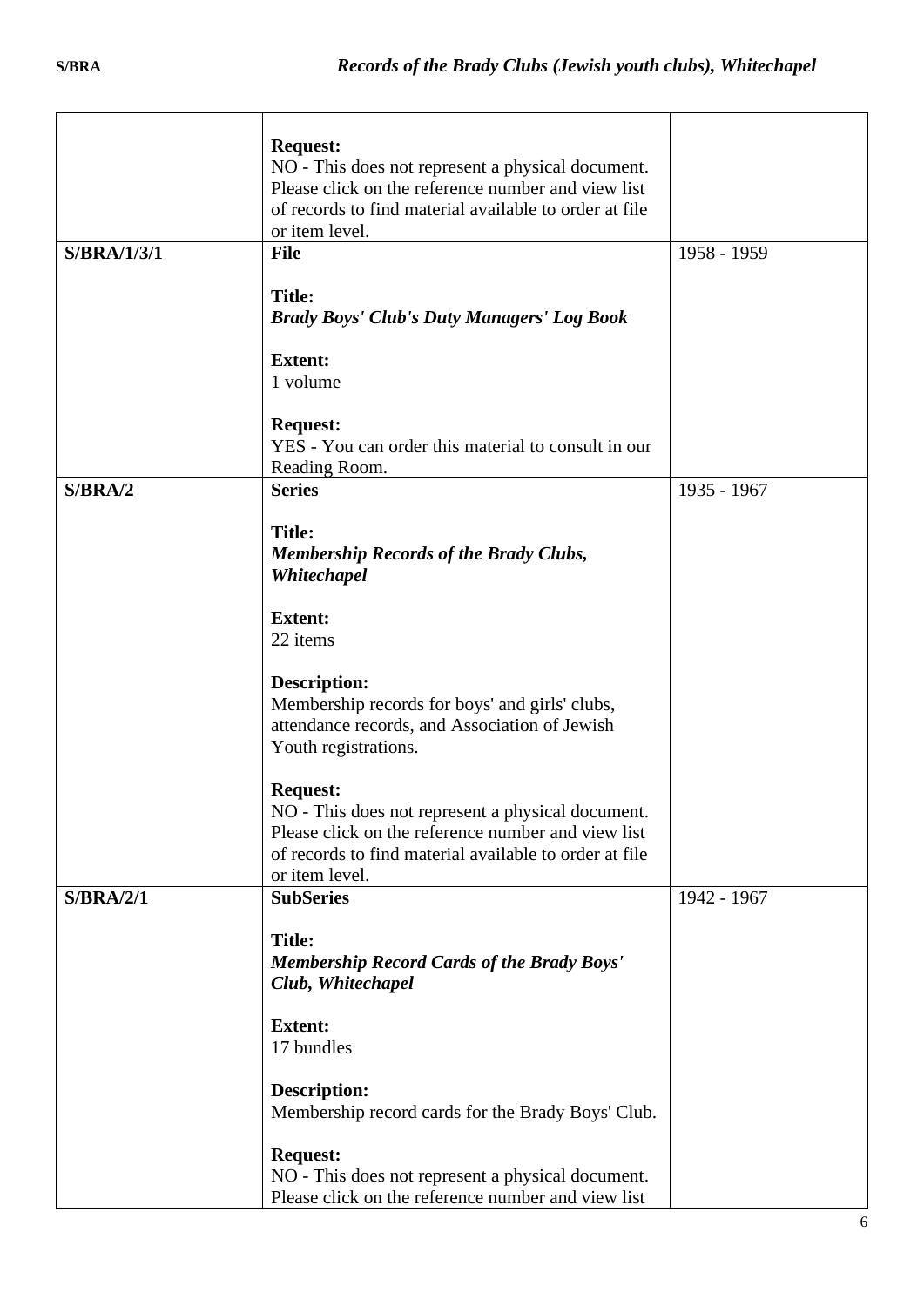|             | of records to find material available to order at file                                                  |           |
|-------------|---------------------------------------------------------------------------------------------------------|-----------|
| S/BRA/2/1/1 | or item level.<br><b>File</b>                                                                           | 1943-1961 |
|             |                                                                                                         |           |
|             | <b>Title:</b>                                                                                           |           |
|             | <b>Boys' surnames Aaron - Becker.</b>                                                                   |           |
|             | <b>Extent:</b>                                                                                          |           |
|             | 1 bundle                                                                                                |           |
|             |                                                                                                         |           |
|             | <b>Access Conditions:</b>                                                                               |           |
|             | This record contains the personal data of children,                                                     |           |
|             | therefore it has been closed for 100 years under<br>current Data Protection legislation. For further    |           |
|             | information please speak to the Heritage Officer                                                        |           |
|             | (Archives). Closure period is taken as 100 years                                                        |           |
|             | from the latest date of birth recorded within the<br>record cards.                                      |           |
|             |                                                                                                         |           |
|             | <b>Request:</b>                                                                                         |           |
|             | NO - This material is not orderable. Please see                                                         |           |
| S/BRA/2/1/2 | access restrictions for further details.<br><b>File</b>                                                 | 1946-1963 |
|             |                                                                                                         |           |
|             | <b>Title:</b>                                                                                           |           |
|             | Boys' surnames Beckerman - Byruck.                                                                      |           |
|             | <b>Extent:</b>                                                                                          |           |
|             | 1 bundle                                                                                                |           |
|             |                                                                                                         |           |
|             | <b>Access Conditions:</b>                                                                               |           |
|             | This record contains the personal data of children,<br>therefore it has been closed for 100 years under |           |
|             | current Data Protection legislation. For further                                                        |           |
|             | information please speak to the Heritage Officer                                                        |           |
|             | (Archives). Closure period is taken as 100 years                                                        |           |
|             | from the latest date of birth recorded within the<br>record cards.                                      |           |
|             |                                                                                                         |           |
|             |                                                                                                         |           |
|             | <b>Request:</b><br>NO - This material is not orderable. Please see                                      |           |
|             | access restrictions for further details.                                                                |           |
| S/BRA/2/1/3 | <b>File</b>                                                                                             | 1942-1964 |
|             |                                                                                                         |           |
|             | <b>Title:</b><br>Boys' surnames 'C'.                                                                    |           |
|             |                                                                                                         |           |
|             | <b>Extent:</b>                                                                                          |           |
|             | 1 bundle                                                                                                |           |
|             |                                                                                                         |           |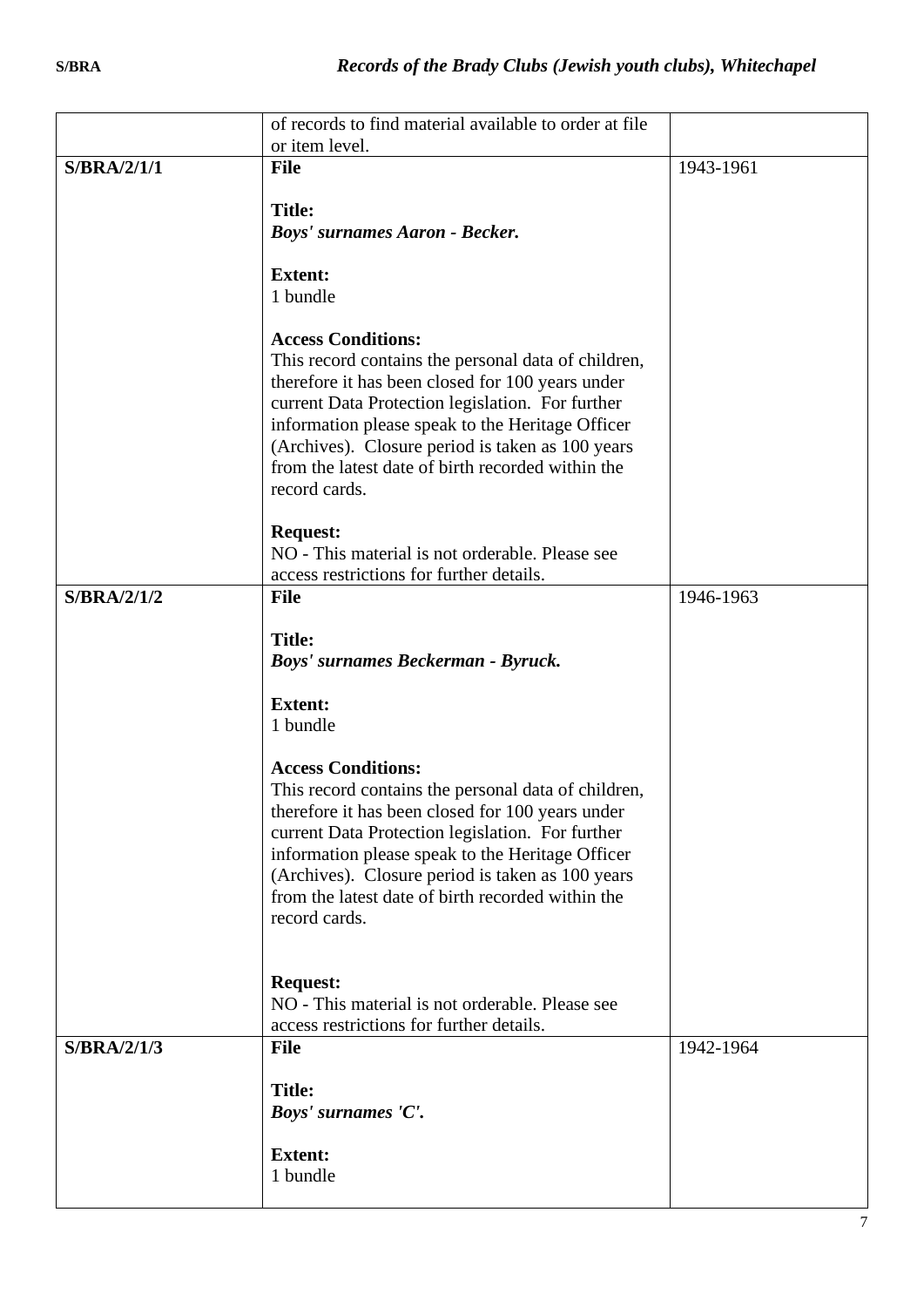|                    | <b>Access Conditions:</b><br>This record contains the personal data of children,<br>therefore it has been closed for 100 years under<br>current Data Protection legislation. For further<br>information please speak to the Heritage Officer<br>(Archives). Closure period is taken as 100 years<br>from the latest date of birth recorded within the<br>record cards.                                                                                                                                                                  |           |
|--------------------|-----------------------------------------------------------------------------------------------------------------------------------------------------------------------------------------------------------------------------------------------------------------------------------------------------------------------------------------------------------------------------------------------------------------------------------------------------------------------------------------------------------------------------------------|-----------|
|                    | <b>Request:</b><br>NO - This material is not orderable. Please see<br>access restrictions for further details.                                                                                                                                                                                                                                                                                                                                                                                                                          |           |
| <b>S/BRA/2/1/4</b> | <b>File</b><br><b>Title:</b><br>Boys' surnames 'D' & 'E'.<br><b>Extent:</b><br>1 bundle<br><b>Access Conditions:</b><br>This record contains the personal data of children,<br>therefore it has been closed for 100 years under<br>current Data Protection legislation. For further<br>information please speak to the Heritage Officer<br>(Archives). Closure period is taken as 100 years<br>from the latest date of birth recorded within the<br>record cards.<br><b>Request:</b><br>NO - This material is not orderable. Please see | 1946-1980 |
| S/BRA/2/1/5        | access restrictions for further details.<br><b>File</b><br><b>Title:</b><br>Boys' surnames 'F'.<br><b>Extent:</b><br>1 bundle<br><b>Access Conditions:</b><br>This record contains the personal data of children,<br>therefore it has been closed for 100 years under<br>current Data Protection legislation. For further<br>information please speak to the Heritage Officer<br>(Archives). Closure period is taken as 100 years<br>from the latest date of birth recorded within the<br>record cards.                                 | 1943-1963 |
|                    |                                                                                                                                                                                                                                                                                                                                                                                                                                                                                                                                         |           |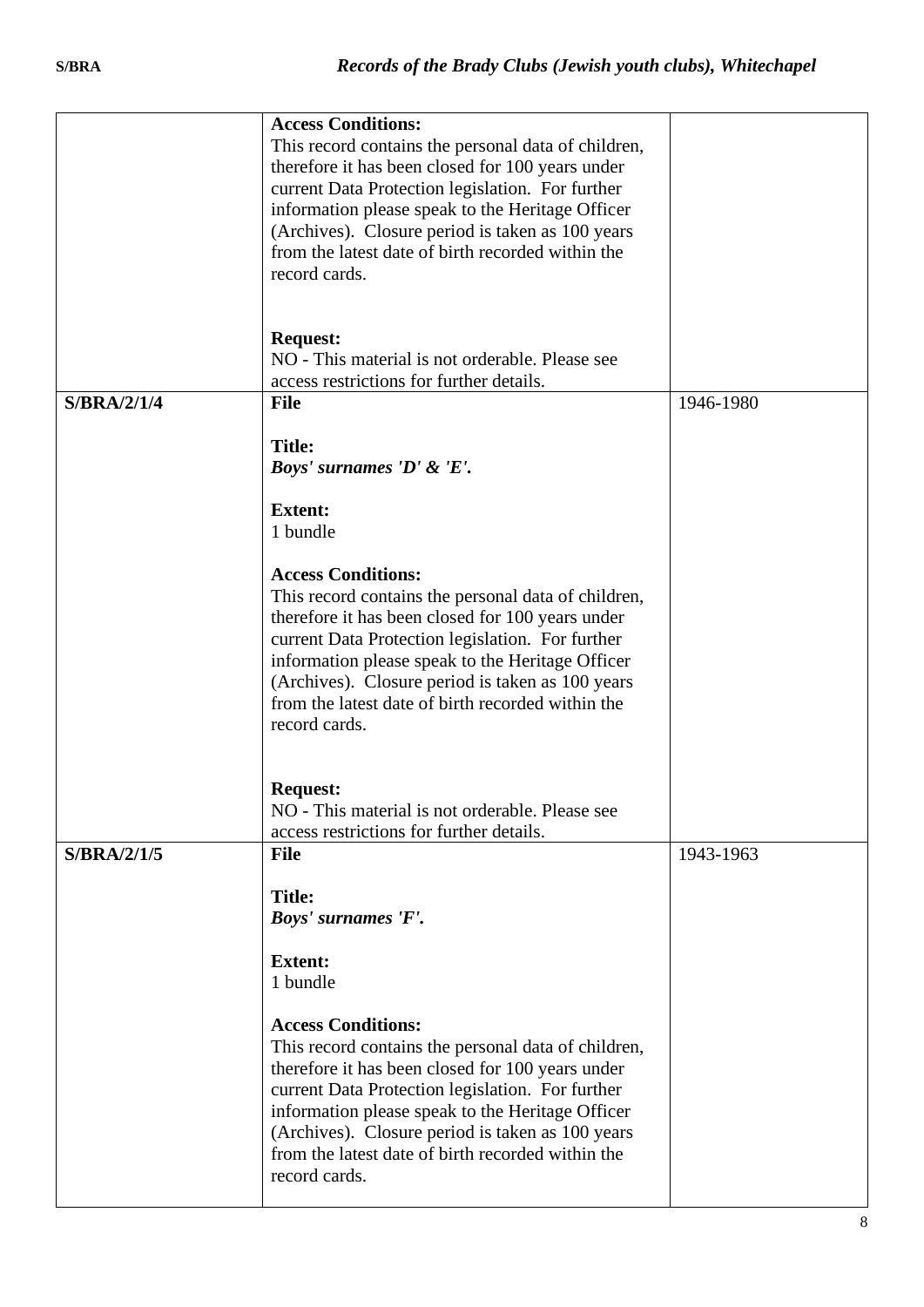|                    | <b>Request:</b><br>NO - This material is not orderable. Please see                                                                                                                                                                                                                                                                                                     |           |
|--------------------|------------------------------------------------------------------------------------------------------------------------------------------------------------------------------------------------------------------------------------------------------------------------------------------------------------------------------------------------------------------------|-----------|
|                    | access restrictions for further details.                                                                                                                                                                                                                                                                                                                               |           |
| S/BRA/2/1/6        | <b>File</b>                                                                                                                                                                                                                                                                                                                                                            | 1942-1965 |
|                    | <b>Title:</b>                                                                                                                                                                                                                                                                                                                                                          |           |
|                    | <b>Boys' surnames Geoff - Gray.</b>                                                                                                                                                                                                                                                                                                                                    |           |
|                    | <b>Extent:</b><br>1 bundle                                                                                                                                                                                                                                                                                                                                             |           |
|                    | <b>Access Conditions:</b><br>This record contains the personal data of children,<br>therefore it has been closed for 100 years under<br>current Data Protection legislation. For further<br>information please speak to the Heritage Officer<br>(Archives). Closure period is taken as 100 years<br>from the latest date of birth recorded within the<br>record cards. |           |
|                    | <b>Request:</b><br>NO - This material is not orderable. Please see<br>access restrictions for further details.                                                                                                                                                                                                                                                         |           |
| <b>S/BRA/2/1/7</b> | <b>File</b>                                                                                                                                                                                                                                                                                                                                                            | 1945-1964 |
|                    | <b>Title:</b><br>Boys' surnames Green - Israel.                                                                                                                                                                                                                                                                                                                        |           |
|                    | <b>Extent:</b><br>1 bundle                                                                                                                                                                                                                                                                                                                                             |           |
|                    | <b>Access Conditions:</b><br>This record contains the personal data of children,<br>therefore it has been closed for 100 years under<br>current Data Protection legislation. For further<br>information please speak to the Heritage Officer<br>(Archives). Closure period is taken as 100 years<br>from the latest date of birth recorded within the<br>record cards. |           |
|                    | <b>Request:</b><br>NO - This material is not orderable. Please see<br>access restrictions for further details.                                                                                                                                                                                                                                                         |           |
| <b>S/BRA/2/1/8</b> | <b>File</b>                                                                                                                                                                                                                                                                                                                                                            | 1946-1967 |
|                    | <b>Title:</b>                                                                                                                                                                                                                                                                                                                                                          |           |
|                    | Boys' surnames Jackson - Kelion.                                                                                                                                                                                                                                                                                                                                       |           |
|                    | <b>Extent:</b>                                                                                                                                                                                                                                                                                                                                                         |           |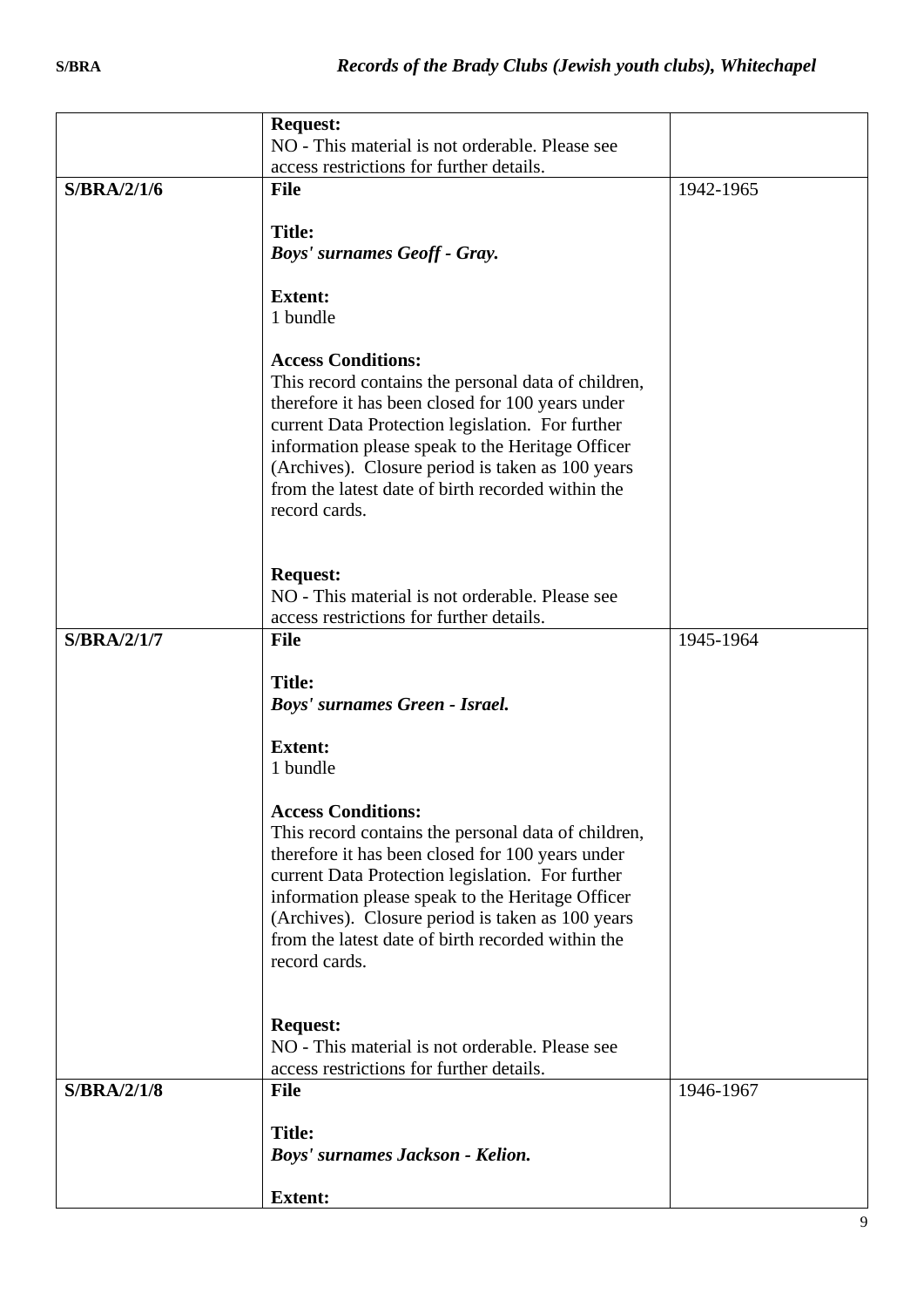|              | 1 bundle                                                                                             |           |
|--------------|------------------------------------------------------------------------------------------------------|-----------|
|              | <b>Access Conditions:</b>                                                                            |           |
|              | This record contains the personal data of children,                                                  |           |
|              | therefore it has been closed for 100 years under                                                     |           |
|              | current Data Protection legislation. For further                                                     |           |
|              | information please speak to the Heritage Officer                                                     |           |
|              | (Archives). Closure period is taken as 100 years                                                     |           |
|              | from the latest date of birth recorded within the                                                    |           |
|              | record cards.                                                                                        |           |
|              |                                                                                                      |           |
|              | <b>Request:</b>                                                                                      |           |
|              | NO - This material is not orderable. Please see                                                      |           |
|              | access restrictions for further details.                                                             |           |
| S/BRA/2/1/9  | <b>File</b>                                                                                          | 1942-1965 |
|              |                                                                                                      |           |
|              | <b>Title:</b>                                                                                        |           |
|              | Boys' surnames Keller - Lee.                                                                         |           |
|              | <b>Extent:</b>                                                                                       |           |
|              | 1 bundle                                                                                             |           |
|              |                                                                                                      |           |
|              | <b>Access Conditions:</b>                                                                            |           |
|              | This record contains the personal data of children,                                                  |           |
|              | therefore it has been closed for 100 years under                                                     |           |
|              | current Data Protection legislation. For further                                                     |           |
|              | information please speak to the Heritage Officer<br>(Archives). Closure period is taken as 100 years |           |
|              | from the latest date of birth recorded within the                                                    |           |
|              | record cards.                                                                                        |           |
|              |                                                                                                      |           |
|              | <b>Request:</b>                                                                                      |           |
|              | NO - This material is not orderable. Please see                                                      |           |
|              | access restrictions for further details.                                                             |           |
| S/BRA/2/1/10 | <b>File</b>                                                                                          | 1942-1965 |
|              | <b>Title:</b>                                                                                        |           |
|              | <b>Boys' surnames Leigh - Lyons.</b>                                                                 |           |
|              |                                                                                                      |           |
|              | <b>Extent:</b>                                                                                       |           |
|              | 1 bundle                                                                                             |           |
|              | <b>Access Conditions:</b>                                                                            |           |
|              | This record contains the personal data of children,                                                  |           |
|              | therefore it has been closed for 100 years under                                                     |           |
|              | current Data Protection legislation. For further                                                     |           |
|              | information please speak to the Heritage Officer                                                     |           |
|              | (Archives). Closure period is taken as 100 years                                                     |           |
|              | from the latest date of birth recorded within the                                                    |           |
|              | record cards.                                                                                        |           |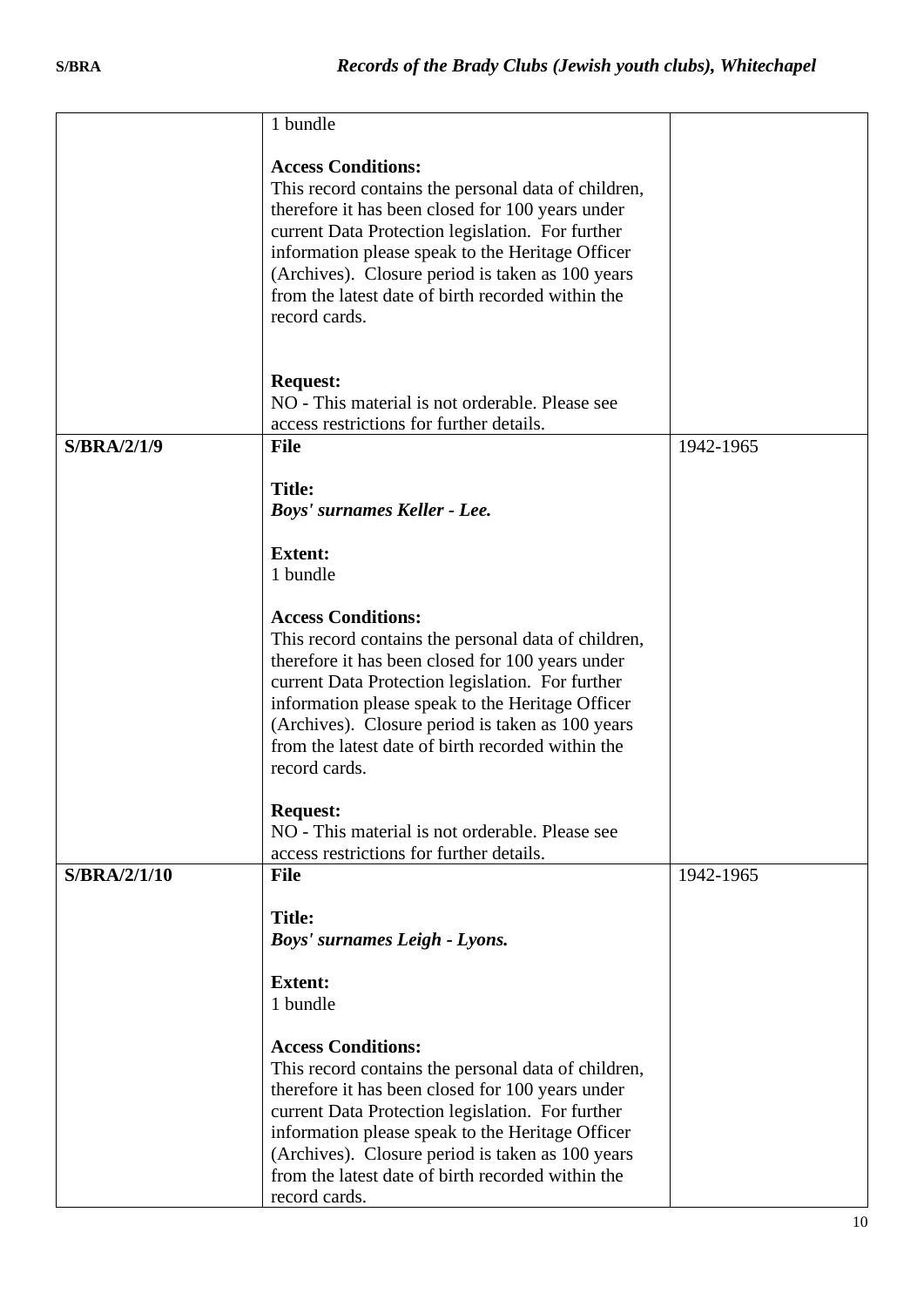|              | <b>Request:</b>                                                                                         |           |
|--------------|---------------------------------------------------------------------------------------------------------|-----------|
|              | NO - This material is not orderable. Please see                                                         |           |
|              | access restrictions for further details.                                                                |           |
| S/BRA/2/1/11 | <b>File</b>                                                                                             | 1942-1963 |
|              | <b>Title:</b>                                                                                           |           |
|              | <b>Boys' surnames Macarthy - Morpurgo.</b>                                                              |           |
|              |                                                                                                         |           |
|              | <b>Extent:</b>                                                                                          |           |
|              | 1 bundle                                                                                                |           |
|              | <b>Access Conditions:</b>                                                                               |           |
|              | This record contains the personal data of children,                                                     |           |
|              | therefore it has been closed for 100 years under                                                        |           |
|              | current Data Protection legislation. For further                                                        |           |
|              | information please speak to the Heritage Officer                                                        |           |
|              | (Archives). Closure period is taken as 100 years<br>from the latest date of birth recorded within the   |           |
|              | record cards.                                                                                           |           |
|              |                                                                                                         |           |
|              | <b>Request:</b>                                                                                         |           |
|              | NO - This material is not orderable. Please see                                                         |           |
| S/BRA/2/1/12 | access restrictions for further details.<br><b>File</b>                                                 | 1942-1964 |
|              |                                                                                                         |           |
|              | <b>Title:</b>                                                                                           |           |
|              | <b>Boys' surnames Morris - Phillips.</b>                                                                |           |
|              | <b>Extent:</b>                                                                                          |           |
|              | 1 bundle                                                                                                |           |
|              |                                                                                                         |           |
|              | <b>Access Conditions:</b>                                                                               |           |
|              | This record contains the personal data of children,<br>therefore it has been closed for 100 years under |           |
|              | current Data Protection legislation. For further                                                        |           |
|              | information please speak to the Heritage Officer                                                        |           |
|              | (Archives). Closure period is taken as 100 years                                                        |           |
|              | from the latest date of birth recorded within the                                                       |           |
|              | record cards.                                                                                           |           |
|              | <b>Request:</b>                                                                                         |           |
|              | NO - This material is not orderable. Please see                                                         |           |
|              | access restrictions for further details.                                                                |           |
| S/BRA/2/1/13 | <b>File</b>                                                                                             | 1942-1963 |
|              | <b>Title:</b>                                                                                           |           |
|              | Boys' surnames Pieczysty - Ryzman.                                                                      |           |
|              |                                                                                                         |           |
|              | <b>Extent:</b>                                                                                          |           |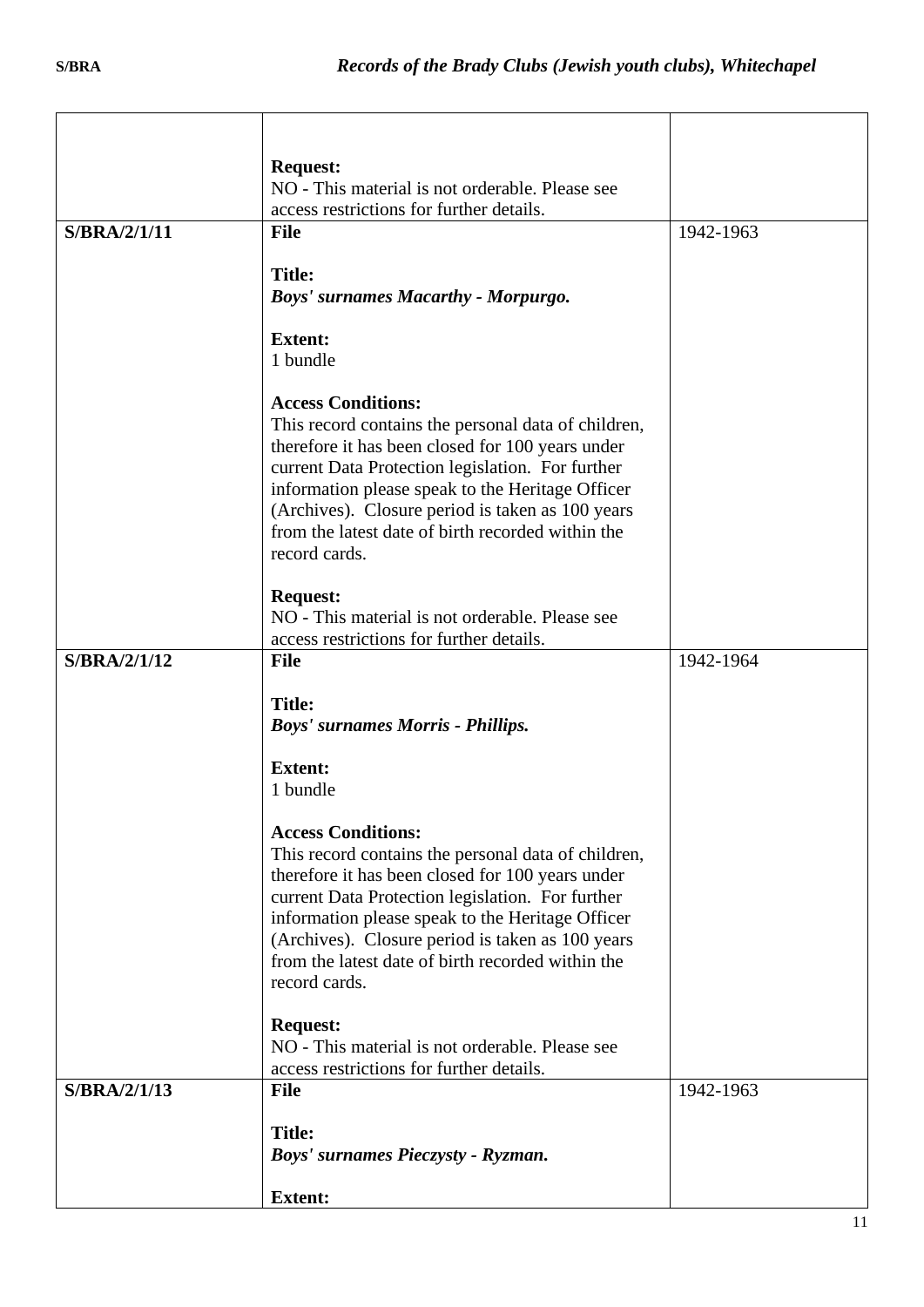|                           | 1 bundle                                                                                                                                                                                                                                                                                                                                                               |           |
|---------------------------|------------------------------------------------------------------------------------------------------------------------------------------------------------------------------------------------------------------------------------------------------------------------------------------------------------------------------------------------------------------------|-----------|
|                           | <b>Access Conditions:</b><br>This record contains the personal data of children,<br>therefore it has been closed for 100 years under<br>current Data Protection legislation. For further<br>information please speak to the Heritage Officer<br>(Archives). Closure period is taken as 100 years<br>from the latest date of birth recorded within the<br>record cards. |           |
|                           | <b>Request:</b><br>NO - This material is not orderable. Please see<br>access restrictions for further details.                                                                                                                                                                                                                                                         |           |
| $S/BRA/2/1/\overline{14}$ | <b>File</b>                                                                                                                                                                                                                                                                                                                                                            | 1943-1964 |
|                           | <b>Title:</b><br>Boys' surnames Sable - Simms.                                                                                                                                                                                                                                                                                                                         |           |
|                           | <b>Extent:</b><br>1 bundle                                                                                                                                                                                                                                                                                                                                             |           |
|                           | <b>Access Conditions:</b><br>This record contains the personal data of children,<br>therefore it has been closed for 100 years under<br>current Data Protection legislation. For further<br>information please speak to the Heritage Officer<br>(Archives). Closure period is taken as 100 years<br>from the latest date of birth recorded within the<br>record cards. |           |
|                           | <b>Request:</b><br>NO - This material is not orderable. Please see<br>access restrictions for further details.                                                                                                                                                                                                                                                         |           |
| S/BRA/2/1/15              | <b>File</b>                                                                                                                                                                                                                                                                                                                                                            | 1942-1964 |
|                           | <b>Title:</b><br><b>Boys' surnames Simons - Symons.</b>                                                                                                                                                                                                                                                                                                                |           |
|                           | <b>Extent:</b><br>1 bundle                                                                                                                                                                                                                                                                                                                                             |           |
|                           | <b>Access Conditions:</b><br>This record contains the personal data of children,<br>therefore it has been closed for 100 years under<br>current Data Protection legislation. For further<br>information please speak to the Heritage Officer<br>(Archives). Closure period is taken as 100 years                                                                       |           |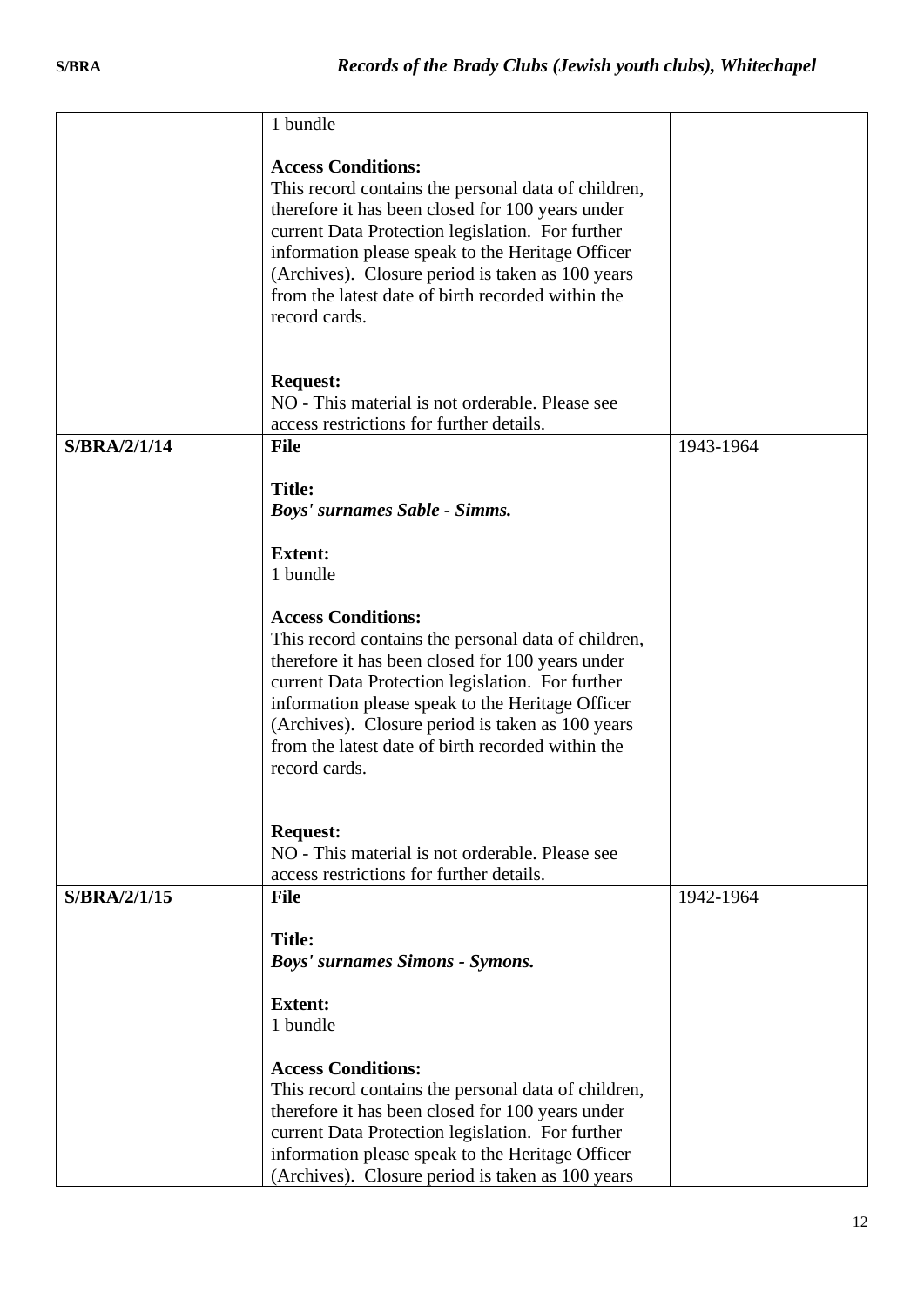|              | from the latest date of birth recorded within the   |             |
|--------------|-----------------------------------------------------|-------------|
|              | record cards.                                       |             |
|              |                                                     |             |
|              | <b>Request:</b>                                     |             |
|              | NO - This material is not orderable. Please see     |             |
|              | access restrictions for further details.            |             |
| S/BRA/2/1/16 | <b>File</b>                                         | 1942-1965   |
|              |                                                     |             |
|              | <b>Title:</b>                                       |             |
|              | <b>Boys' surnames Tabone - Wexter.</b>              |             |
|              | <b>Extent:</b>                                      |             |
|              | 1 bundle                                            |             |
|              |                                                     |             |
|              | <b>Access Conditions:</b>                           |             |
|              | This record contains the personal data of children, |             |
|              | therefore it has been closed for 100 years under    |             |
|              | current Data Protection legislation. For further    |             |
|              | information please speak to the Heritage Officer    |             |
|              | (Archives). Closure period is taken as 100 years    |             |
|              | from the latest date of birth recorded within the   |             |
|              | record cards.                                       |             |
|              |                                                     |             |
|              | <b>Request:</b>                                     |             |
|              | NO - This material is not orderable. Please see     |             |
|              | access restrictions for further details.            |             |
| S/BRA/2/1/17 | <b>File</b>                                         | 1943-1965   |
|              | <b>Title:</b>                                       |             |
|              | Boys' surnames White - Zuickel.                     |             |
|              |                                                     |             |
|              | <b>Extent:</b>                                      |             |
|              | 1 bundle                                            |             |
|              |                                                     |             |
|              | <b>Access Conditions:</b>                           |             |
|              | This record contains the personal data of children, |             |
|              | therefore it has been closed for 100 years under    |             |
|              | current Data Protection legislation. For further    |             |
|              | information please speak to the Heritage Officer    |             |
|              | (Archives). Closure period is taken as 100 years    |             |
|              | from the latest date of birth recorded within the   |             |
|              | record cards.                                       |             |
|              |                                                     |             |
|              | <b>Request:</b>                                     |             |
|              | NO - This material is not orderable. Please see     |             |
|              | access restrictions for further details.            |             |
| S/BRA/2/2    | <b>SubSeries</b>                                    | 1961 - 1966 |
|              | <b>Title:</b>                                       |             |
|              | <b>Membership Record Cards of the Brady Girls'</b>  |             |
|              | Club, Whitechapel                                   |             |
|              |                                                     |             |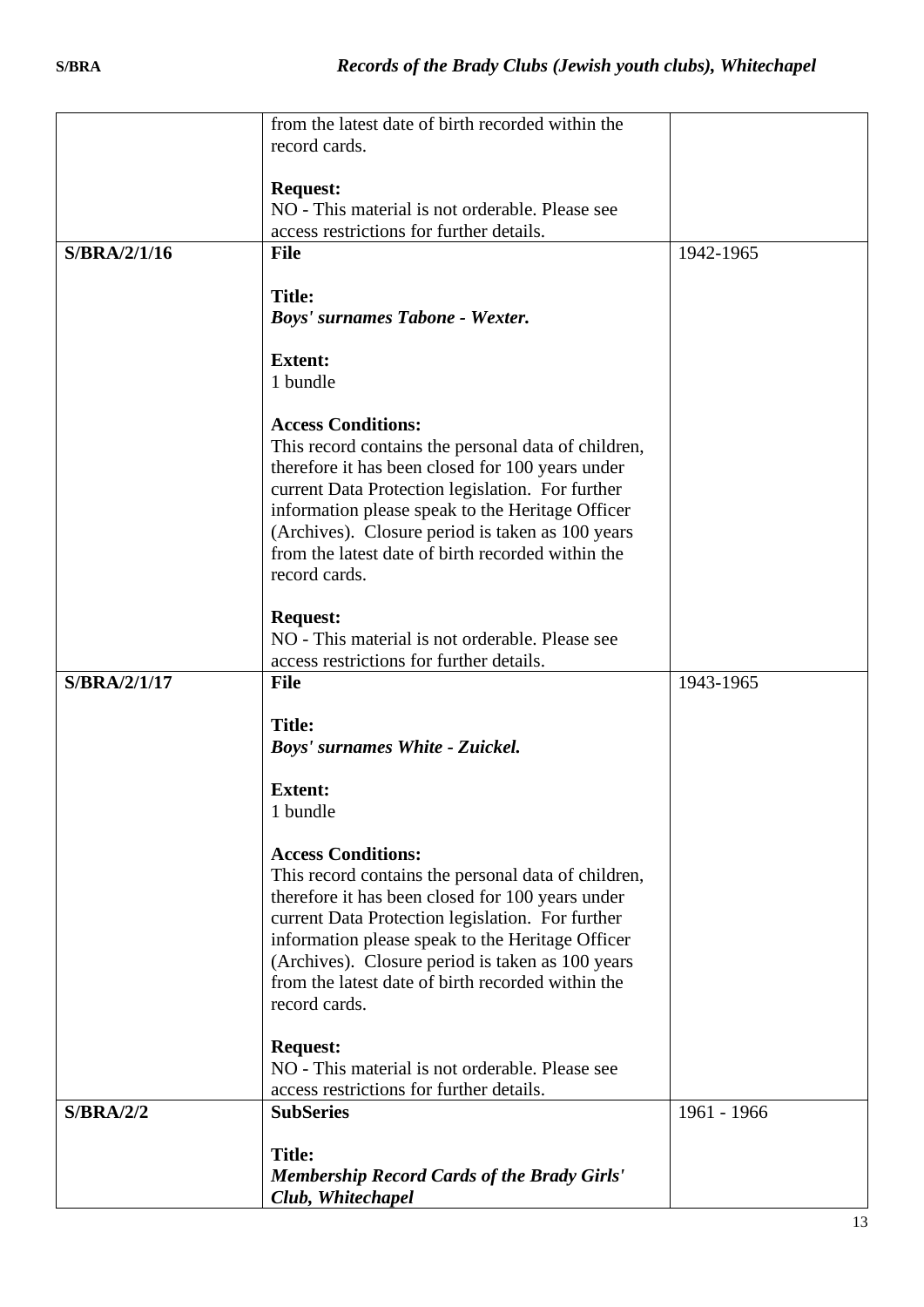|                    | <b>Extent:</b><br>2 bundles                                                                                                                                                                                                                                                                                                                                            |             |
|--------------------|------------------------------------------------------------------------------------------------------------------------------------------------------------------------------------------------------------------------------------------------------------------------------------------------------------------------------------------------------------------------|-------------|
|                    | <b>Request:</b><br>NO - This does not represent a physical document.<br>Please click on the reference number and view list<br>of records to find material available to order at file<br>or item level.                                                                                                                                                                 |             |
| S/BRA/2/2/1        | <b>File</b>                                                                                                                                                                                                                                                                                                                                                            | 1961 - 1966 |
|                    | <b>Title:</b><br>Girls' surnames Allen - Michaels.<br><b>Extent:</b>                                                                                                                                                                                                                                                                                                   |             |
|                    | 1 bundle                                                                                                                                                                                                                                                                                                                                                               |             |
|                    | <b>Access Conditions:</b><br>This record contains the personal data of children,<br>therefore it has been closed for 100 years under<br>current Data Protection legislation. For further<br>information please speak to the Heritage Officer<br>(Archives). Closure period is taken as 100 years<br>from the latest date of birth recorded within the<br>record cards. |             |
|                    | <b>Request:</b><br>NO - This material is not orderable. Please see                                                                                                                                                                                                                                                                                                     |             |
| <b>S/BRA/2/2/2</b> | access restrictions for further details.<br><b>File</b>                                                                                                                                                                                                                                                                                                                | 1961 - 1965 |
|                    | <b>Title:</b><br>Girls' surnames Mintz - Zeiderman.<br><b>Extent:</b><br>1 bundle                                                                                                                                                                                                                                                                                      |             |
|                    | <b>Access Conditions:</b><br>This record contains the personal data of children,<br>therefore it has been closed for 100 years under<br>current Data Protection legislation. For further<br>information please speak to the Heritage Officer<br>(Archives). Closure period is taken as 100 years<br>from the latest date of birth recorded within the<br>record cards. |             |
|                    | <b>Request:</b><br>NO - This material is not orderable. Please see<br>access restrictions for further details.                                                                                                                                                                                                                                                         |             |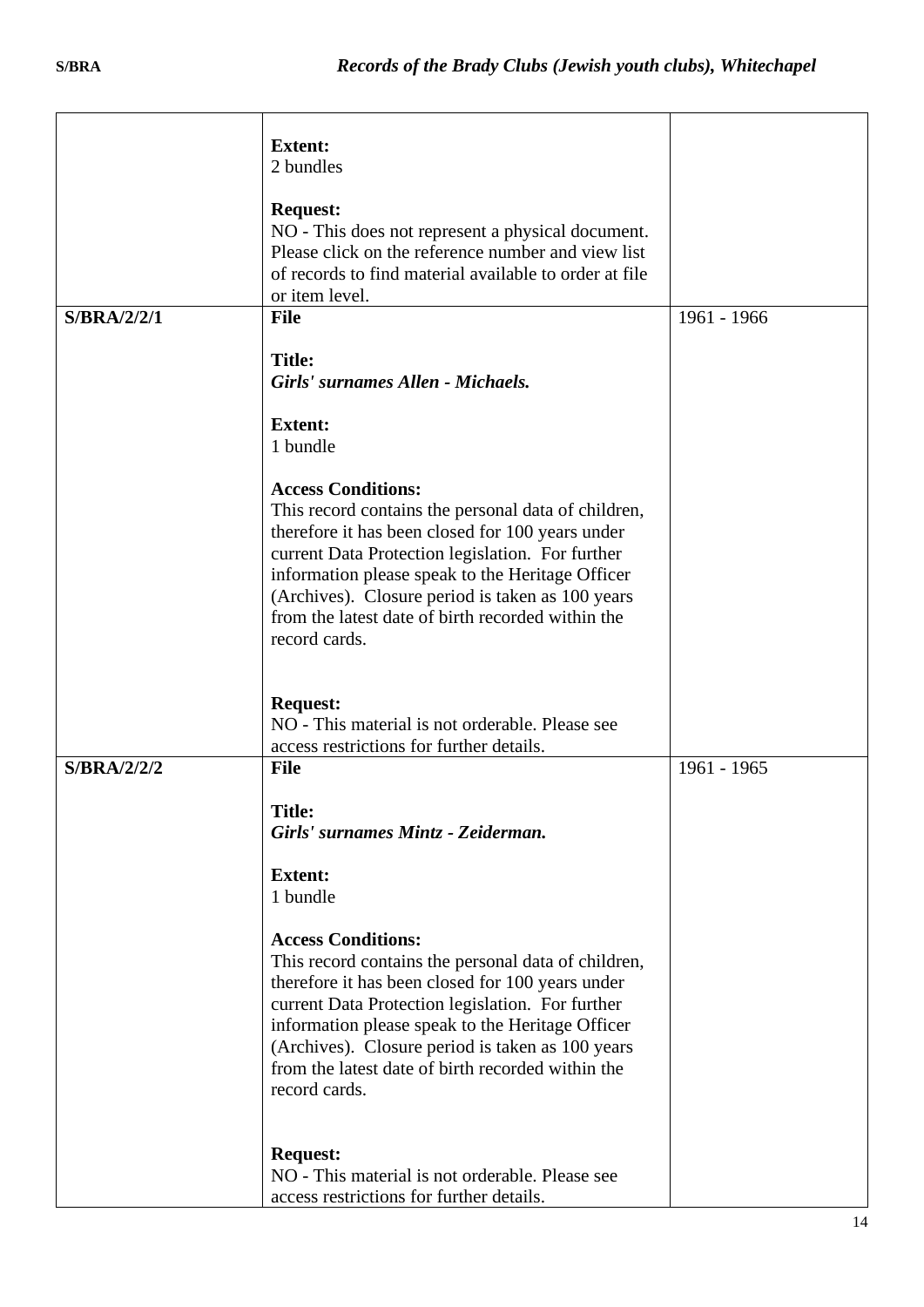| S/BRA/2/3   | <b>SubSeries</b>                                                   | 1935 - 1963 |
|-------------|--------------------------------------------------------------------|-------------|
|             |                                                                    |             |
|             | <b>Title:</b>                                                      |             |
|             | <b>Registration and attendance of the Brady Boys'</b>              |             |
|             | Club, Whitechapel.                                                 |             |
|             | <b>Extent:</b>                                                     |             |
|             | 3 items                                                            |             |
|             | <b>Description:</b><br>Including records of subscription payments, |             |
|             | attendance records and records concerning                          |             |
|             | affiliation to the Association of Jewish Youth.                    |             |
|             | <b>Request:</b>                                                    |             |
|             | NO - This does not represent a physical document.                  |             |
|             | Please click on the reference number and view list                 |             |
|             | of records to find material available to order at file             |             |
|             | or item level.                                                     |             |
| S/BRA/2/3/1 | <b>File</b>                                                        | 1935 - 1959 |
|             | <b>Title:</b>                                                      |             |
|             | <b>Register of Subscription Payments to The Boys</b>               |             |
|             | Club                                                               |             |
|             |                                                                    |             |
|             | <b>Extent:</b>                                                     |             |
|             | 1 volume                                                           |             |
|             |                                                                    |             |
|             | <b>Description:</b>                                                |             |
|             | With alphabetical index.                                           |             |
|             | <b>Access Conditions:</b>                                          |             |
|             | This record contains the personal data of children,                |             |
|             | therefore it has been closed for 100 years under                   |             |
|             | current Data Protection legislation. For further                   |             |
|             | information please speak to the Heritage Officer                   |             |
|             | (Archives).                                                        |             |
|             |                                                                    |             |
|             | <b>Request:</b>                                                    |             |
|             | NO - This material is not orderable. Please see                    |             |
|             | access restrictions for further details.                           |             |
| S/BRA/2/3/2 | <b>File</b>                                                        | 1957 - 1963 |
|             |                                                                    |             |
|             | <b>Title:</b>                                                      |             |
|             | <b>Brady Boys' Club registrations to the Association</b>           |             |
|             | of Jewish Youth.                                                   |             |
|             | <b>Extent:</b>                                                     |             |
|             | 1 file                                                             |             |
|             |                                                                    |             |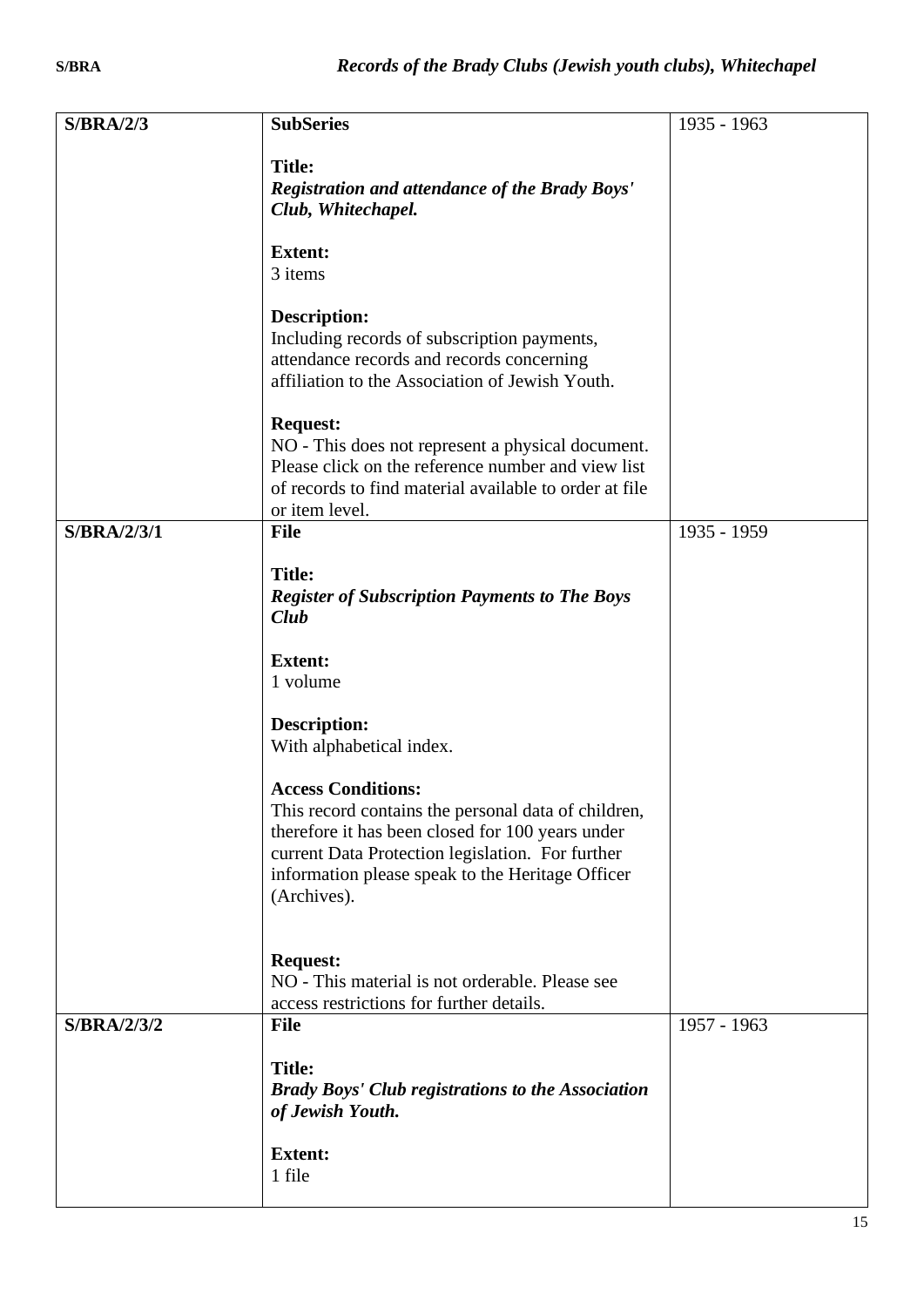|             | <b>Description:</b><br>Boys' division registration lists from the Brady<br>Boys' Club to the Association of Jewish Youth.                                                                                                                                                                                                                                              |             |
|-------------|------------------------------------------------------------------------------------------------------------------------------------------------------------------------------------------------------------------------------------------------------------------------------------------------------------------------------------------------------------------------|-------------|
|             | <b>Access Conditions:</b><br>This record contains the personal data of children,<br>therefore it has been closed for 100 years under<br>current Data Protection legislation. For further<br>information please speak to the Heritage Officer<br>(Archives). Closure period is taken as 100 years<br>from the latest date of birth recorded within the<br>record cards. |             |
|             | <b>Request:</b><br>NO - This material is not orderable. Please see<br>access restrictions for further details.                                                                                                                                                                                                                                                         |             |
| S/BRA/2/3/3 | <b>File</b>                                                                                                                                                                                                                                                                                                                                                            | 1961        |
|             | <b>Title:</b><br><b>Attendance Records to the Brady Boys' Club,</b><br>Whitechapel.                                                                                                                                                                                                                                                                                    |             |
|             | <b>Extent:</b><br>1 file                                                                                                                                                                                                                                                                                                                                               |             |
|             | Description:<br>Daily attendance sheets and cash receipts for Brady<br>Boys' Club.                                                                                                                                                                                                                                                                                     |             |
|             | <b>Access Conditions:</b><br>This record contains the personal data of children,<br>therefore it has been closed for 100 years under<br>current Data Protection legislation. For further<br>information please speak to the Heritage Officer<br>(Archives).                                                                                                            |             |
|             | <b>Request:</b><br>NO - This material is not orderable. Please see<br>access restrictions for further details.                                                                                                                                                                                                                                                         |             |
| S/BRA/3     | <b>Series</b>                                                                                                                                                                                                                                                                                                                                                          | 1933 - 1977 |
|             | <b>Title:</b><br><b>Buildings/Property Records of the Brady Clubs,</b><br>Whitechapel                                                                                                                                                                                                                                                                                  |             |
|             | <b>Extent:</b><br>1 box, 9 files, 1 bundle, 7 plans and 2 books                                                                                                                                                                                                                                                                                                        |             |
|             | <b>Description:</b>                                                                                                                                                                                                                                                                                                                                                    |             |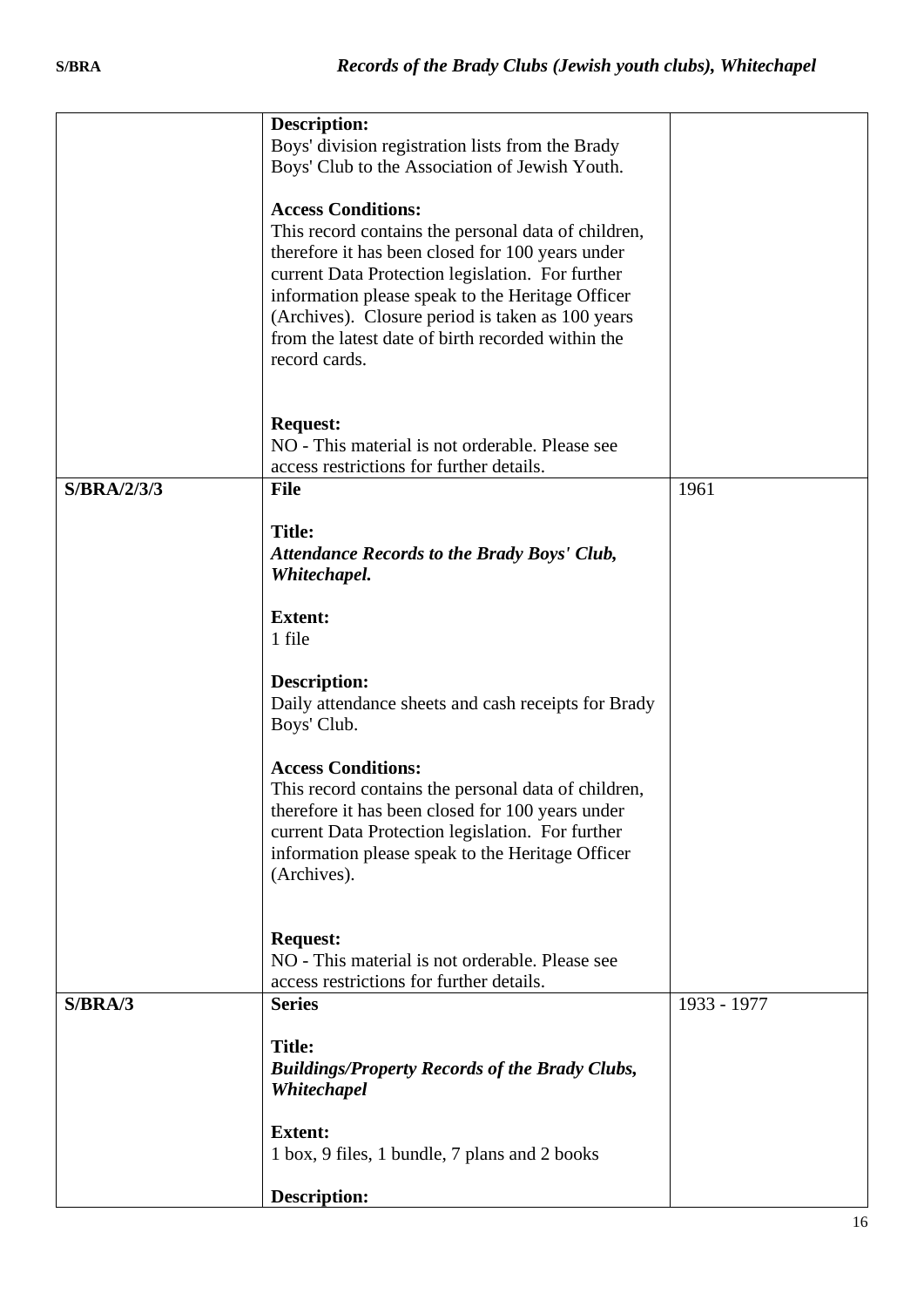|                    | Correspondence and plans relating to the Brady         |                      |
|--------------------|--------------------------------------------------------|----------------------|
|                    | Clubs' buildings.                                      |                      |
|                    |                                                        |                      |
|                    | <b>Request:</b>                                        |                      |
|                    | NO - This does not represent a physical document.      |                      |
|                    | Please click on the reference number and view list     |                      |
|                    |                                                        |                      |
|                    | of records to find material available to order at file |                      |
|                    | or item level.                                         |                      |
| S/BRA/3/1          | <b>Series</b>                                          | 1933 - 1969          |
|                    |                                                        |                      |
|                    | <b>Title:</b>                                          |                      |
|                    | Correspondence and related papers                      |                      |
|                    |                                                        |                      |
|                    |                                                        |                      |
|                    | <b>Extent:</b>                                         |                      |
|                    | 7 items                                                |                      |
|                    |                                                        |                      |
|                    | <b>Request:</b>                                        |                      |
|                    | NO - This does not represent a physical document.      |                      |
|                    | Please click on the reference number and view list     |                      |
|                    | of records to find material available to order at file |                      |
|                    | or item level.                                         |                      |
|                    |                                                        |                      |
| <b>S/BRA/3/1/1</b> | <b>File</b>                                            | 1933 - 1935          |
|                    |                                                        |                      |
|                    | <b>Title:</b>                                          |                      |
|                    | Correspondence, Invoices, Leaflets, and Other          |                      |
|                    | <b>Papers Regarding the Brady Girls' Club, Hanbury</b> |                      |
|                    | <b>Street</b>                                          |                      |
|                    |                                                        |                      |
|                    | <b>Extent:</b>                                         |                      |
|                    |                                                        |                      |
|                    | 3 files and 1 volume                                   |                      |
|                    |                                                        |                      |
|                    | Description:                                           |                      |
|                    | Includes correspondence regarding the opening of       |                      |
|                    | the club                                               |                      |
|                    |                                                        |                      |
|                    | <b>Request:</b>                                        |                      |
|                    | YES - You can order this material to consult in our    |                      |
|                    |                                                        |                      |
|                    | Reading Room.                                          |                      |
| S/BRA/3/1/2        | <b>File</b>                                            | May 1935 - June 1935 |
|                    |                                                        |                      |
|                    | <b>Title:</b>                                          |                      |
|                    | <b>Correspondence and Other Papers Regarding</b>       |                      |
|                    | <b>Equipment for the Brady Girls' Club and</b>         |                      |
|                    | Settlement.                                            |                      |
|                    |                                                        |                      |
|                    |                                                        |                      |
|                    | <b>Extent:</b>                                         |                      |
|                    | 1 file                                                 |                      |
|                    |                                                        |                      |
|                    | <b>Description:</b>                                    |                      |
|                    | Correspondence, leaflets and other papers regarding    |                      |
|                    | equipment and the appeal for equipment.                |                      |
|                    |                                                        |                      |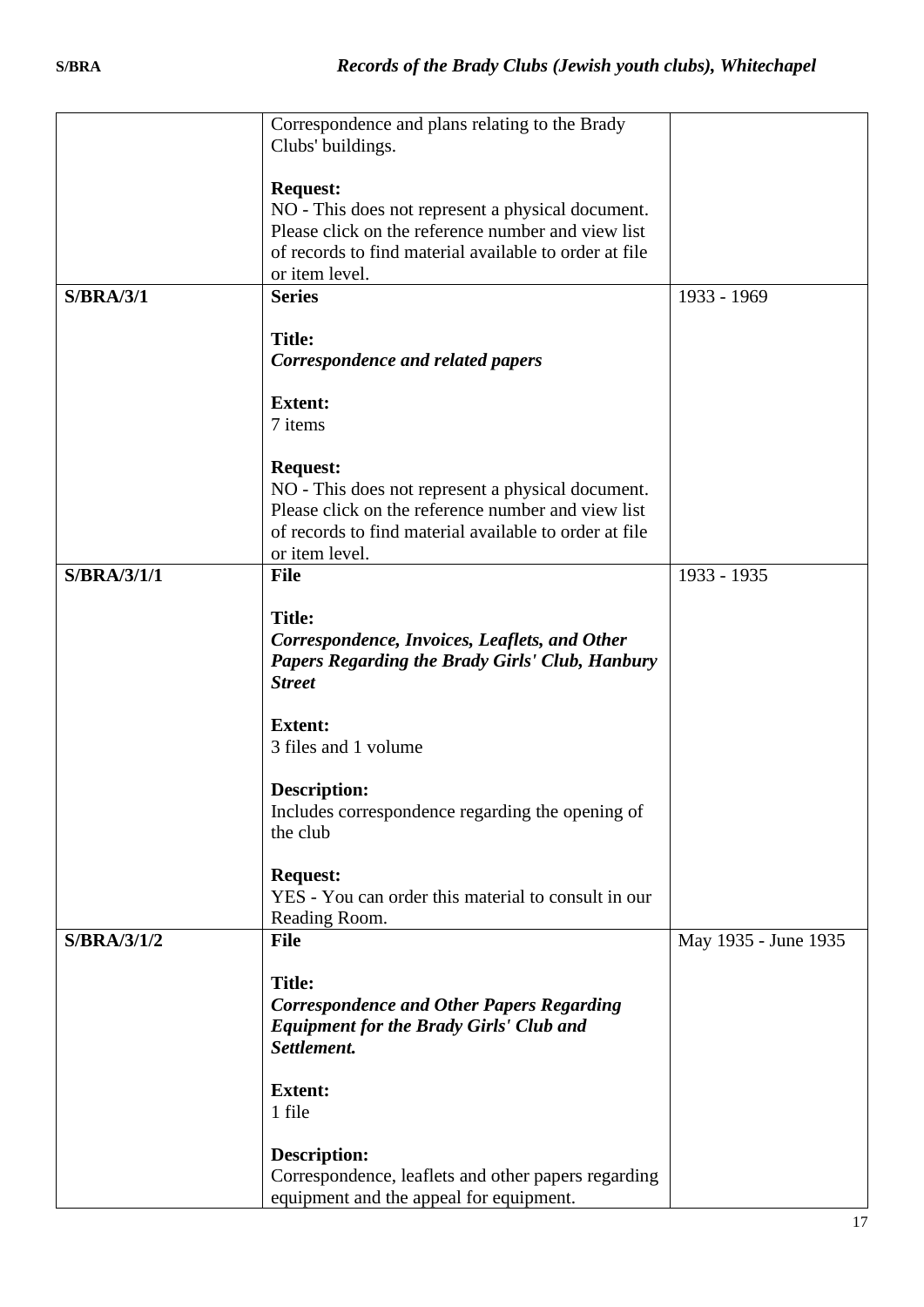|                    | <b>Request:</b>                                     |      |
|--------------------|-----------------------------------------------------|------|
|                    | YES - You can order this material to consult in our |      |
|                    | Reading Room.                                       |      |
| S/BRA/3/1/3        | <b>File</b>                                         | 1935 |
|                    |                                                     |      |
|                    | <b>Title:</b>                                       |      |
|                    | Correspondence and Other Papers Regarding the       |      |
|                    | <b>Opening of the Brady Girls' Club.</b>            |      |
|                    |                                                     |      |
|                    | <b>Extent:</b>                                      |      |
|                    | 1 file                                              |      |
|                    |                                                     |      |
|                    | Description:                                        |      |
|                    |                                                     |      |
|                    | Includes pamphlet for the opening of the Brady      |      |
|                    | Girls' Club; correspondence mainly relates to       |      |
|                    | invitations to and arrangements for the opening of  |      |
|                    | the new building on 24 June 1935.                   |      |
|                    |                                                     |      |
|                    | <b>Request:</b>                                     |      |
|                    | YES - You can order this material to consult in our |      |
|                    | Reading Room.                                       |      |
| <b>S/BRA/3/1/4</b> | <b>File</b>                                         | 1935 |
|                    |                                                     |      |
|                    | <b>Title:</b>                                       |      |
|                    | List of Acceptances and Refusals for the Opening    |      |
|                    | Ceremony of the Brady Girls' Club, Whitchapel.      |      |
|                    |                                                     |      |
|                    | <b>Extent:</b>                                      |      |
|                    | 1 volume                                            |      |
|                    |                                                     |      |
|                    | <b>Request:</b>                                     |      |
|                    | YES - You can order this material to consult in our |      |
|                    | Reading Room.                                       |      |
| S/BRA/3/1/5        | <b>File</b>                                         | 1935 |
|                    |                                                     |      |
|                    | <b>Title:</b>                                       |      |
|                    |                                                     |      |
|                    | <b>Correspondence and Other Papers Regarding</b>    |      |
|                    | <b>Appeals for Equipment.</b>                       |      |
|                    |                                                     |      |
|                    | <b>Extent:</b>                                      |      |
|                    | 1 file                                              |      |
|                    |                                                     |      |
|                    | Description:                                        |      |
|                    | With regards to appeals to various firms for        |      |
|                    | equipment for the new club.                         |      |
|                    |                                                     |      |
|                    | <b>Request:</b>                                     |      |
|                    | YES - You can order this material to consult in our |      |
|                    | Reading Room.                                       |      |
| S/BRA/3/1/6        | <b>File</b>                                         | 1964 |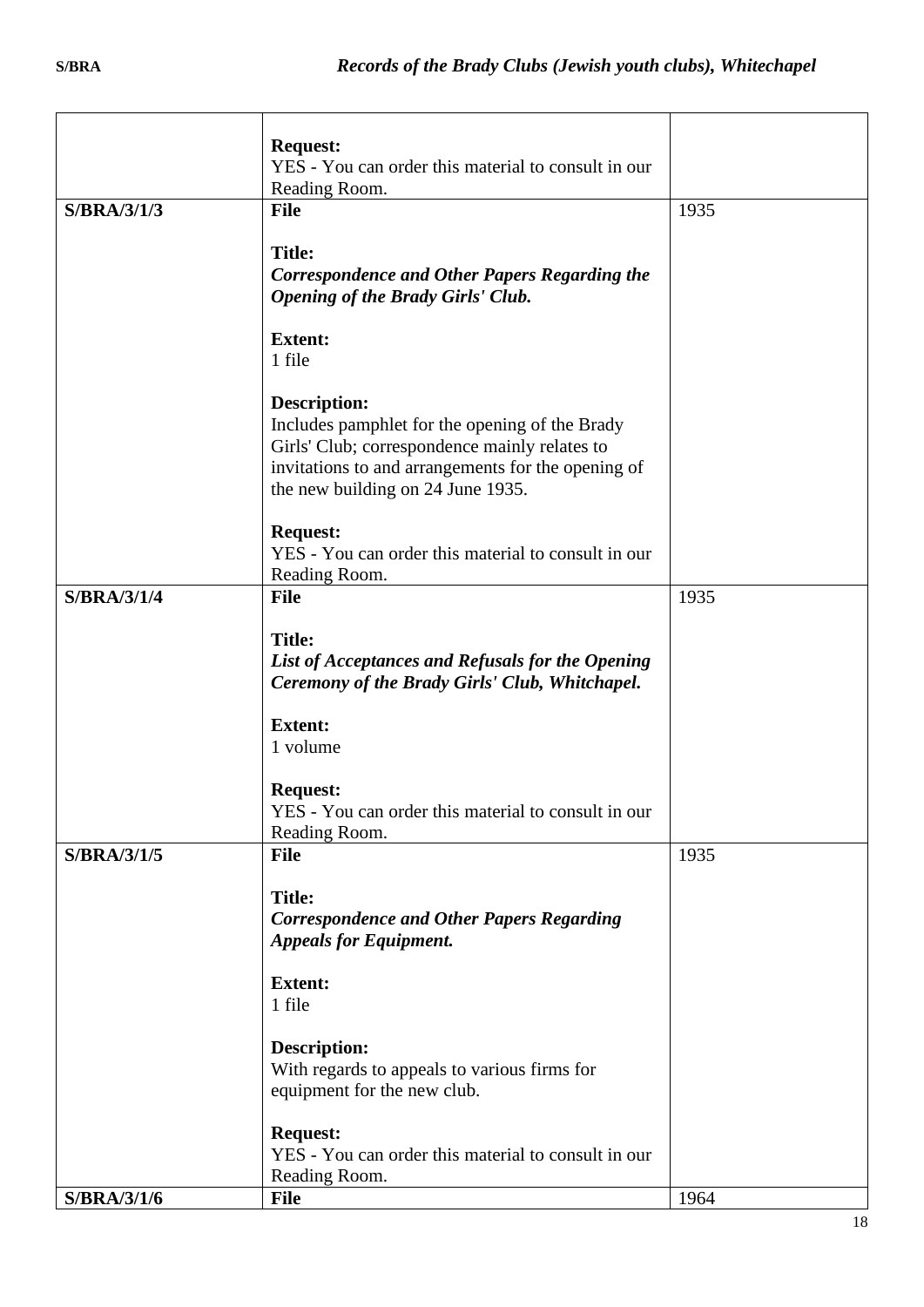|                  | <b>Title:</b><br><b>Correspondence and Other Papers Regarding</b><br><b>Extensions to the Brady Club Building.</b>                 |             |
|------------------|------------------------------------------------------------------------------------------------------------------------------------|-------------|
|                  | <b>Extent:</b><br>1 bundle                                                                                                         |             |
|                  | <b>Description:</b><br>Concerning extensions made to the Brady Club<br>building, Hanbury Street, in 1964.                          |             |
|                  | <b>Request:</b><br>YES - You can order this material to consult in our<br>Reading Room.                                            |             |
| S/BRA/3/1/7      | <b>File</b>                                                                                                                        | May 1969    |
|                  | <b>Title:</b><br><b>Correspondence and Other Papers Regarding</b><br><b>Internal Alterations to the Brady Club,</b><br>Whitechapel |             |
|                  | <b>Extent:</b><br>1 file                                                                                                           |             |
|                  | <b>Description:</b><br>Concerning internal alterations and decorations to<br>the main hall at the Hanbury Street site.             |             |
|                  | <b>Request:</b><br>YES - You can order this material to consult in our<br>Reading Room.                                            |             |
| <b>S/BRA/3/2</b> | <b>Series</b>                                                                                                                      | 1937 - 1977 |
|                  | <b>Title:</b><br><b>Plans and Architectural Drawings of the</b><br><b>Buildings/Property of the Brady Clubs.</b>                   |             |
|                  | <b>Extent:</b><br>1 box, 2 files and 7 plans                                                                                       |             |
|                  | <b>Description:</b><br>Includes extension plans and a London Borough of<br>Tower Hamlets plan of the Hanbury Street building       |             |
|                  | <b>Request:</b><br>NO - This does not represent a physical document.<br>Please click on the reference number and view list         |             |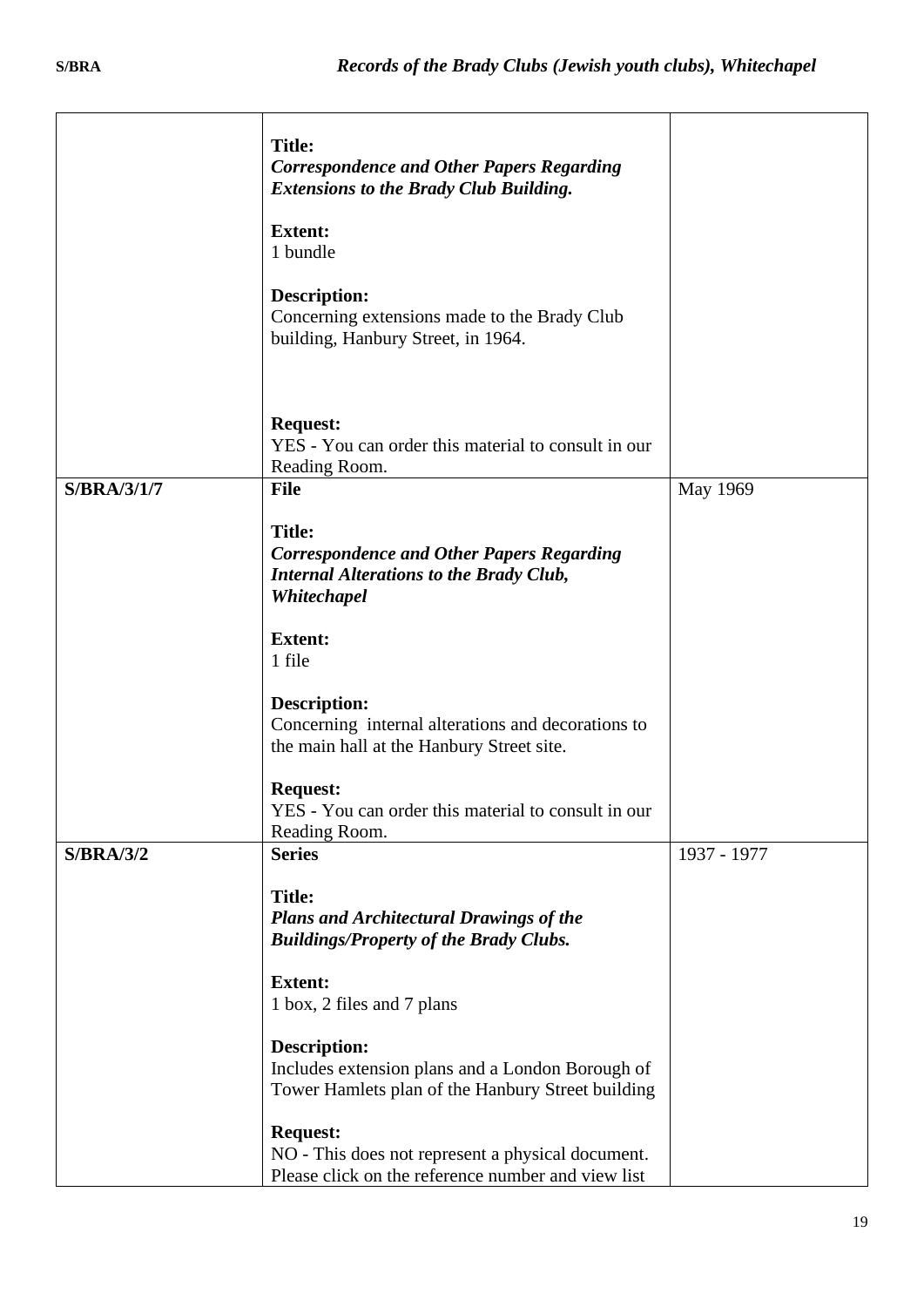|                    | of records to find material available to order at file      |             |
|--------------------|-------------------------------------------------------------|-------------|
|                    | or item level.                                              |             |
| <b>S/BRA/3/2/1</b> | <b>File</b>                                                 | 1937        |
|                    |                                                             |             |
|                    | <b>Title:</b>                                               |             |
|                    | Plans of the Brady Boys' Club.                              |             |
|                    | <b>Extent:</b>                                              |             |
|                    | 3 plans                                                     |             |
|                    |                                                             |             |
|                    | <b>Request:</b>                                             |             |
|                    | YES - You can order this material to consult in our         |             |
|                    | Reading Room.<br><b>File</b>                                |             |
| S/BRA/3/2/2        |                                                             | 1958 - 1964 |
|                    | <b>Title:</b>                                               |             |
|                    | <b>Plans Mainly Relating to Alterations and</b>             |             |
|                    | <b>Extensions of the Brady Club Buildings.</b>              |             |
|                    |                                                             |             |
|                    | <b>Extent:</b>                                              |             |
|                    | 1 box of 30 plans                                           |             |
|                    |                                                             |             |
|                    | <b>Description:</b>                                         |             |
|                    | Includes plans for both the Boys' and Girls' Club           |             |
|                    | buildings, 3 garden plans and proposed alteration<br>plans. |             |
|                    |                                                             |             |
|                    | <b>Request:</b>                                             |             |
|                    | YES - You can order this material to consult in our         |             |
|                    | Reading Room.                                               |             |
| <b>S/BRA/3/2/3</b> | <b>File</b>                                                 | 1959        |
|                    |                                                             |             |
|                    | <b>Title:</b>                                               |             |
|                    | <b>Plans of the Revised Layout to Each Floor of the</b>     |             |
|                    | <b>Brady Club, Hanbury Street.</b>                          |             |
|                    | <b>Extent:</b>                                              |             |
|                    | 3 plans                                                     |             |
|                    |                                                             |             |
|                    | <b>Description:</b>                                         |             |
|                    | Separate plans for each floor detailing the revised         |             |
|                    | layout.                                                     |             |
|                    | <b>Request:</b>                                             |             |
|                    | YES - You can order this material to consult in our         |             |
|                    | Reading Room.                                               |             |
| <b>S/BRA/3/2/4</b> | <b>File</b>                                                 | 1959 - 1963 |
|                    |                                                             |             |
|                    | <b>Title:</b>                                               |             |
|                    | <b>Architectural Drawings of the Proposed</b>               |             |
|                    | <b>Alterations to the Brady Club, Hanbury Street.</b>       |             |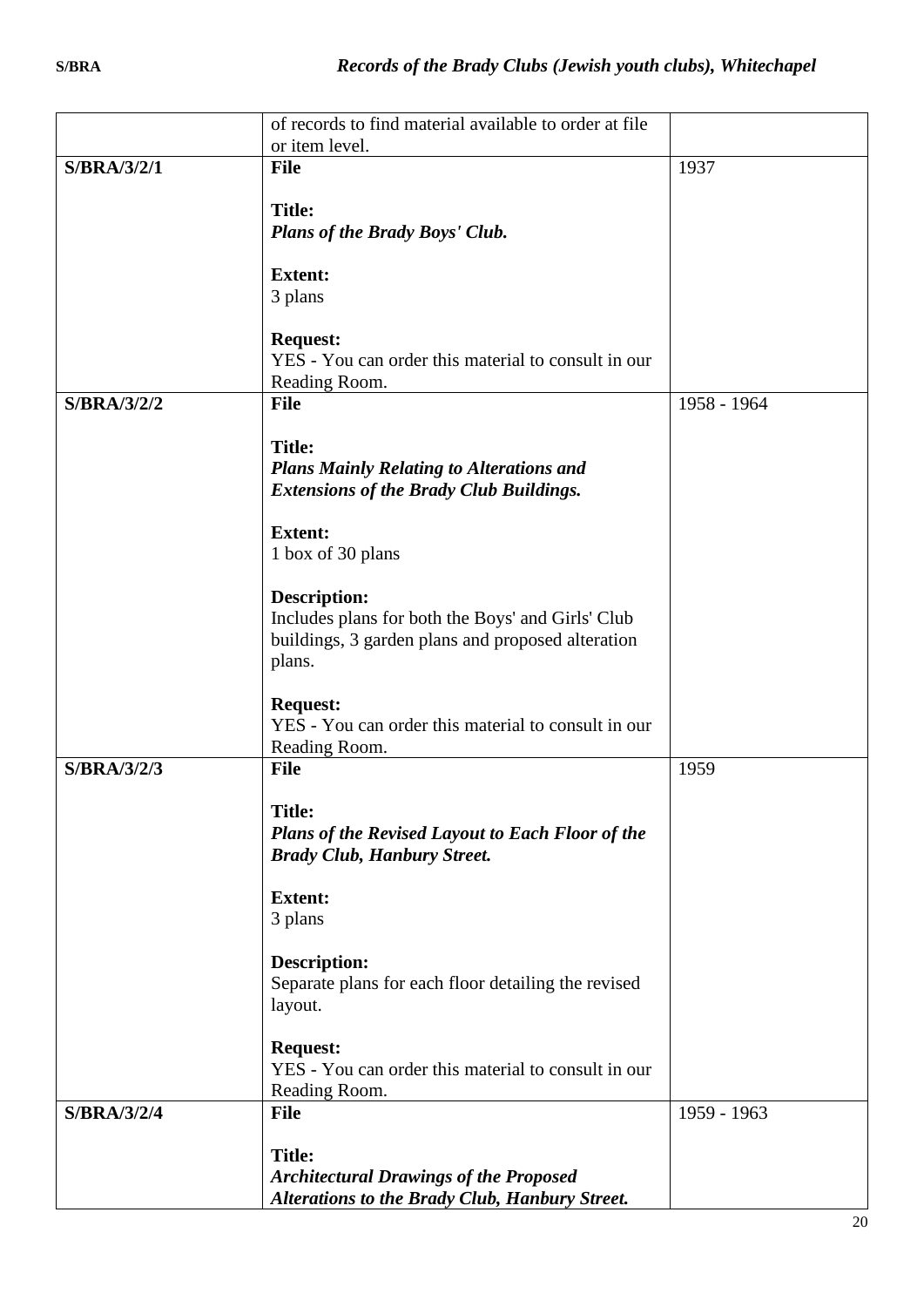|             | <b>Extent:</b>                                                                                                                                                                        |             |
|-------------|---------------------------------------------------------------------------------------------------------------------------------------------------------------------------------------|-------------|
|             | 1 file                                                                                                                                                                                |             |
|             | <b>Request:</b><br>YES - You can order this material to consult in our<br>Reading Room.                                                                                               |             |
| S/BRA/3/2/5 | <b>File</b>                                                                                                                                                                           | 1963        |
|             | <b>Title:</b><br><b>Extension Plans, Correspondence and Papers</b><br><b>Regarding the Brady Club Buildings.</b>                                                                      |             |
|             | <b>Extent:</b><br>1 file                                                                                                                                                              |             |
|             | <b>Description:</b><br>Includes extension plans to buildings, specifically<br>the proposed extension to the playcentre.                                                               |             |
|             | <b>Request:</b><br>YES - You can order this material to consult in our<br>Reading Room.                                                                                               |             |
| S/BRA/3/2/6 | <b>File</b>                                                                                                                                                                           | 1977        |
|             | <b>Title:</b><br><b>Ground Floor Plan of the Brady Club, Hanbury</b><br>Street.                                                                                                       |             |
|             | <b>Extent:</b><br>1 plan                                                                                                                                                              |             |
|             | <b>Description:</b><br>By the London Borough of Tower Hamlets                                                                                                                         |             |
|             | <b>Request:</b><br>YES - You can order this material to consult in our<br>Reading Room.                                                                                               |             |
| S/BRA/4     | <b>Series</b>                                                                                                                                                                         | 1946 - 1966 |
|             | <b>Title:</b><br><b>Records of Skeet Hill House</b>                                                                                                                                   |             |
|             | <b>Extent:</b><br>6 files, 1 volume and 1 bundle                                                                                                                                      |             |
|             | <b>Description:</b><br>Records relating to Skeet Hill House, the Brady<br>Clubs' holiday property in Chelsfield, Kent,<br>including committee minutes, correspondence and<br>accounts |             |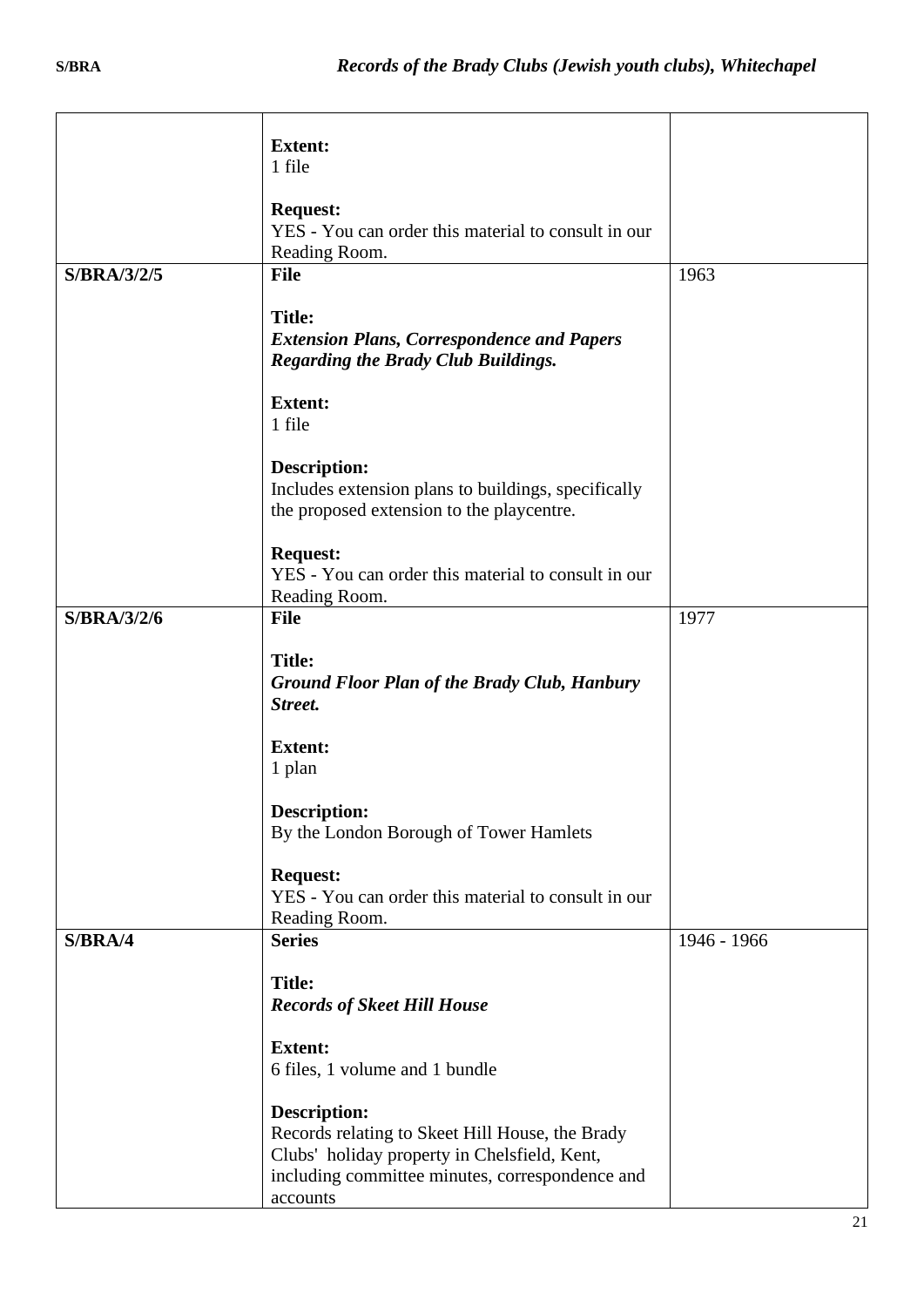|             | <b>Request:</b>                                        |             |
|-------------|--------------------------------------------------------|-------------|
|             | NO - This does not represent a physical document.      |             |
|             | Please click on the reference number and view list     |             |
|             | of records to find material available to order at file |             |
|             | or item level.                                         |             |
| S/BRA/4/1   | <b>SubSeries</b>                                       | 1946 - 1952 |
|             |                                                        |             |
|             | <b>Title:</b>                                          |             |
|             | <b>Correspondence Relating to Skeet Hill House</b>     |             |
|             | <b>Extent:</b>                                         |             |
|             | 3 files and 1 bundle                                   |             |
|             |                                                        |             |
|             | <b>Request:</b>                                        |             |
|             | NO - This does not represent a physical document.      |             |
|             | Please click on the reference number and view list     |             |
|             | of records to find material available to order at file |             |
|             | or item level.                                         |             |
| S/BRA/4/1/1 | File                                                   | 1947 - 1948 |
|             |                                                        |             |
|             | <b>Title:</b>                                          |             |
|             | Correspondence                                         |             |
|             | <b>Extent:</b>                                         |             |
|             | 1 file                                                 |             |
|             |                                                        |             |
|             | <b>Description:</b>                                    |             |
|             | Mainly correspondence                                  |             |
|             |                                                        |             |
|             | <b>Request:</b>                                        |             |
|             | YES - You can order this material to consult in our    |             |
|             | Reading Room.                                          |             |
| S/BRA/4/1/2 | <b>File</b>                                            | 1946 - 1952 |
|             |                                                        |             |
|             | <b>Title:</b>                                          |             |
|             | <b>Correspondence and Other Papers Regarding</b>       |             |
|             | Food Rations and Transport at Skeet Hill House.        |             |
|             | <b>Extent:</b>                                         |             |
|             | 1 bundle                                               |             |
|             |                                                        |             |
|             | <b>Request:</b>                                        |             |
|             | YES - You can order this material to consult in our    |             |
|             | Reading Room.                                          |             |
| S/BRA/4/1/3 | <b>File</b>                                            | 1946 - 1952 |
|             |                                                        |             |
|             | <b>Title:</b>                                          |             |
|             | <b>Correspondence Regarding Skeet Hill House.</b>      |             |
|             |                                                        |             |
|             | <b>Extent:</b>                                         |             |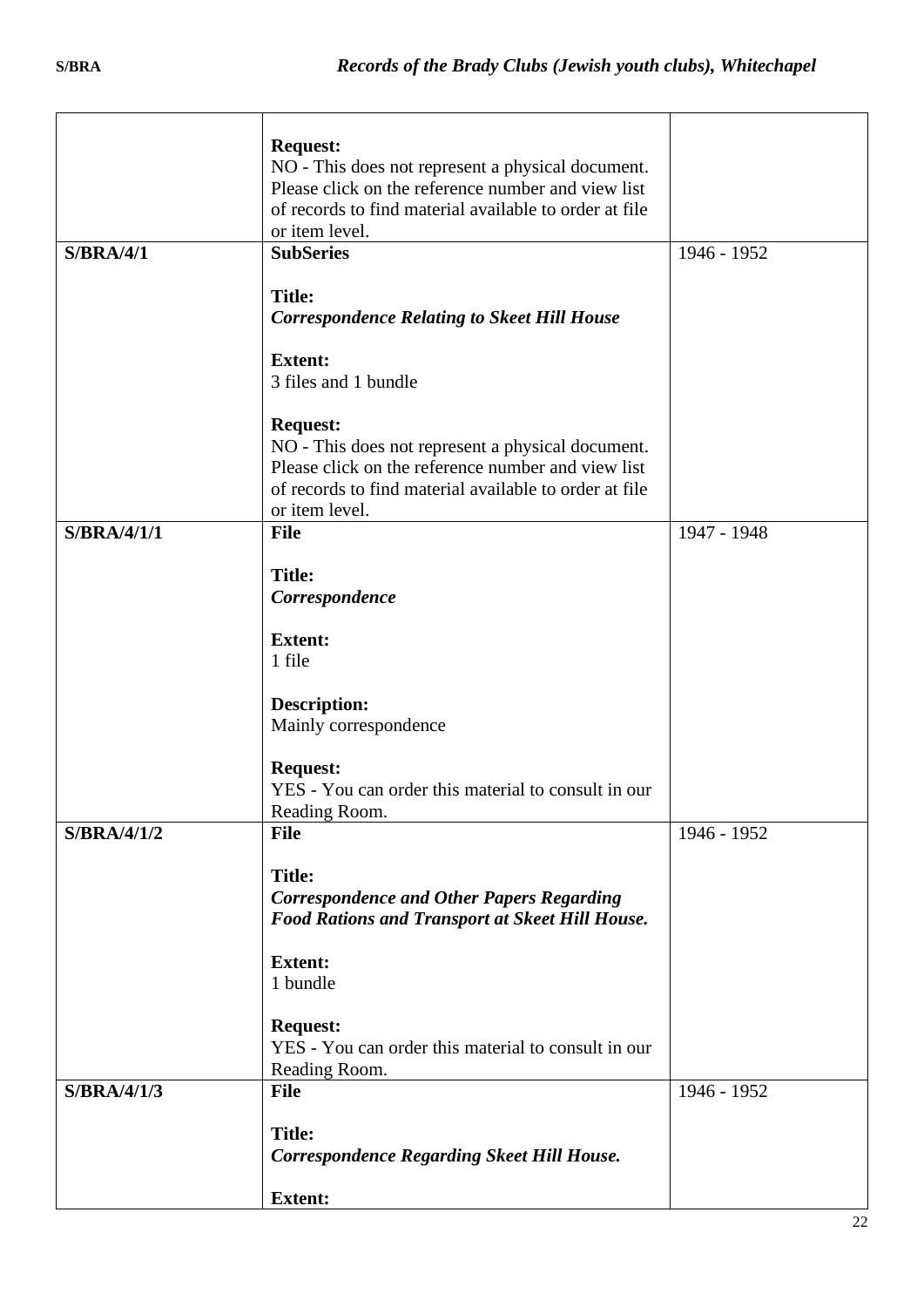|                    | 1 file                                                                                                  |             |
|--------------------|---------------------------------------------------------------------------------------------------------|-------------|
|                    | <b>Description:</b>                                                                                     |             |
|                    | Sub-divided into sections: outdoor tools, orchard,                                                      |             |
|                    | tennis courts, and electricity.                                                                         |             |
|                    | <b>Request:</b>                                                                                         |             |
|                    | YES - You can order this material to consult in our                                                     |             |
|                    | Reading Room.                                                                                           |             |
| <b>S/BRA/4/1/4</b> | <b>File</b>                                                                                             | 1948        |
|                    | <b>Title:</b>                                                                                           |             |
|                    | <b>Correspondence Regarding Building Work and</b>                                                       |             |
|                    | <b>Refitting at Skeet Hill House.</b>                                                                   |             |
|                    | <b>Extent:</b>                                                                                          |             |
|                    | 1 file                                                                                                  |             |
|                    |                                                                                                         |             |
|                    | <b>Request:</b>                                                                                         |             |
|                    | YES - You can order this material to consult in our                                                     |             |
|                    | Reading Room.                                                                                           |             |
| S/BRA/4/2          | <b>SubSeries</b>                                                                                        | 1945 - 1966 |
|                    | <b>Title:</b>                                                                                           |             |
|                    | Minutes, accounts and correspondence of Skeet                                                           |             |
|                    | <b>Hill House</b>                                                                                       |             |
|                    | <b>Extent:</b>                                                                                          |             |
|                    | 3 files and 1 volume                                                                                    |             |
|                    |                                                                                                         |             |
|                    | <b>Request:</b>                                                                                         |             |
|                    | NO - This does not represent a physical document.<br>Please click on the reference number and view list |             |
|                    | of records to find material available to order at file                                                  |             |
|                    | or item level.                                                                                          |             |
| S/BRA/4/2/1        | <b>File</b>                                                                                             | 1963 - 1966 |
|                    | <b>Title:</b>                                                                                           |             |
|                    | <b>Accounts and Expenses Papers Regarding Skeet</b>                                                     |             |
|                    | <b>Hill House.</b>                                                                                      |             |
|                    | <b>Extent:</b>                                                                                          |             |
|                    | 1 file                                                                                                  |             |
|                    |                                                                                                         |             |
|                    | Description:<br>Including lists of club members attending Skeet Hill                                    |             |
|                    | House.                                                                                                  |             |
|                    |                                                                                                         |             |
|                    | <b>Access Conditions:</b>                                                                               |             |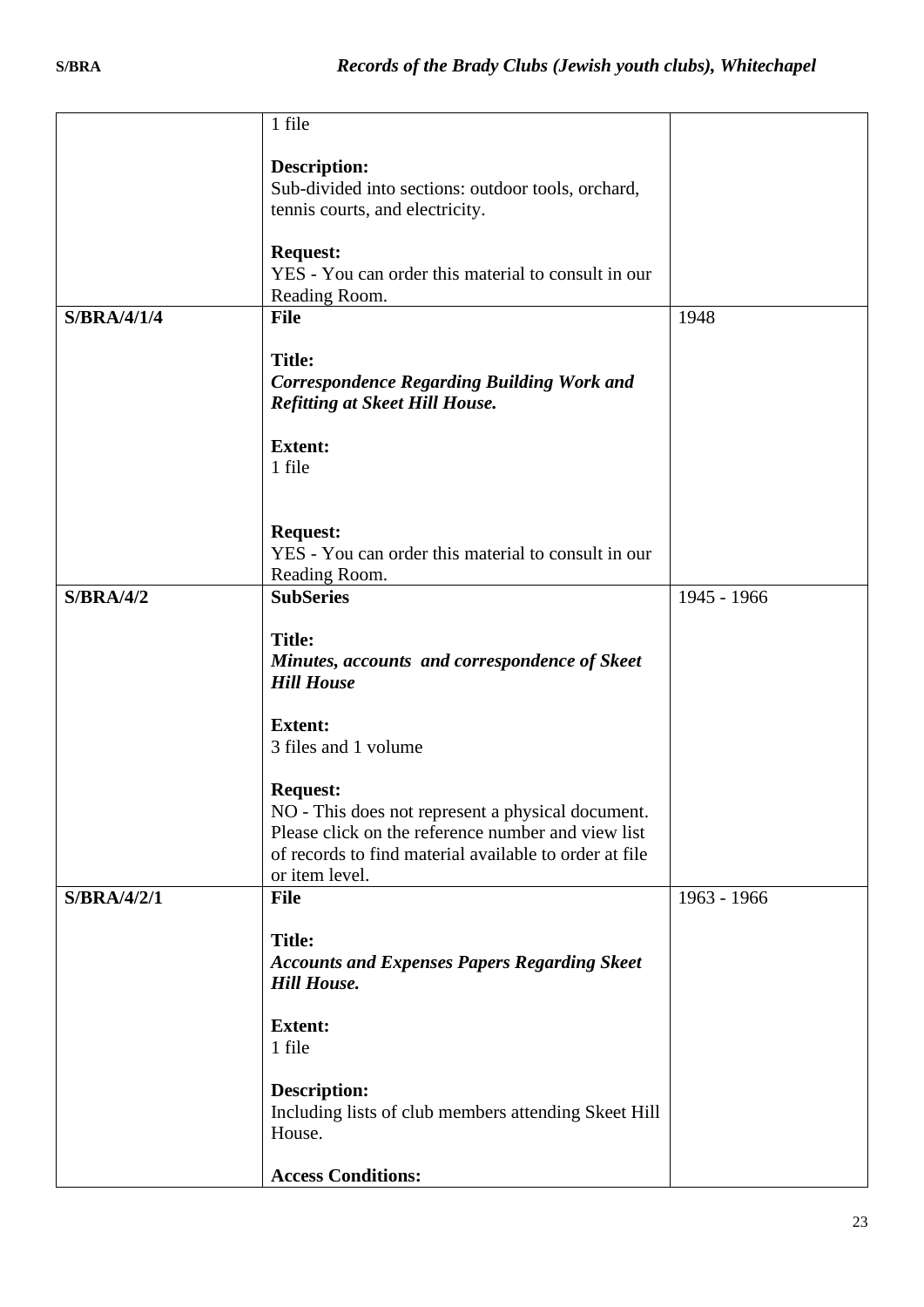|             | This record contains the personal data of children,  |             |
|-------------|------------------------------------------------------|-------------|
|             | therefore it has been closed for 100 years under     |             |
|             |                                                      |             |
|             | current Data Protection legislation. For further     |             |
|             | information please speak to the Heritage Officer     |             |
|             | (Archives).                                          |             |
|             |                                                      |             |
|             |                                                      |             |
|             |                                                      |             |
|             | <b>Request:</b>                                      |             |
|             | NO - This material is not orderable. Please see      |             |
|             | access restrictions for further details.             |             |
| S/BRA/4/2/2 | <b>File</b>                                          | 1948 - 1954 |
|             |                                                      |             |
|             | <b>Title:</b>                                        |             |
|             |                                                      |             |
|             | <b>Papers Regarding Skeet Hill House Sub-divided</b> |             |
|             | into Sections.                                       |             |
|             |                                                      |             |
|             | <b>Extent:</b>                                       |             |
|             | 1 file                                               |             |
|             |                                                      |             |
|             | <b>Description:</b>                                  |             |
|             |                                                      |             |
|             | Sub-divided into sections: contributions to Mr and   |             |
|             | Mrs Pepper (housekeeper and handyman/gardener);      |             |
|             | programme of weekends; finances; cancellations;      |             |
|             | and photographs.                                     |             |
|             |                                                      |             |
|             | <b>Access Conditions:</b>                            |             |
|             |                                                      |             |
|             | This record contains the personal data of adults and |             |
|             | therefore has been closed for 84 years under current |             |
|             | Data Protection legislation. For further information |             |
|             | please speak to the Heritage Officer (Archives).     |             |
|             |                                                      |             |
|             |                                                      |             |
|             |                                                      |             |
|             | <b>Request:</b>                                      |             |
|             | NO - This material is not orderable. Please see      |             |
|             | access restrictions for further details.             |             |
| S/BRA/4/2/3 | <b>File</b>                                          | 1945 - 1954 |
|             |                                                      |             |
|             | <b>Title:</b>                                        |             |
|             | <b>Papers Regarding Skeet Hill House Sub-divided</b> |             |
|             |                                                      |             |
|             | into Sections.                                       |             |
|             |                                                      |             |
|             | <b>Extent:</b>                                       |             |
|             | 1 file                                               |             |
|             |                                                      |             |
|             | <b>Description:</b>                                  |             |
|             | Sub-divided into sections: repairs and redecoration; |             |
|             |                                                      |             |
|             | fuel; telephone; and furniture & safety.             |             |
|             |                                                      |             |
|             | <b>Request:</b>                                      |             |
|             | YES - You can order this material to consult in our  |             |
|             | Reading Room.                                        |             |
|             |                                                      |             |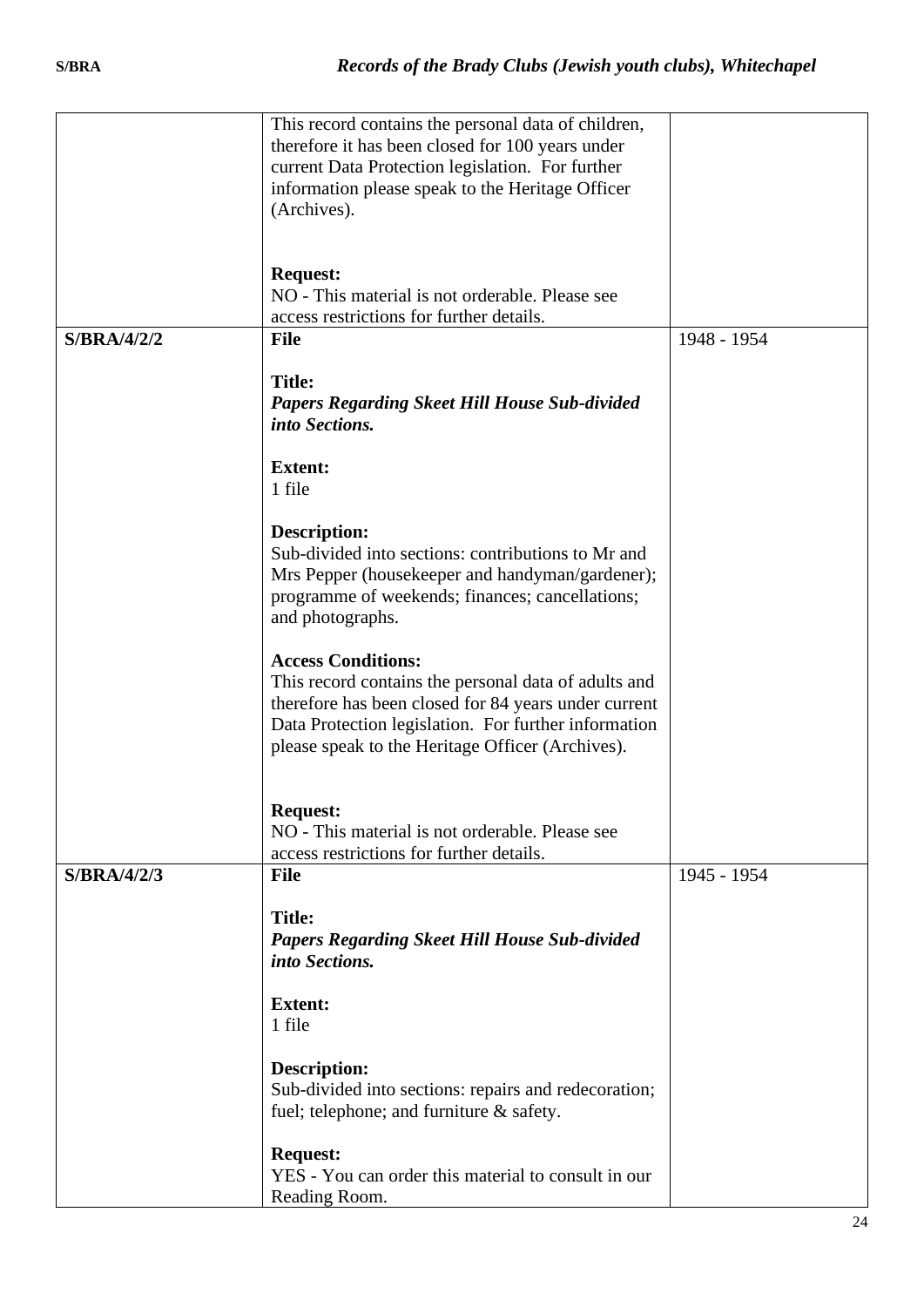| <b>S/BRA/4/2/4</b> | <b>File</b>                                                                                                  | 1946        |
|--------------------|--------------------------------------------------------------------------------------------------------------|-------------|
|                    |                                                                                                              |             |
|                    | <b>Title:</b>                                                                                                |             |
|                    | <b>Minutes of the Skeet Hill House Committee.</b>                                                            |             |
|                    |                                                                                                              |             |
|                    | <b>Extent:</b><br>1 volume                                                                                   |             |
|                    |                                                                                                              |             |
|                    | <b>Request:</b>                                                                                              |             |
|                    | YES - You can order this material to consult in our                                                          |             |
|                    | Reading Room.                                                                                                |             |
| S/BRA/5            | <b>Series</b>                                                                                                | 1934 - 1966 |
|                    |                                                                                                              |             |
|                    | <b>Title:</b><br>Camp and Holiday Records of the Brady Clubs,                                                |             |
|                    | Whitechapel                                                                                                  |             |
|                    |                                                                                                              |             |
|                    | <b>Extent:</b>                                                                                               |             |
|                    | 11 volumes/files                                                                                             |             |
|                    |                                                                                                              |             |
|                    | <b>Description:</b><br>Records of summer camps and holidays abroad                                           |             |
|                    | including photographs, correspondence, and other                                                             |             |
|                    | papers.                                                                                                      |             |
|                    |                                                                                                              |             |
|                    | <b>Request:</b>                                                                                              |             |
|                    | NO - This does not represent a physical document.                                                            |             |
|                    | Please click on the reference number and view list                                                           |             |
|                    | of records to find material available to order at file<br>or item level.                                     |             |
| <b>S/BRA/5/1</b>   | <b>SubSeries</b>                                                                                             | 1935 - 1966 |
|                    |                                                                                                              |             |
|                    | <b>Title:</b>                                                                                                |             |
|                    | <b>Correspondence and Other Papers Regarding the</b>                                                         |             |
|                    | <b>Brady Clubs' Camps.</b>                                                                                   |             |
|                    | <b>Extent:</b>                                                                                               |             |
|                    | 7 items                                                                                                      |             |
|                    |                                                                                                              |             |
|                    | <b>Request:</b>                                                                                              |             |
|                    | NO - This does not represent a physical document.                                                            |             |
|                    | Please click on the reference number and view list<br>of records to find material available to order at file |             |
|                    | or item level.                                                                                               |             |
| S/BRA/5/1/1        | <b>File</b>                                                                                                  | 1935 - 1939 |
|                    |                                                                                                              |             |
|                    | <b>Title:</b>                                                                                                |             |
|                    | <b>Camp President's Book.</b>                                                                                |             |
|                    | <b>Extent:</b>                                                                                               |             |
|                    | 1 volume                                                                                                     |             |
|                    |                                                                                                              |             |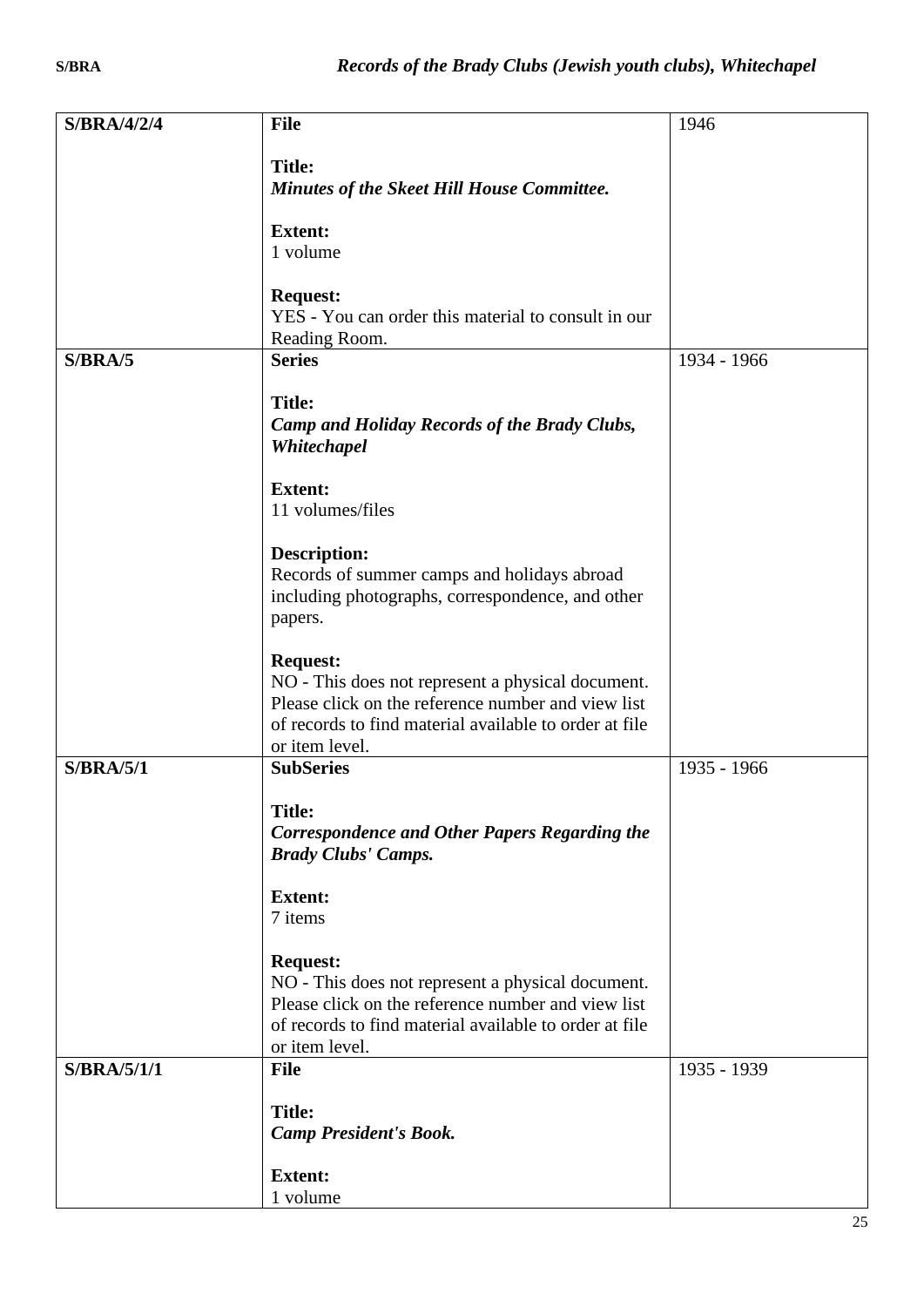|                    | <b>Description:</b><br>Arranged into 43 sections relating to different<br>aspects of camp, such as: a plan of camp; camp<br>personnel; sporting fixtures and other information |             |
|--------------------|--------------------------------------------------------------------------------------------------------------------------------------------------------------------------------|-------------|
|                    | <b>Request:</b><br>YES - You can order this material to consult in our<br>Reading Room.                                                                                        |             |
| S/BRA/5/1/2        | <b>File</b>                                                                                                                                                                    | 1939        |
|                    | <b>Title:</b><br>Camp, 1939                                                                                                                                                    |             |
|                    | <b>Extent:</b>                                                                                                                                                                 |             |
|                    | 1 file                                                                                                                                                                         |             |
|                    | <b>Description:</b><br>Papers                                                                                                                                                  |             |
|                    | <b>Request:</b><br>YES - You can order this material to consult in our<br>Reading Room.                                                                                        |             |
| S/BRA/5/1/3        | <b>File</b>                                                                                                                                                                    | 1962 - 1964 |
|                    | <b>Title:</b><br>Brady Boys' Club' Camp, 1963.<br><b>Extent:</b><br>1 file                                                                                                     |             |
|                    | <b>Description:</b><br>Correspondence and other papers                                                                                                                         |             |
|                    | <b>Request:</b><br>YES - You can order this material to consult in our<br>Reading Room.                                                                                        |             |
| <b>S/BRA/5/1/4</b> | <b>File</b>                                                                                                                                                                    | 1963 - 1965 |
|                    | <b>Title:</b><br>Camp, 1964.                                                                                                                                                   |             |
|                    | <b>Extent:</b>                                                                                                                                                                 |             |
|                    | 1 file                                                                                                                                                                         |             |
|                    | <b>Description:</b><br>Correspondence and other papers                                                                                                                         |             |
|                    | <b>Request:</b><br>YES - You can order this material to consult in our<br>Reading Room.                                                                                        |             |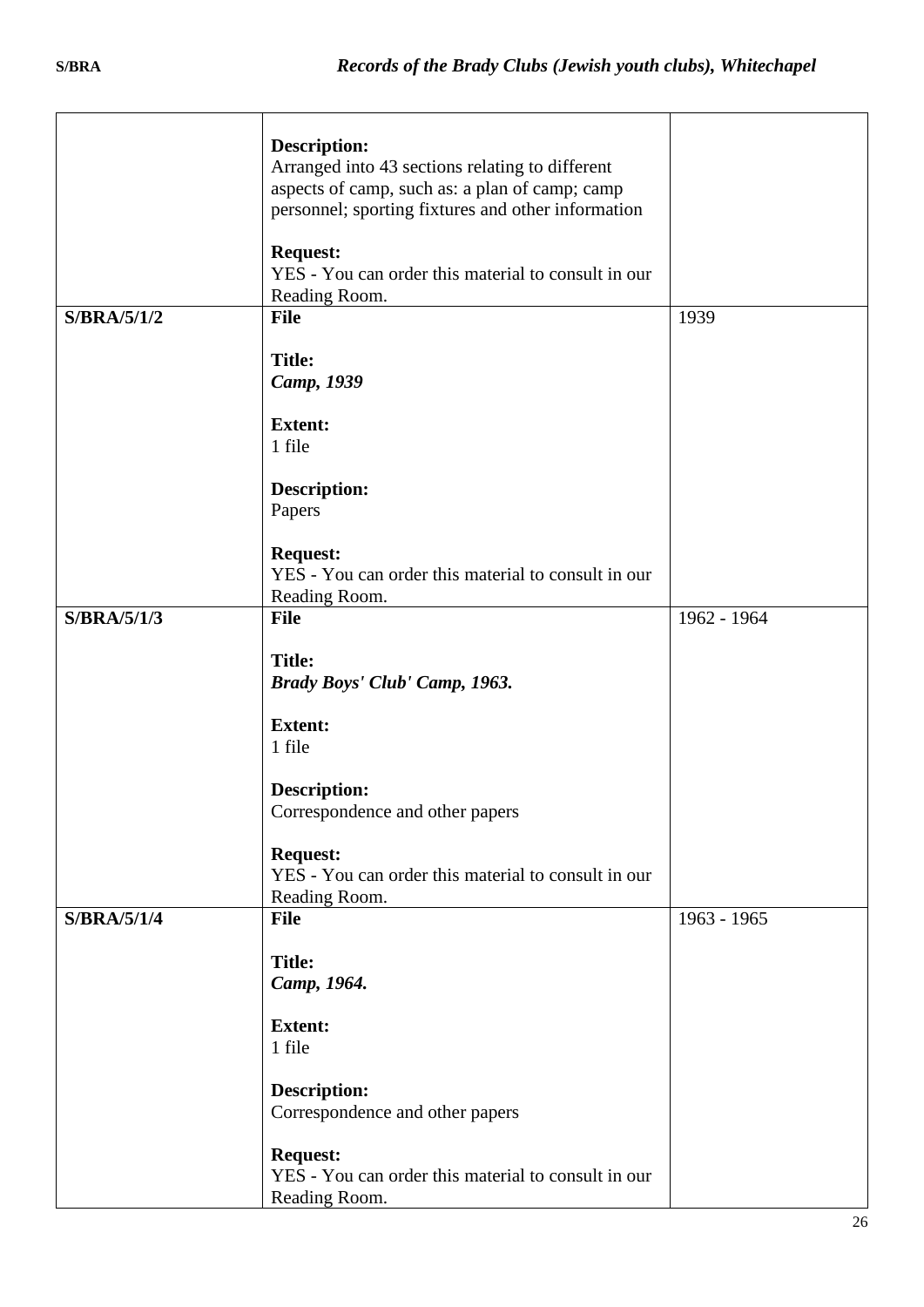| S/BRA/5/1/5        | <b>File</b>                                                                      | 1965 - 1966 |
|--------------------|----------------------------------------------------------------------------------|-------------|
|                    |                                                                                  |             |
|                    | <b>Title:</b>                                                                    |             |
|                    | Brady Clubs' Camp, 1966.                                                         |             |
|                    | <b>Extent:</b>                                                                   |             |
|                    | 1 file                                                                           |             |
|                    |                                                                                  |             |
|                    | <b>Description:</b>                                                              |             |
|                    | Papers                                                                           |             |
|                    | <b>Request:</b>                                                                  |             |
|                    | YES - You can order this material to consult in our                              |             |
|                    | Reading Room.                                                                    |             |
| S/BRA/5/1/6        | <b>File</b>                                                                      | 1966        |
|                    | <b>Title:</b>                                                                    |             |
|                    | <b>Brady Clubs' Camp.</b>                                                        |             |
|                    |                                                                                  |             |
|                    | <b>Extent:</b>                                                                   |             |
|                    | 1 file                                                                           |             |
|                    | <b>Description:</b>                                                              |             |
|                    | Papers                                                                           |             |
|                    |                                                                                  |             |
|                    |                                                                                  |             |
|                    | <b>Request:</b><br>YES - You can order this material to consult in our           |             |
|                    | Reading Room.                                                                    |             |
| <b>S/BRA/5/1/7</b> | File                                                                             | 1966        |
|                    |                                                                                  |             |
|                    | <b>Title:</b>                                                                    |             |
|                    | <b>Alphabetical Index of Payment for Camp by</b><br>Individuals.                 |             |
|                    |                                                                                  |             |
|                    | <b>Extent:</b>                                                                   |             |
|                    | 1 volume                                                                         |             |
|                    | <b>Description:</b>                                                              |             |
|                    | Account book with an alphabetical index of                                       |             |
|                    | payments                                                                         |             |
|                    |                                                                                  |             |
|                    | <b>Access Conditions:</b><br>This record contains the personal data of children, |             |
|                    | therefore it has been closed for 100 years under                                 |             |
|                    | current Data Protection legislation. For further                                 |             |
|                    | information please speak to the Heritage Officer                                 |             |
|                    | (Archives).                                                                      |             |
|                    | <b>Request:</b>                                                                  |             |
|                    |                                                                                  |             |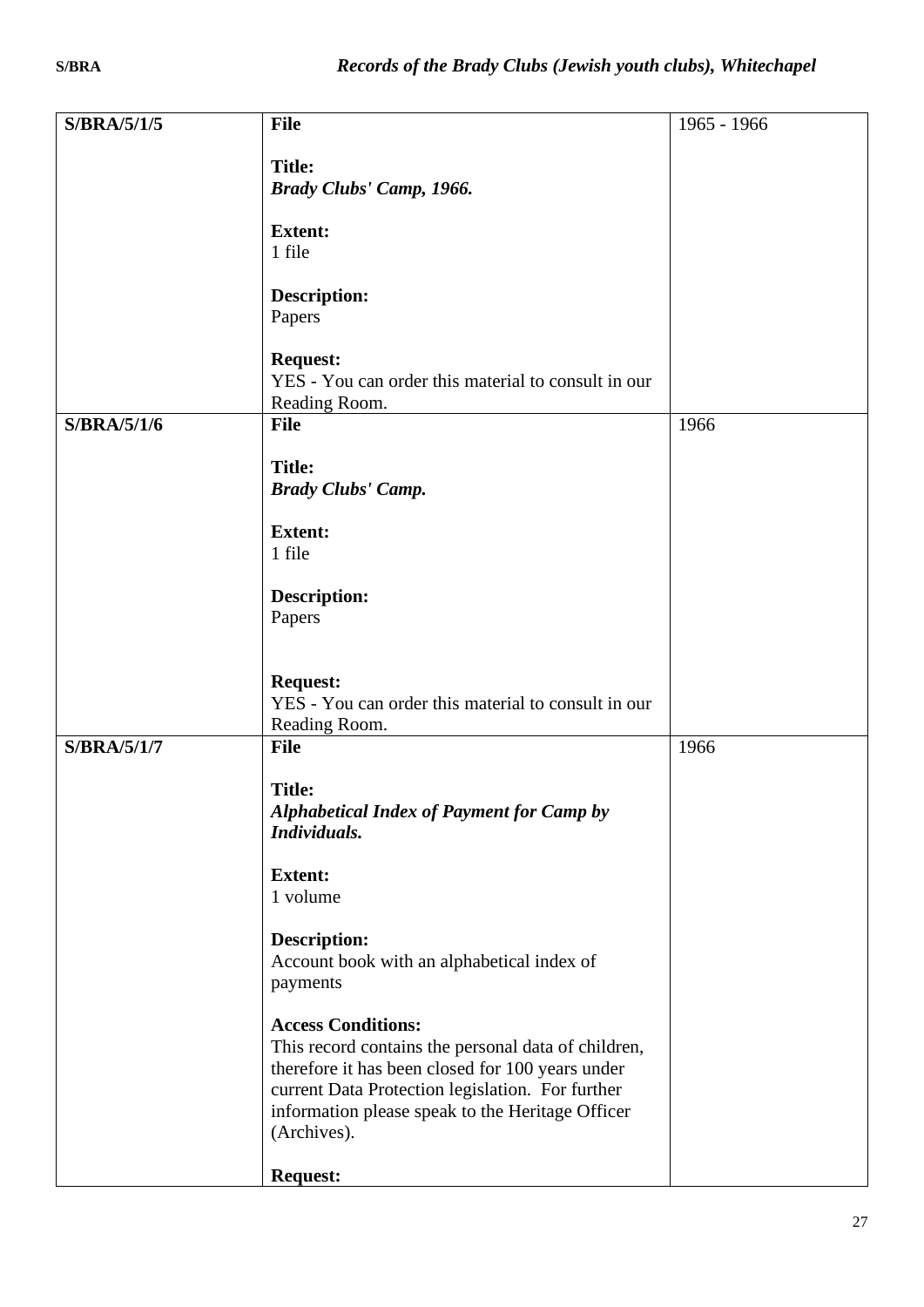|             | NO - This material is not orderable. Please see        |             |
|-------------|--------------------------------------------------------|-------------|
|             | access restrictions for further details.               |             |
| S/BRA/5/2   | <b>SubSeries</b>                                       | 1963 - 1966 |
|             |                                                        |             |
|             | <b>Title:</b>                                          |             |
|             | Records of the Brady Clubs' Holidays Abroad.           |             |
|             |                                                        |             |
|             | <b>Extent:</b>                                         |             |
|             | 4 files                                                |             |
|             |                                                        |             |
|             | <b>Description:</b>                                    |             |
|             | Includes correspondence and records of payment.        |             |
|             | for trips to Italy and Switzerland.                    |             |
|             |                                                        |             |
|             | <b>Request:</b>                                        |             |
|             | NO - This does not represent a physical document.      |             |
|             | Please click on the reference number and view list     |             |
|             | of records to find material available to order at file |             |
|             | or item level.<br><b>File</b>                          |             |
| S/BRA/5/2/1 |                                                        | 1963 - 1964 |
|             | <b>Title:</b>                                          |             |
|             | Holiday to Oberhofen, Switzerland, 1964.               |             |
|             |                                                        |             |
|             | <b>Extent:</b>                                         |             |
|             | 1 file                                                 |             |
|             |                                                        |             |
|             | <b>Description:</b>                                    |             |
|             | Correspondence and other papers regarding the trip.    |             |
|             |                                                        |             |
|             | <b>Request:</b>                                        |             |
|             | YES - You can order this material to consult in our    |             |
|             | Reading Room.                                          |             |
| S/BRA/5/2/2 | <b>File</b>                                            | 1964        |
|             |                                                        |             |
|             | <b>Title:</b>                                          |             |
|             | <b>Papers Regarding Holidays Abroad.</b>               |             |
|             | <b>Extent:</b>                                         |             |
|             | 1 file                                                 |             |
|             |                                                        |             |
|             | <b>Request:</b>                                        |             |
|             | YES - You can order this material to consult in our    |             |
|             | Reading Room.                                          |             |
| S/BRA/5/2/3 | <b>File</b>                                            | 1965        |
|             |                                                        |             |
|             | <b>Title:</b>                                          |             |
|             | Holiday to Riva, Italy, 1965                           |             |
|             |                                                        |             |
|             | <b>Extent:</b>                                         |             |
|             | 1 file                                                 |             |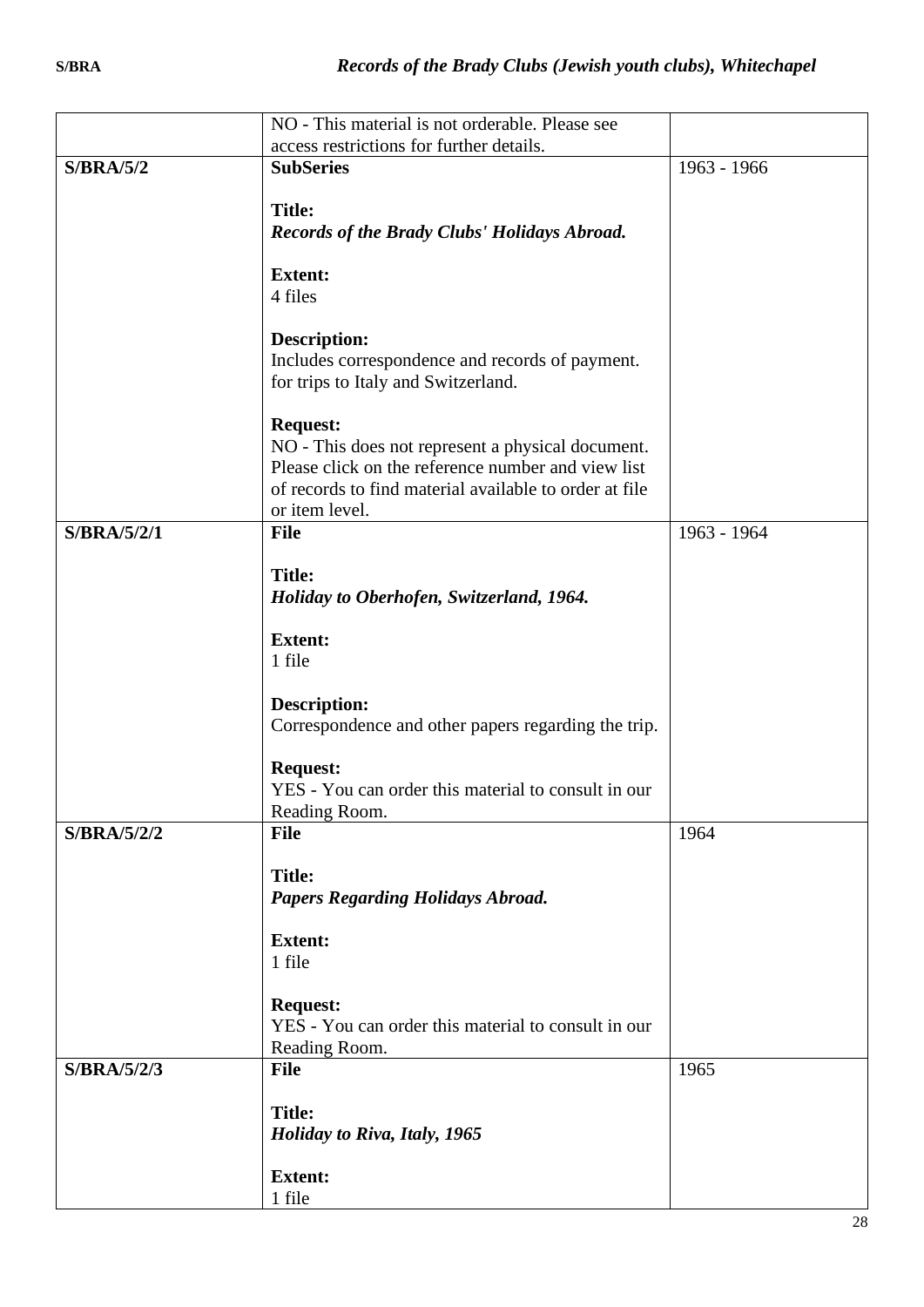|                    | <b>Description:</b>                                                                                                                                                                                                                                         |             |
|--------------------|-------------------------------------------------------------------------------------------------------------------------------------------------------------------------------------------------------------------------------------------------------------|-------------|
|                    | Correspondence and other papers                                                                                                                                                                                                                             |             |
|                    | <b>Request:</b><br>YES - You can order this material to consult in our<br>Reading Room.                                                                                                                                                                     |             |
| <b>S/BRA/5/2/4</b> | <b>File</b>                                                                                                                                                                                                                                                 | 1966        |
|                    | <b>Title:</b><br><b>Records of Payment for Holidays Abroad</b><br>Organised by the Brady Clubs, Whitechapel                                                                                                                                                 |             |
|                    | <b>Extent:</b><br>1 file                                                                                                                                                                                                                                    |             |
|                    | <b>Access Conditions:</b><br>This record contains the personal data of children,<br>therefore it has been closed for 100 years under<br>current Data Protection legislation. For further<br>information please speak to the Heritage Officer<br>(Archives). |             |
|                    | <b>Request:</b><br>NO - This material is not orderable. Please see<br>access restrictions for further details.                                                                                                                                              |             |
| S/BRA/5/3          | <b>SubSeries</b>                                                                                                                                                                                                                                            | 1934 - 1939 |
|                    | <b>Title:</b><br><b>Photographs of Brady Clubs' Camps.</b>                                                                                                                                                                                                  |             |
|                    | <b>Extent:</b>                                                                                                                                                                                                                                              |             |
|                    | 4 volumes                                                                                                                                                                                                                                                   |             |
|                    | <b>Description:</b><br>Photographs of Brady Clubs' Camps.                                                                                                                                                                                                   |             |
|                    | <b>Request:</b><br>NO - This does not represent a physical document.<br>Please click on the reference number and view list<br>of records to find material available to order at file<br>or item level.                                                      |             |
| S/BRA/5/3/1        | <b>File</b>                                                                                                                                                                                                                                                 | August 1939 |
|                    | <b>Title:</b><br><b>Brady Boys' Clubs' Sixth Camp at St. Helens, Isle</b><br>of Wight.                                                                                                                                                                      |             |
|                    | <b>Extent:</b><br>1 volume                                                                                                                                                                                                                                  |             |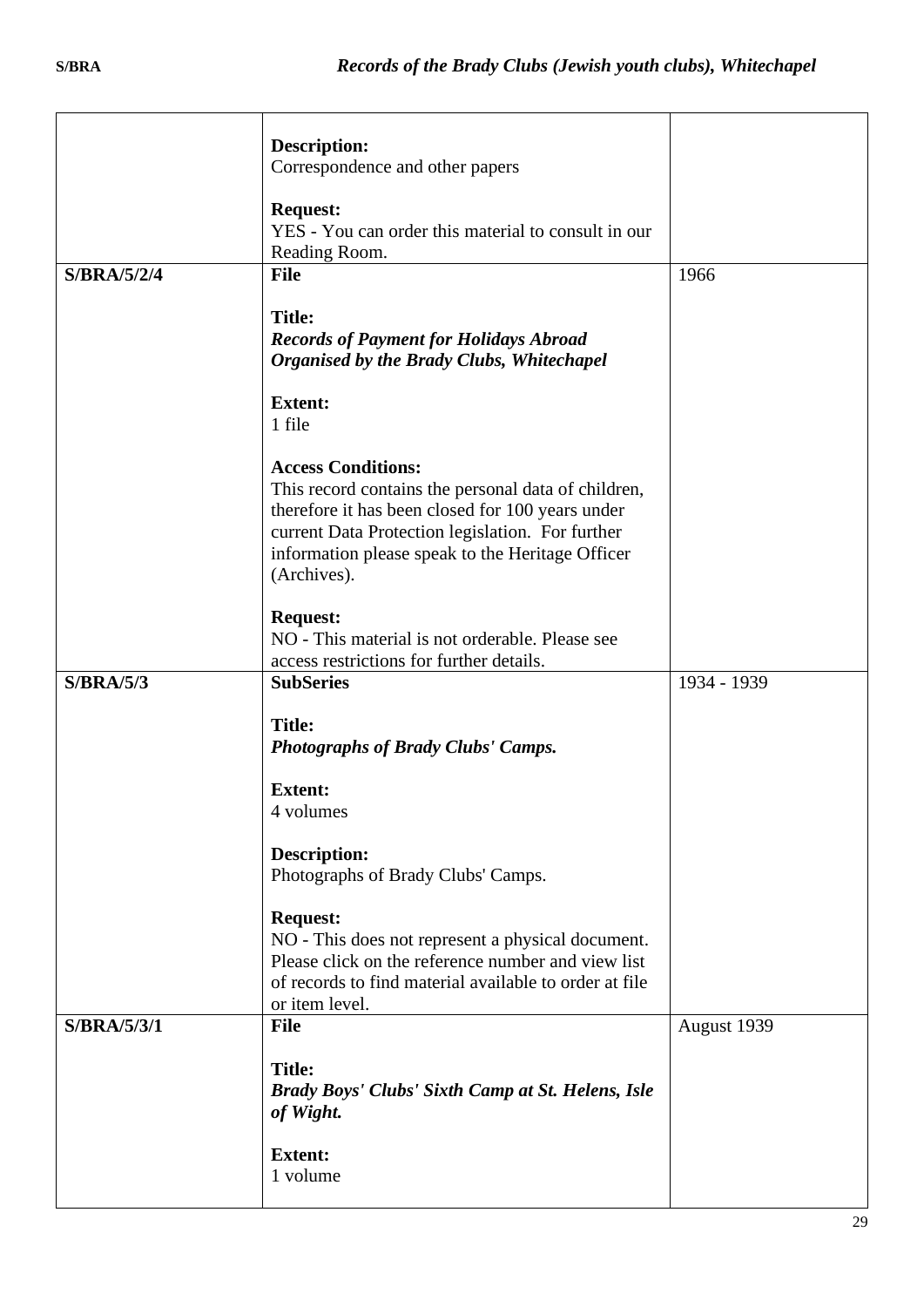|             | <b>Description:</b>                                 |             |
|-------------|-----------------------------------------------------|-------------|
|             | Photograph album                                    |             |
|             |                                                     |             |
|             | <b>Request:</b>                                     |             |
|             | YES - You can order this material to consult in our |             |
|             |                                                     |             |
|             | Reading Room.                                       |             |
| S/BRA/5/3/2 | <b>File</b>                                         | 1937 - 1938 |
|             |                                                     |             |
|             | <b>Title:</b>                                       |             |
|             | <b>Brady Boys' Club' Camps.</b>                     |             |
|             |                                                     |             |
|             | <b>Extent:</b>                                      |             |
|             |                                                     |             |
|             | 1 volume                                            |             |
|             |                                                     |             |
|             | <b>Description:</b>                                 |             |
|             | Photograph album                                    |             |
|             |                                                     |             |
|             | <b>Request:</b>                                     |             |
|             | YES - You can order this material to consult in our |             |
|             |                                                     |             |
|             | Reading Room.                                       |             |
| S/BRA/5/3/3 | File                                                | 1935 - 1939 |
|             |                                                     |             |
|             | <b>Title:</b>                                       |             |
|             | <b>Brady Clubs' Camps.</b>                          |             |
|             |                                                     |             |
|             | <b>Extent:</b>                                      |             |
|             | 1 volume                                            |             |
|             |                                                     |             |
|             |                                                     |             |
|             | <b>Description:</b>                                 |             |
|             | Photograph album. Depicting Boys' and Girls'        |             |
|             | Clubs at camp.                                      |             |
|             |                                                     |             |
|             | <b>Request:</b>                                     |             |
|             | YES - You can order this material to consult in our |             |
|             | Reading Room.                                       |             |
| S/BRA/5/3/4 | File                                                | 1934 - 1936 |
|             |                                                     |             |
|             | <b>Title:</b>                                       |             |
|             |                                                     |             |
|             | <b>Brady Boys' Club' Camps.</b>                     |             |
|             |                                                     |             |
|             | <b>Extent:</b>                                      |             |
|             | 1 volume                                            |             |
|             |                                                     |             |
|             | <b>Description:</b>                                 |             |
|             | Photograph album                                    |             |
|             |                                                     |             |
|             | <b>Request:</b>                                     |             |
|             |                                                     |             |
|             | YES - You can order this material to consult in our |             |
|             | Reading Room.                                       |             |
| S/BRA/6     | <b>Series</b>                                       | 1934 - 1972 |
|             |                                                     |             |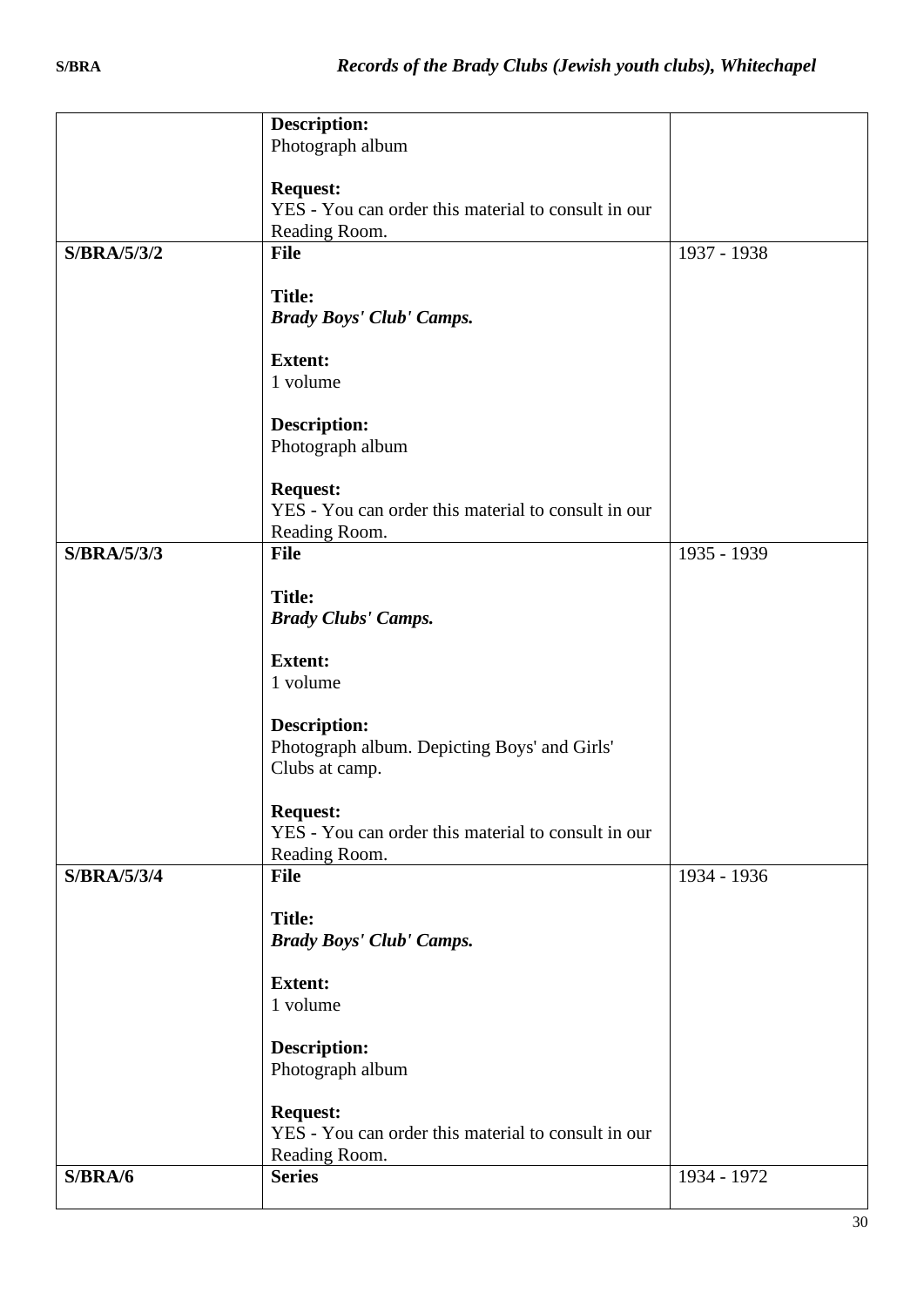|             | <b>Title:</b><br><b>Records of Events Hosted by the Brady Clubs,</b><br>Whitechapel                                                                                                                    |             |
|-------------|--------------------------------------------------------------------------------------------------------------------------------------------------------------------------------------------------------|-------------|
|             | <b>Extent:</b><br>10 items                                                                                                                                                                             |             |
|             | <b>Description:</b><br>Events and presentations by the Brady Clubs<br>include correspondence, certificates, programmes<br>and other papers                                                             |             |
|             | <b>Request:</b><br>NO - This does not represent a physical document.<br>Please click on the reference number and view list<br>of records to find material available to order at file<br>or item level. |             |
| S/BRA/6/1   | <b>SubSeries</b>                                                                                                                                                                                       | 1934 - 1972 |
|             | <b>Title:</b><br>Awards Nights and Club Shows hosted by the<br><b>Brady Clubs.</b>                                                                                                                     |             |
|             | <b>Extent:</b><br>7 items                                                                                                                                                                              |             |
|             | <b>Request:</b><br>NO - This does not represent a physical document.<br>Please click on the reference number and view list<br>of records to find material available to order at file<br>or item level. |             |
| S/BRA/6/1/1 | <b>File</b>                                                                                                                                                                                            | 1934        |
|             | <b>Title:</b><br>Matinee held on 29 May 1934.                                                                                                                                                          |             |
|             | <b>Extent:</b><br>1 envelope                                                                                                                                                                           |             |
|             | <b>Description:</b><br>Subscription and seating lists                                                                                                                                                  |             |
|             | <b>Request:</b><br>YES - You can order this material to consult in our<br>Reading Room.                                                                                                                |             |
| S/BRA/6/1/2 | <b>File</b>                                                                                                                                                                                            | 1963        |
|             | <b>Title:</b><br><b>Club Shows by the Brady Clubs</b>                                                                                                                                                  |             |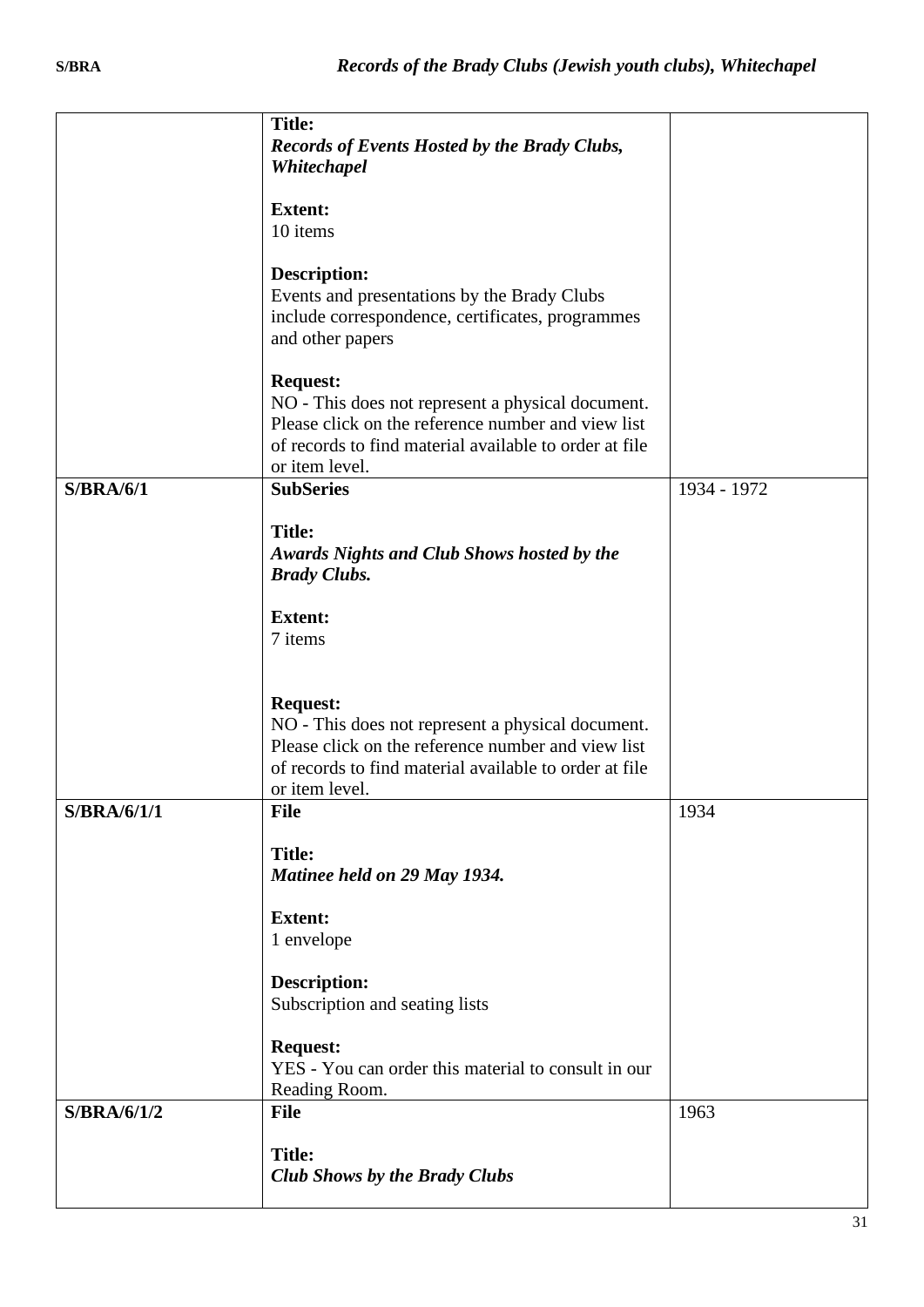|             | <b>Extent:</b><br>1 file                                                                                 |             |
|-------------|----------------------------------------------------------------------------------------------------------|-------------|
|             | <b>Description:</b>                                                                                      |             |
|             | Correspondence and other papers                                                                          |             |
|             | <b>Request:</b><br>YES - You can order this material to consult in our<br>Reading Room.                  |             |
| S/BRA/6/1/3 | <b>File</b>                                                                                              | 1965        |
|             | <b>Title:</b><br>Club Shows by the Brady Clubs.                                                          |             |
|             | <b>Extent:</b>                                                                                           |             |
|             | 1 file                                                                                                   |             |
|             | <b>Description:</b><br>Correspondence, programmes, scripts, and other<br>papers.                         |             |
|             | <b>Request:</b><br>YES - You can order this material to consult in our<br>Reading Room.                  |             |
| S/BRA/6/1/4 | <b>File</b>                                                                                              | 1972        |
|             | <b>Title:</b><br>'Awards Night'                                                                          |             |
|             | <b>Extent:</b><br>1 file                                                                                 |             |
|             | <b>Description:</b><br>Correspondence including rehearsal papers<br>regarding the annual 'Awards Night'. |             |
|             | <b>Request:</b><br>YES - You can order this material to consult in our<br>Reading Room.                  |             |
| S/BRA/6/1/5 | <b>File</b>                                                                                              | 1968 - 1972 |
|             | <b>Title:</b><br><b>Awards Nights.</b>                                                                   |             |
|             | <b>Extent:</b><br>1 file                                                                                 |             |
|             | <b>Description:</b><br>Correspondence including programmes regarding<br>the annual 'Awards Night'.       |             |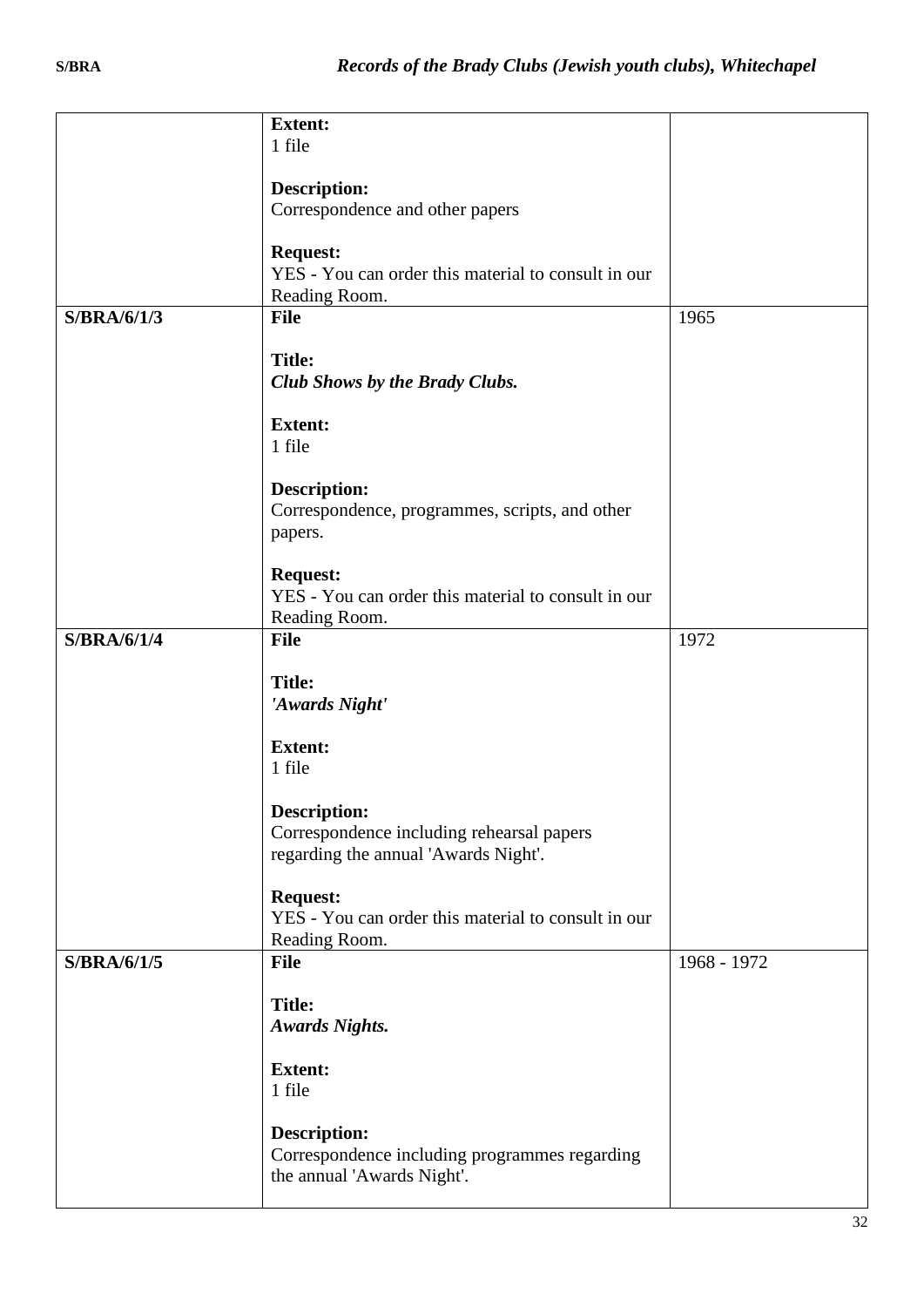|                  | <b>Request:</b>                                        |             |
|------------------|--------------------------------------------------------|-------------|
|                  | YES - You can order this material to consult in our    |             |
|                  | Reading Room.                                          |             |
| S/BRA/6/1/6      | <b>File</b>                                            | 1964 - 1965 |
|                  |                                                        |             |
|                  | <b>Title:</b>                                          |             |
|                  | <b>Awards Nights and Sporting Events.</b>              |             |
|                  |                                                        |             |
|                  | <b>Extent:</b>                                         |             |
|                  | 1 file                                                 |             |
|                  |                                                        |             |
|                  | <b>Description:</b>                                    |             |
|                  |                                                        |             |
|                  | Papers regarding annual 'Awards Night' and             |             |
|                  | sporting events.                                       |             |
|                  | <b>Request:</b>                                        |             |
|                  |                                                        |             |
|                  | YES - You can order this material to consult in our    |             |
|                  | Reading Room.                                          |             |
| S/BRA/6/1/7      | <b>File</b>                                            | 1962 - 1966 |
|                  |                                                        |             |
|                  | <b>Title:</b>                                          |             |
|                  | <b>Awards Nights.</b>                                  |             |
|                  | <b>Extent:</b>                                         |             |
|                  |                                                        |             |
|                  | 1 file                                                 |             |
|                  |                                                        |             |
|                  | <b>Description:</b>                                    |             |
|                  | Records of certificates and other papers regarding     |             |
|                  | the annual 'Awards Night'.                             |             |
|                  |                                                        |             |
|                  | <b>Request:</b>                                        |             |
|                  | YES - You can order this material to consult in our    |             |
|                  | Reading Room.                                          |             |
| <b>S/BRA/6/2</b> | <b>Series</b>                                          | 1965        |
|                  |                                                        |             |
|                  | <b>Title:</b>                                          |             |
|                  | <b>Record of Other Events Hosted by the Brady</b>      |             |
|                  | Clubs, Whitechapel.                                    |             |
|                  |                                                        |             |
|                  | <b>Extent:</b>                                         |             |
|                  | 3 items                                                |             |
|                  |                                                        |             |
|                  | <b>Description:</b>                                    |             |
|                  | Record of other events hosted by the Brady Clubs,      |             |
|                  | Whitechapel.                                           |             |
|                  |                                                        |             |
|                  | <b>Request:</b>                                        |             |
|                  | NO - This does not represent a physical document.      |             |
|                  | Please click on the reference number and view list     |             |
|                  | of records to find material available to order at file |             |
|                  | or item level.                                         |             |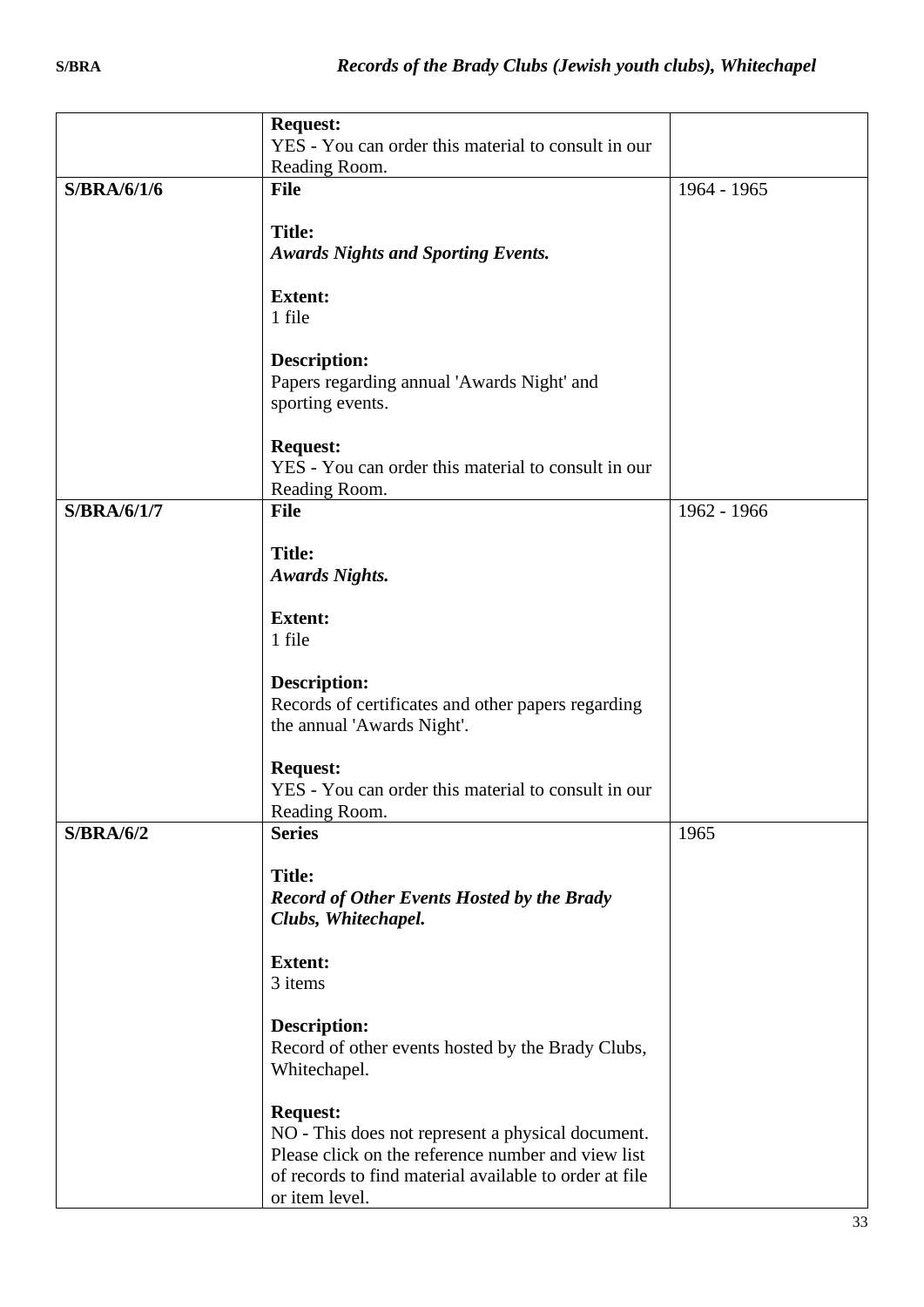| S/BRA/6/2/1      | <b>File</b>                                                                                             | 1965        |
|------------------|---------------------------------------------------------------------------------------------------------|-------------|
|                  |                                                                                                         |             |
|                  | <b>Title:</b><br>Memorial Service of Miriam Moses, O.B.E., J.P.                                         |             |
|                  | held on 6 July 1965.                                                                                    |             |
|                  |                                                                                                         |             |
|                  | <b>Extent:</b>                                                                                          |             |
|                  | 1 file                                                                                                  |             |
|                  | <b>Description:</b>                                                                                     |             |
|                  | Correspondence and a copy of a speech                                                                   |             |
|                  |                                                                                                         |             |
|                  | <b>Request:</b><br>YES - You can order this material to consult in our                                  |             |
|                  | Reading Room.                                                                                           |             |
| S/BRA/6/2/2      | <b>File</b>                                                                                             | nd          |
|                  | <b>Title:</b>                                                                                           |             |
|                  | <b>Opening of the Brady Girls' Club.</b>                                                                |             |
|                  |                                                                                                         |             |
|                  | <b>Extent:</b>                                                                                          |             |
|                  | 1 envelope                                                                                              |             |
|                  | <b>Description:</b>                                                                                     |             |
|                  | Papers                                                                                                  |             |
|                  |                                                                                                         |             |
|                  | <b>Request:</b><br>YES - You can order this material to consult in our                                  |             |
|                  | Reading Room.                                                                                           |             |
| S/BRA/7          | <b>Series</b>                                                                                           | 1935 - 1972 |
|                  | <b>Title:</b>                                                                                           |             |
|                  | <b>Printed Material Relating to the Brady Clubs,</b>                                                    |             |
|                  | Whitechapel.                                                                                            |             |
|                  | <b>Extent:</b>                                                                                          |             |
|                  | 8 bundles                                                                                               |             |
|                  |                                                                                                         |             |
|                  | <b>Description:</b>                                                                                     |             |
|                  | Includes newsletters, songsheets, plays and other<br>printed material.                                  |             |
|                  |                                                                                                         |             |
|                  | <b>Request:</b>                                                                                         |             |
|                  | NO - This does not represent a physical document.<br>Please click on the reference number and view list |             |
|                  | of records to find material available to order at file                                                  |             |
|                  | or item level.                                                                                          |             |
| <b>S/BRA/7/1</b> | <b>SubSeries</b>                                                                                        | 1954 - 1972 |
|                  | <b>Title:</b>                                                                                           |             |
|                  | <b>Published Material</b>                                                                               |             |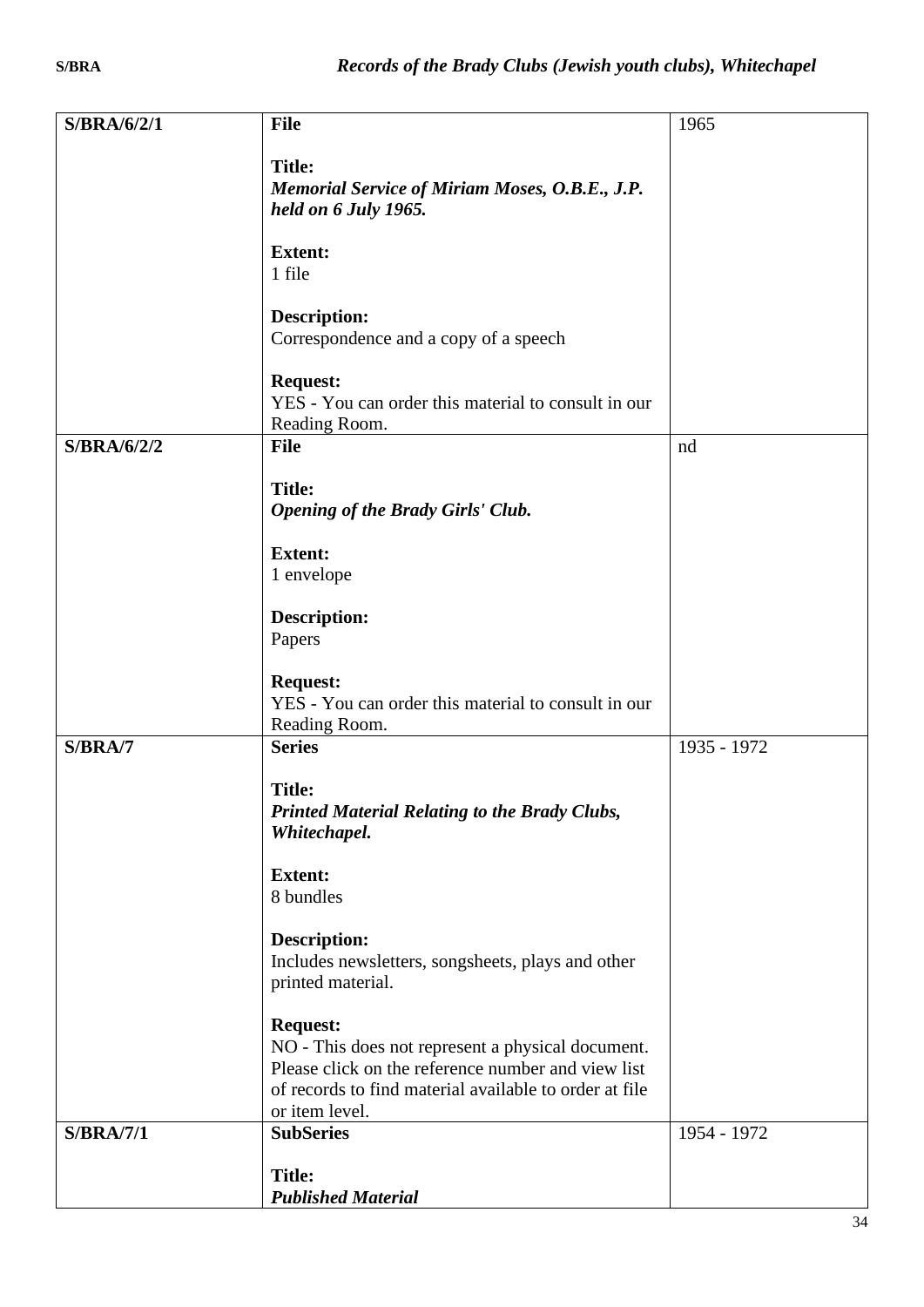|                    | <b>Extent:</b><br>3 bundles<br><b>Description:</b><br>Including newsheets.                                                                                                                             |               |
|--------------------|--------------------------------------------------------------------------------------------------------------------------------------------------------------------------------------------------------|---------------|
|                    | <b>Request:</b><br>NO - This does not represent a physical document.<br>Please click on the reference number and view list<br>of records to find material available to order at file<br>or item level. |               |
| <b>S/BRA/7/1/1</b> | File                                                                                                                                                                                                   | 1954 - 1959   |
|                    | <b>Title:</b><br><b>Pamphlets and Bulletins Produced by the Brady</b><br>Clubs, Whitechapel.                                                                                                           |               |
|                    | <b>Extent:</b><br>1 bundle of 4 volumes                                                                                                                                                                |               |
|                    | <b>Request:</b><br>YES - You can order this material to consult in our<br>Reading Room.                                                                                                                |               |
| <b>S/BRA/7/1/2</b> | <b>File</b>                                                                                                                                                                                            | c.1959 - 1962 |
|                    | <b>Title:</b><br>'Jewish Youth' by the Association of Jewish<br>Youth.                                                                                                                                 |               |
|                    | <b>Extent:</b><br>1 bundle                                                                                                                                                                             |               |
|                    | <b>Description:</b><br>Volumes 1-13, some issues missing.                                                                                                                                              |               |
|                    | <b>Request:</b><br>YES - You can order this material to consult in our<br>Reading Room.                                                                                                                |               |
| <b>S/BRA/7/1/3</b> | <b>File</b>                                                                                                                                                                                            | 1967 - 1972   |
|                    | <b>Title:</b><br>'Brady Newsheet' and 'Brady Minor'.                                                                                                                                                   |               |
|                    | <b>Extent:</b><br>1 bundle                                                                                                                                                                             |               |
|                    | <b>Description:</b><br>Several copies of 'Brady Newsheets' and 2 copies of<br>'Brady Minor'.                                                                                                           |               |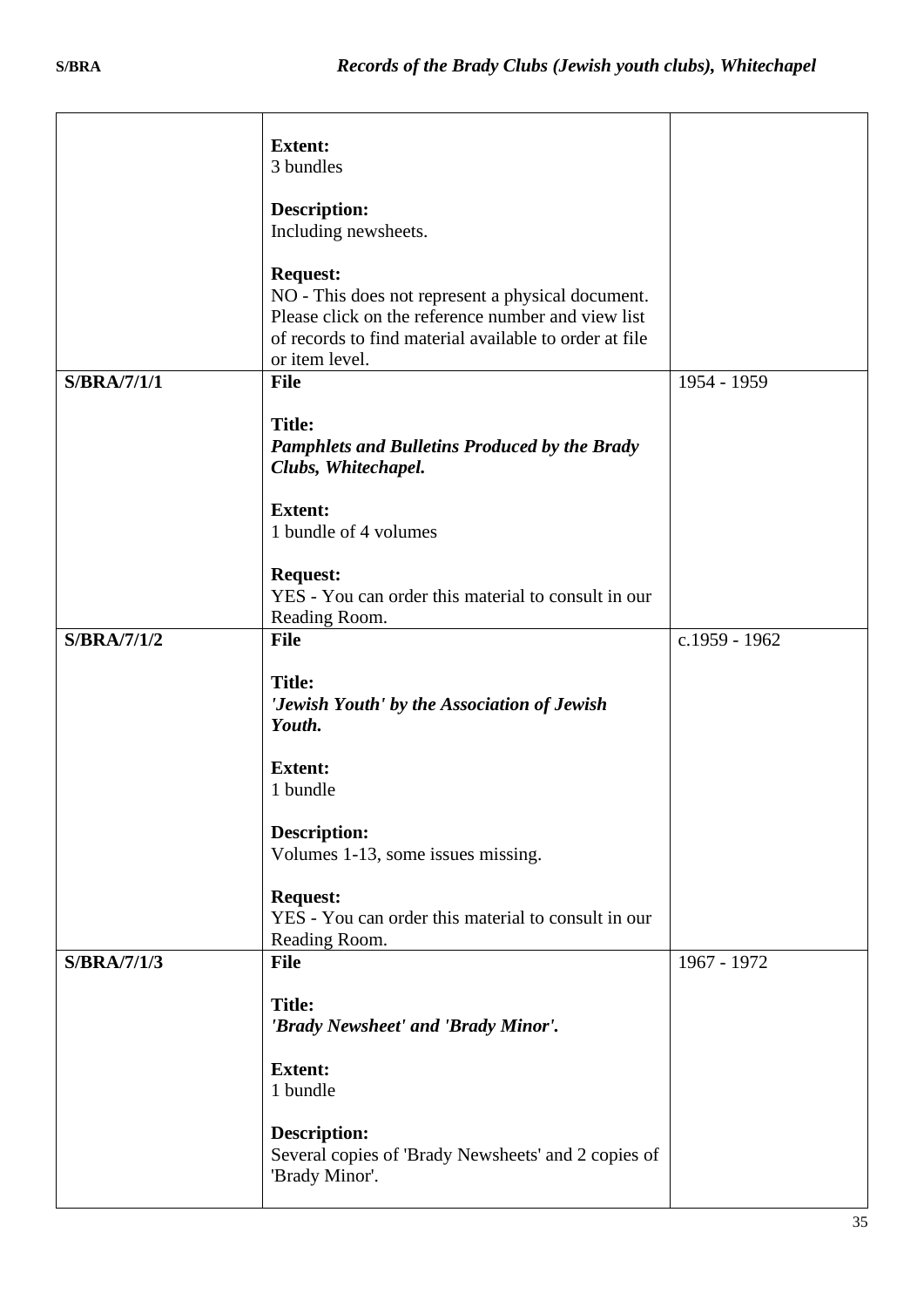|                    | <b>Request:</b><br>YES - You can order this material to consult in our                                                                                                                                 |             |
|--------------------|--------------------------------------------------------------------------------------------------------------------------------------------------------------------------------------------------------|-------------|
|                    | Reading Room.                                                                                                                                                                                          |             |
| <b>S/BRA/7/2</b>   | <b>SubSeries</b><br><b>Title:</b><br><b>Printed Songsheets and Prayer Services Produced</b><br>by the Brady Clubs, Whitechapel.                                                                        | 1961 - 1970 |
|                    | <b>Extent:</b><br>2 bundles                                                                                                                                                                            |             |
|                    | <b>Request:</b><br>NO - This does not represent a physical document.<br>Please click on the reference number and view list<br>of records to find material available to order at file<br>or item level. |             |
| <b>S/BRA/7/2/1</b> | <b>File</b>                                                                                                                                                                                            | 1961 - 1970 |
|                    | <b>Title:</b><br><b>Songsheets and Prayer Services by the Brady</b><br>Clubs, Whitechapel.                                                                                                             |             |
|                    | <b>Extent:</b>                                                                                                                                                                                         |             |
|                    | 1 bundle                                                                                                                                                                                               |             |
|                    | <b>Description:</b><br>Pamphlets                                                                                                                                                                       |             |
|                    | <b>Request:</b><br>YES - You can order this material to consult in our<br>Reading Room.                                                                                                                |             |
| <b>S/BRA/7/2/2</b> | <b>File</b>                                                                                                                                                                                            | 1963        |
|                    | <b>Title:</b><br><b>Hebrew Songs and Prayers Printed by the Brady</b><br>Clubs.                                                                                                                        |             |
|                    | <b>Extent:</b><br>1 bundle                                                                                                                                                                             |             |
|                    | <b>Description:</b><br>A collection several songbooks and songsheets.<br>Includes some holiday supplements.                                                                                            |             |
|                    | <b>Request:</b><br>YES - You can order this material to consult in our<br>Reading Room.                                                                                                                |             |
| <b>S/BRA/7/3</b>   | <b>SubSeries</b>                                                                                                                                                                                       | 1935 - 1971 |
|                    | <b>Title:</b>                                                                                                                                                                                          |             |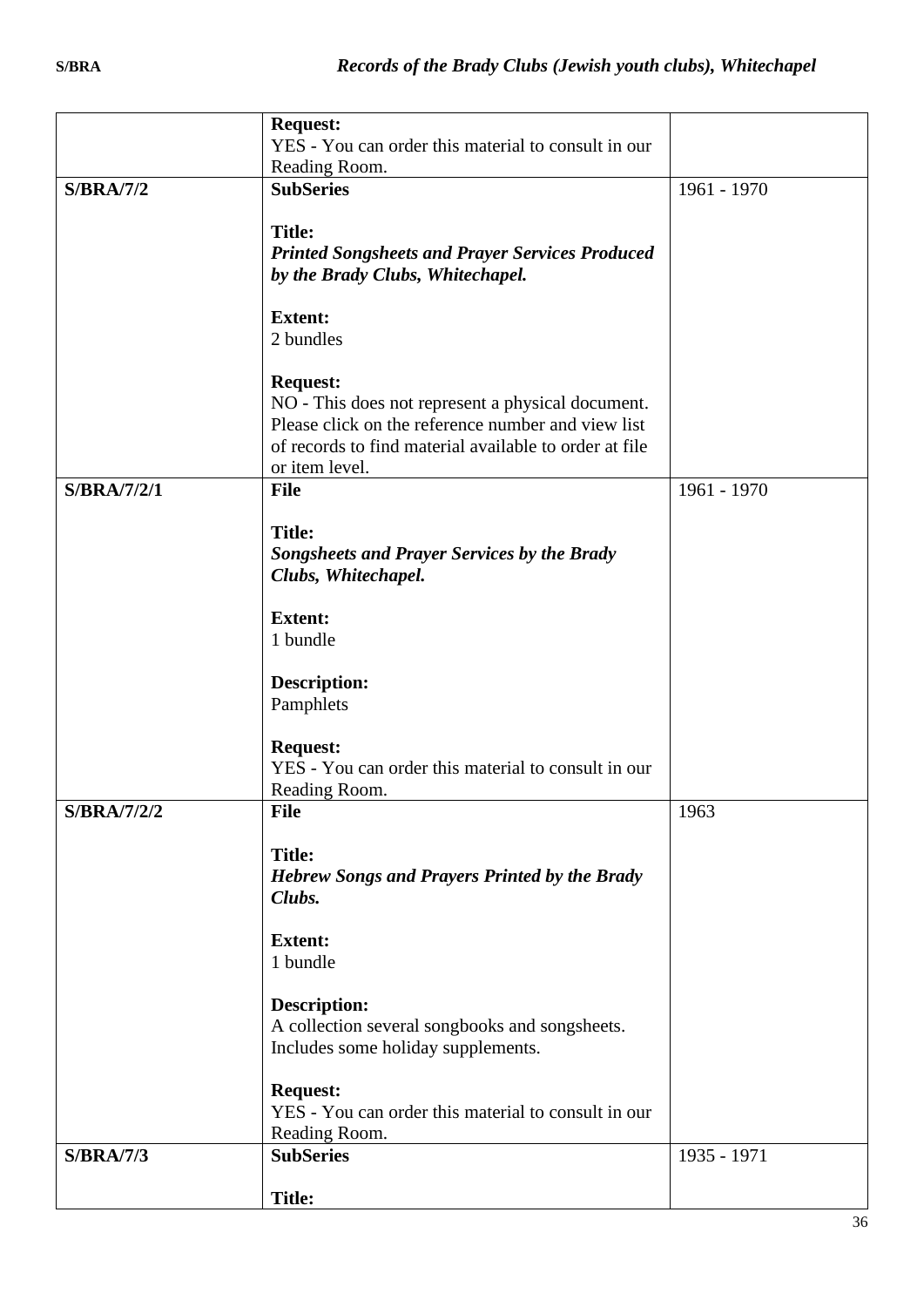|                    | <b>Printed Material Relating to the Brady Clubs,</b><br>Whitechapel                                                                                                                                    |             |
|--------------------|--------------------------------------------------------------------------------------------------------------------------------------------------------------------------------------------------------|-------------|
|                    | <b>Extent:</b>                                                                                                                                                                                         |             |
|                    | 3 bundles                                                                                                                                                                                              |             |
|                    | <b>Request:</b><br>NO - This does not represent a physical document.<br>Please click on the reference number and view list<br>of records to find material available to order at file<br>or item level. |             |
| <b>S/BRA/7/3/1</b> | <b>File</b>                                                                                                                                                                                            | nd          |
|                    | <b>Title:</b><br>A Play and a Scene from a Play Printed by the<br><b>Association of Jewish Youth.</b>                                                                                                  |             |
|                    | <b>Extent:</b><br>2 documents                                                                                                                                                                          |             |
|                    | <b>Description:</b><br>A copy of 'Mordecai- The Private Eye' a play by<br>David Gilbert, and Scene 2 (Court Scene) of 'King<br>Soloman's Mine'.                                                        |             |
|                    | <b>Request:</b><br>YES - You can order this material to consult in our<br>Reading Room.                                                                                                                |             |
| <b>S/BRA/7/3/2</b> | <b>File</b>                                                                                                                                                                                            | 1951 - 1960 |
|                    | <b>Title:</b><br>'Brady Ball' Souvenir Booklets                                                                                                                                                        |             |
|                    | <b>Extent:</b><br>10 volumes                                                                                                                                                                           |             |
|                    | <b>Request:</b><br>YES - You can order this material to consult in our<br>Reading Room.                                                                                                                |             |
| <b>S/BRA/7/3/3</b> | <b>File</b>                                                                                                                                                                                            | 1935 - 1971 |
|                    | <b>Title:</b><br><b>Pamphlets of the Brady Clubs.</b>                                                                                                                                                  |             |
|                    | <b>Extent:</b><br>1 bundle                                                                                                                                                                             |             |
|                    | <b>Request:</b><br>YES - You can order this material to consult in our<br>Reading Room.                                                                                                                |             |
| <b>S/BRA/8</b>     | <b>Series</b>                                                                                                                                                                                          | 1925 - 1981 |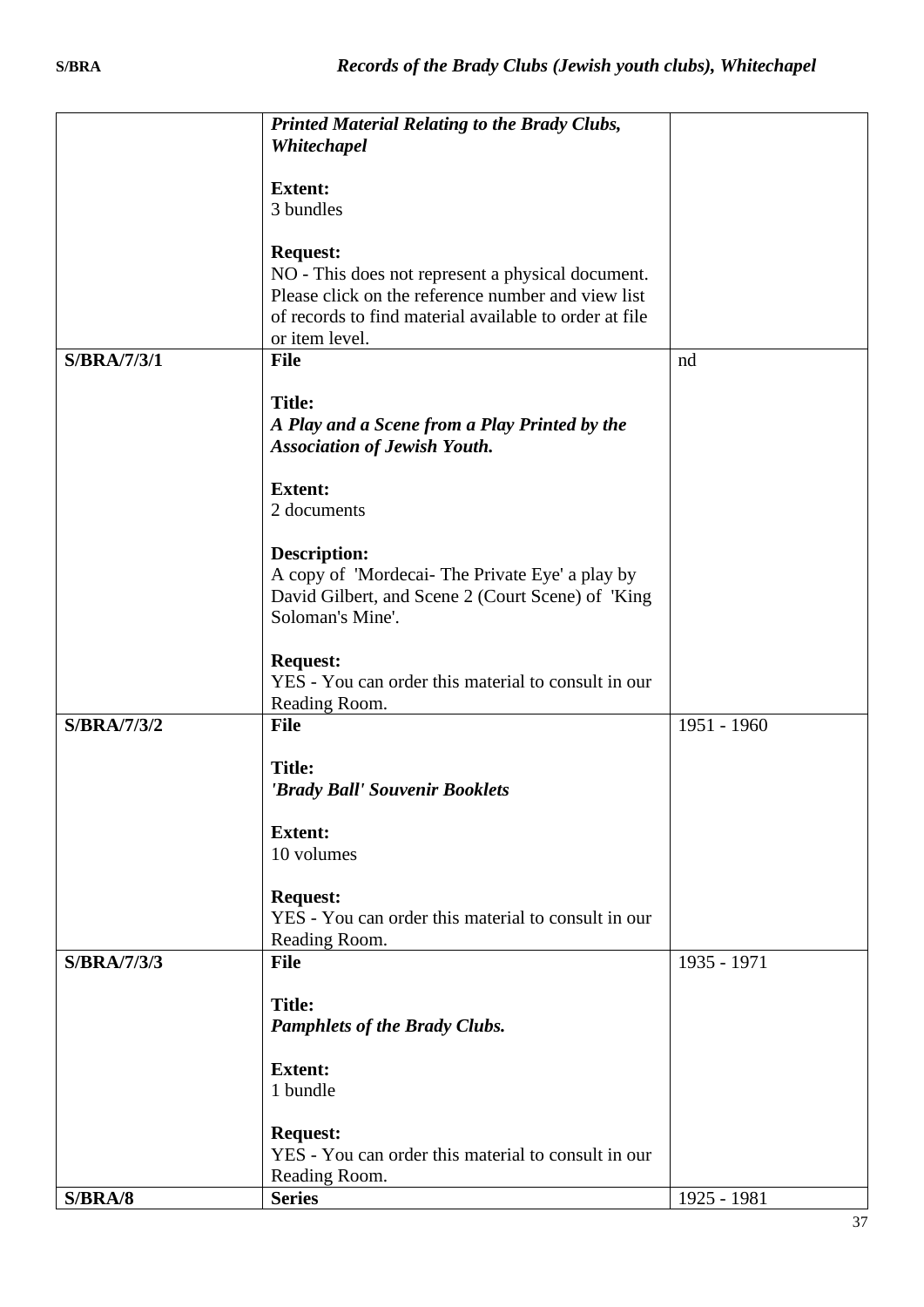|                    | <b>Title:</b><br>Other Records of the Brady Clubs, Whitechapel                                                                                                                                                                                                                       |             |
|--------------------|--------------------------------------------------------------------------------------------------------------------------------------------------------------------------------------------------------------------------------------------------------------------------------------|-------------|
|                    | <b>Extent:</b><br>10 files/bundles                                                                                                                                                                                                                                                   |             |
|                    | <b>Description:</b><br>Mainly correspondence and event papers                                                                                                                                                                                                                        |             |
|                    | <b>Request:</b><br>NO - This does not represent a physical document.<br>Please click on the reference number and view list<br>of records to find material available to order at file<br>or item level.                                                                               |             |
| S/BRA/8/1          | <b>SubSeries</b>                                                                                                                                                                                                                                                                     | 1925 - 1981 |
|                    | <b>Title:</b><br><b>Papers Regarding the Brady Clubs, Whitechapel</b>                                                                                                                                                                                                                |             |
|                    | <b>Extent:</b><br>10 files/bundles                                                                                                                                                                                                                                                   |             |
|                    | <b>Request:</b><br>NO - This does not represent a physical document.<br>Please click on the reference number and view list<br>of records to find material available to order at file<br>or item level.                                                                               |             |
| <b>S/BRA/8/1/1</b> | <b>File</b>                                                                                                                                                                                                                                                                          | 1925 - 1946 |
|                    | <b>Title:</b><br>'Brady Documents'                                                                                                                                                                                                                                                   |             |
|                    | <b>Extent:</b><br>1 envelope                                                                                                                                                                                                                                                         |             |
|                    | <b>Description:</b><br>Miscellaneous papers regarding the Brady Clubs.<br>Contains a list with descriptions of activities done at<br>the Brady Girls' Club (1946); extracts from a<br>minute book (1925-1939) and a paper on the<br>activities of the club during the war and since. |             |
|                    | <b>Request:</b><br>YES - You can order this material to consult in our<br>Reading Room.                                                                                                                                                                                              |             |
| S/BRA/8/1/2        | <b>File</b>                                                                                                                                                                                                                                                                          | 1934        |
|                    | <b>Title:</b><br><b>Function on the 20 November 1934.</b>                                                                                                                                                                                                                            |             |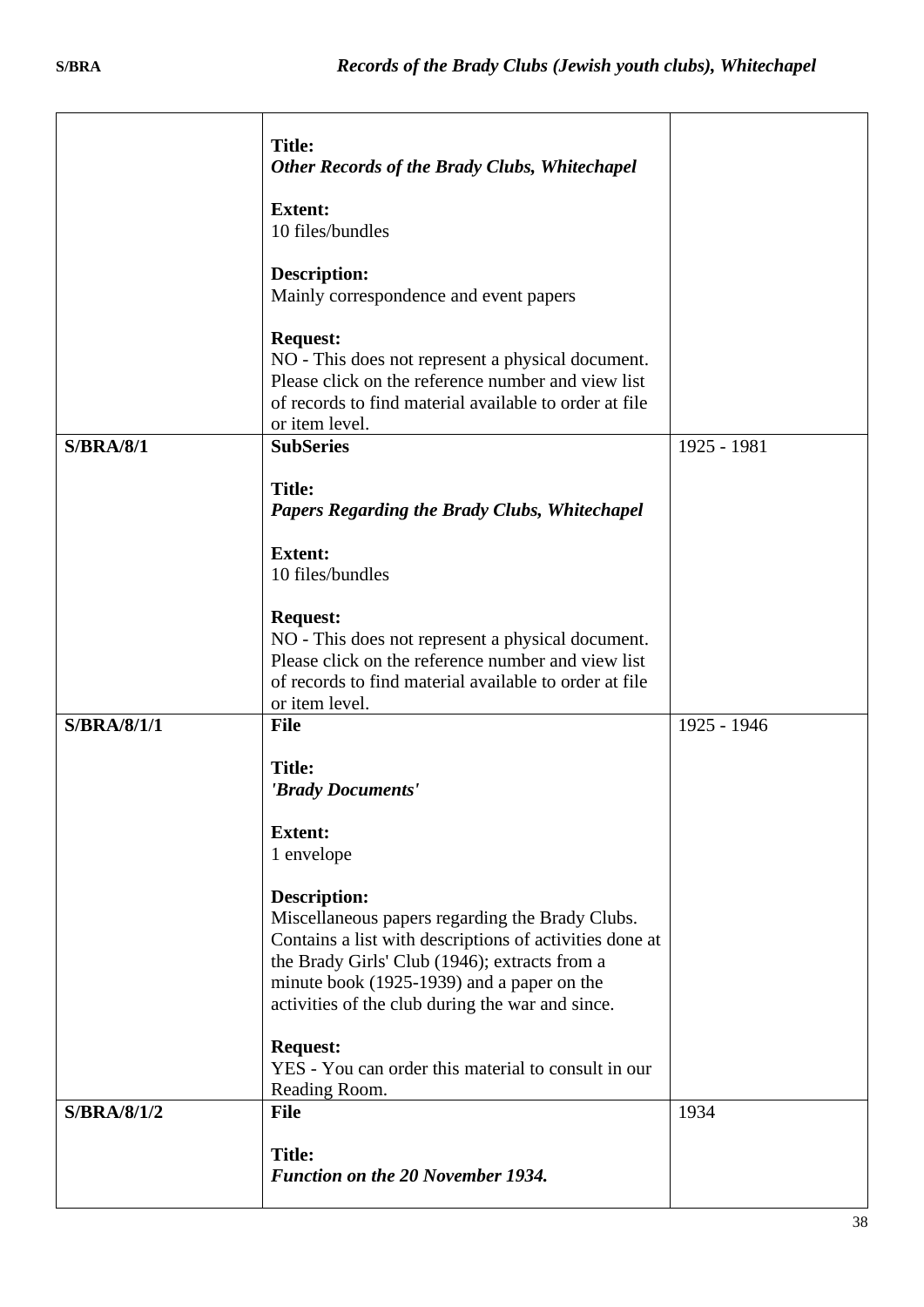|                    | <b>Extent:</b><br>1 envelope                                            |             |
|--------------------|-------------------------------------------------------------------------|-------------|
|                    |                                                                         |             |
|                    | <b>Description:</b>                                                     |             |
|                    | Papers regarding the event.                                             |             |
|                    | <b>Request:</b>                                                         |             |
|                    | YES - You can order this material to consult in our                     |             |
| <b>S/BRA/8/1/3</b> | Reading Room.                                                           |             |
|                    | <b>File</b>                                                             | 1940 - 1954 |
|                    | <b>Title:</b>                                                           |             |
|                    | Papers Regarding the Brady Clubs, Whitechapel.                          |             |
|                    | <b>Extent:</b>                                                          |             |
|                    | 1 file                                                                  |             |
|                    |                                                                         |             |
|                    | <b>Description:</b>                                                     |             |
|                    | Includes correspondence, newspaper cuttings and<br>minutes of meetings. |             |
|                    |                                                                         |             |
|                    | <b>Request:</b>                                                         |             |
|                    | YES - You can order this material to consult in our<br>Reading Room.    |             |
| <b>S/BRA/8/1/4</b> | <b>File</b>                                                             | nd          |
|                    |                                                                         |             |
|                    | <b>Title:</b><br><b>Memoranda</b>                                       |             |
|                    |                                                                         |             |
|                    | <b>Extent:</b>                                                          |             |
|                    | 2 documents                                                             |             |
|                    | <b>Description:</b>                                                     |             |
|                    | A memorandum regarding the Brady Clubs' bank                            |             |
|                    | and accounts, and one hand written memorandum.                          |             |
|                    | <b>Request:</b>                                                         |             |
|                    | YES - You can order this material to consult in our                     |             |
|                    | Reading Room.                                                           |             |
| S/BRA/8/1/5        | <b>File</b>                                                             | 1963        |
|                    | <b>Title:</b>                                                           |             |
|                    | <b>Extension Plans to the Brady Club Building,</b>                      |             |
|                    | Whitechapel.                                                            |             |
|                    | <b>Extent:</b>                                                          |             |
|                    | 1 bundle                                                                |             |
|                    |                                                                         |             |
|                    | <b>Description:</b><br>Papers regarding building extension plans        |             |
|                    |                                                                         |             |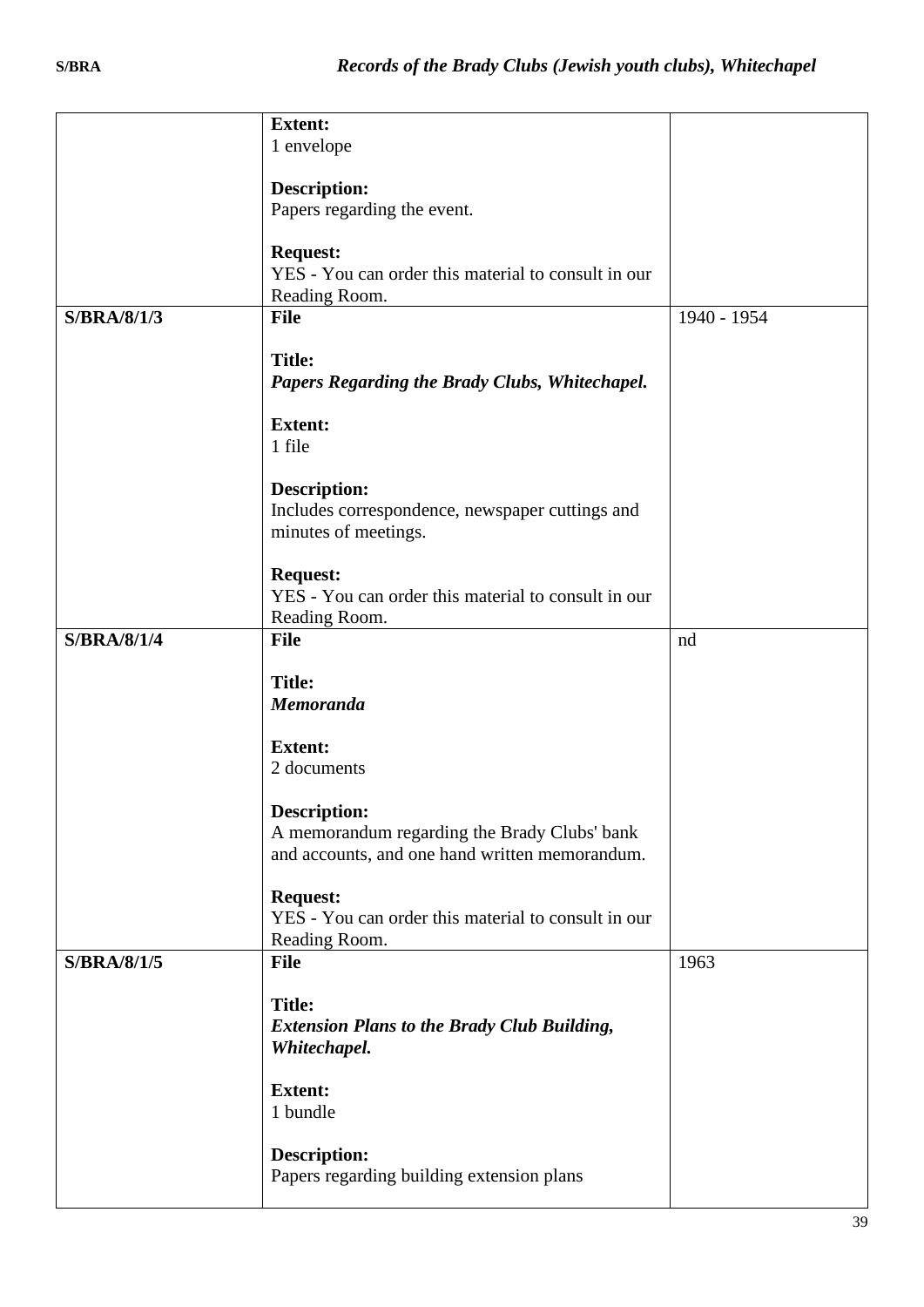|                    | <b>Request:</b>                                        |                       |
|--------------------|--------------------------------------------------------|-----------------------|
|                    | YES - You can order this material to consult in our    |                       |
|                    | Reading Room.                                          |                       |
| S/BRA/8/1/6        | <b>File</b>                                            | 1942 - 1981           |
|                    | <b>Title:</b>                                          |                       |
|                    | <b>Papers Regarding the Brady Clubs, Whitechapel.</b>  |                       |
|                    |                                                        |                       |
|                    | <b>Extent:</b>                                         |                       |
|                    | 1 file                                                 |                       |
|                    | <b>Description:</b>                                    |                       |
|                    | Correspondence, booklets and other papers.             |                       |
|                    | Includes a printed account of a visit to Israel (1957) |                       |
|                    | and a court summons for unscreened light during        |                       |
|                    | the Second World War (8 August 1940)                   |                       |
|                    | <b>Request:</b>                                        |                       |
|                    | YES - You can order this material to consult in our    |                       |
|                    | Reading Room.                                          |                       |
| <b>S/BRA/8/1/7</b> | <b>File</b>                                            | 1952-1960             |
|                    | <b>Title:</b>                                          |                       |
|                    | 'Papers of Historic Value'                             |                       |
|                    |                                                        |                       |
|                    | <b>Extent:</b>                                         |                       |
|                    | 1 file                                                 |                       |
|                    | <b>Description:</b>                                    |                       |
|                    | Papers regarding the Brady Clubs and Settlement,       |                       |
|                    | and the Brady Associated Clubs. In labelled file.      |                       |
|                    | Includes a 'Constitution and 'By-Laws' paper for the   |                       |
|                    | Brady Clubs and Settlement, financial papers, and a    |                       |
|                    | newspaper cutting.                                     |                       |
|                    | <b>Request:</b>                                        |                       |
|                    | YES - You can order this material to consult in our    |                       |
|                    | Reading Room.                                          |                       |
| <b>S/BRA/8/1/8</b> | <b>File</b>                                            | July 1962 - June 1963 |
|                    | <b>Title:</b>                                          |                       |
|                    | <b>Subscription Cards for R. Gunyon to the Brady</b>   |                       |
|                    | Boys' Club, Whitechapel.                               |                       |
|                    |                                                        |                       |
|                    | <b>Extent:</b>                                         |                       |
|                    | 3 documents                                            |                       |
|                    | <b>Access Conditions:</b>                              |                       |
|                    | This record contains the personal data of children,    |                       |
|                    | therefore it has been closed for 100 years under       |                       |
|                    | current Data Protection legislation. For further       |                       |